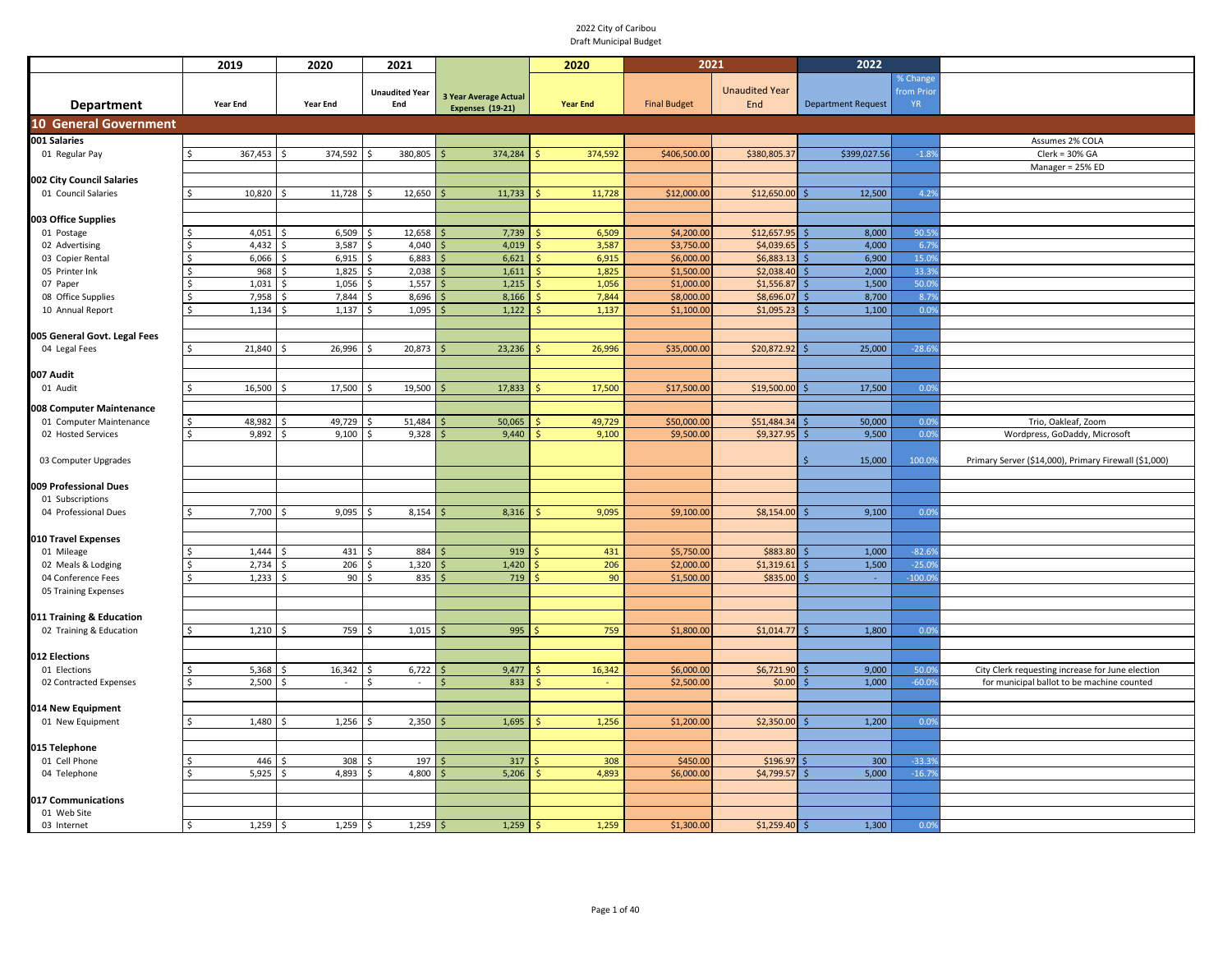|                                   | 2019                                 | 2020             | 2021                         |                                                  | 2020                | 2021                |                              | 2022                      |                                    |                               |
|-----------------------------------|--------------------------------------|------------------|------------------------------|--------------------------------------------------|---------------------|---------------------|------------------------------|---------------------------|------------------------------------|-------------------------------|
| <b>Department</b>                 | Year End                             | <b>Year End</b>  | <b>Unaudited Year</b><br>End | <b>3 Year Average Actual</b><br>Expenses (19-21) | <b>Year End</b>     | <b>Final Budget</b> | <b>Unaudited Year</b><br>End | <b>Department Request</b> | % Change<br>from Prio<br><b>YR</b> |                               |
| 10 General Government (continued) |                                      |                  |                              |                                                  |                     |                     |                              |                           |                                    |                               |
| 018 Health Insurance              |                                      |                  |                              |                                                  |                     |                     |                              |                           |                                    |                               |
| 01 Health Insurance               | 143,639 \$                           | 141,815          | 141,557                      | 142,337                                          | 141,815             | \$134,500.00        | \$141,557.45                 | 138,177                   | 2.79                               |                               |
|                                   |                                      |                  |                              |                                                  |                     |                     |                              |                           |                                    |                               |
| 019 Miscellaneous Expenses        |                                      |                  |                              |                                                  |                     |                     |                              |                           |                                    |                               |
| 01 Misc Expenses                  | $1,373$ \$                           | 374S             | $8,600$ \$                   | 3,449                                            | 374                 | \$16,000.00         | \$8,599.86                   | 8,000                     | $-50.09$                           |                               |
| 020 Computers & Typewriters       |                                      |                  |                              |                                                  |                     |                     |                              |                           |                                    |                               |
| 01-Computers & Typewriters        |                                      |                  |                              |                                                  |                     |                     |                              |                           |                                    |                               |
|                                   |                                      |                  |                              |                                                  |                     |                     |                              |                           |                                    |                               |
| 021 Appropriation Allowance       |                                      |                  |                              |                                                  |                     |                     |                              |                           |                                    |                               |
| 01-Appropriation Allowance        | 181,506<br>\$                        |                  |                              |                                                  |                     |                     |                              |                           |                                    |                               |
| 034 Worker's Compensation         |                                      |                  |                              |                                                  |                     |                     |                              |                           |                                    |                               |
| 01 Worker's Compensation          | 4,823                                | 4,203<br>l s     | $5,963$ \$<br>l s            | 4,996                                            | 4,203               | \$5,250.00          | \$5,962.68                   | 4,800                     | $-8.69$                            |                               |
|                                   |                                      |                  |                              |                                                  |                     |                     |                              |                           |                                    |                               |
| 036 Vehicle Insurance             |                                      |                  |                              |                                                  |                     |                     |                              |                           |                                    |                               |
| 01 - Vehicle Insurance            | 1,605                                | 1,581<br>l s     | $1,614$ \$<br>l s            | 1,600                                            | 1,581               | \$1,800.00          | \$1,613.82                   | 1,650                     | $-8.39$                            | Number from finance           |
|                                   |                                      |                  |                              |                                                  |                     |                     |                              |                           |                                    |                               |
| 038 Social Security               |                                      |                  |                              |                                                  |                     |                     |                              |                           |                                    |                               |
| 01 Social Security                | 31,332                               | 28,478<br>l \$   | 27,660<br><b>¢</b>           | 29,157                                           | 28,478              | \$32,015.00         | \$27,659.71                  | 30,526                    | $-4.79$                            | Number from finance           |
| 040 City & State Retirement       |                                      |                  |                              |                                                  |                     |                     |                              |                           |                                    | (% to GA & ED subtracted out) |
| 01 City & State Retirement        | 10,476                               | 11,127<br>l \$   | $9,214$ \$                   | 10,273                                           | 11,127<br>-Ś        | \$13,000.00         | \$9,214.46                   | 12,086                    | $-7.09$                            | Number from finance           |
|                                   |                                      |                  |                              |                                                  |                     |                     |                              |                           |                                    | (% to GA & ED subtracted out) |
| 073 Vehicle Repairs               |                                      |                  |                              |                                                  |                     |                     |                              |                           |                                    |                               |
| 01 Vehicle repairs                | 2,800                                | 344<br>l s       | $356$ \$<br>l \$             | 1,167                                            | 344                 | \$2,000.00          | \$356.08                     | 2,400                     | 20.09                              |                               |
|                                   |                                      |                  |                              |                                                  |                     |                     |                              |                           |                                    |                               |
| 074 Vehicle Tires                 |                                      |                  |                              |                                                  |                     |                     |                              |                           |                                    |                               |
| 01 Tires                          | 586 \$                               | $192 \quad$ \$   | 669                          |                                                  | 192                 | \$800.00            | \$669.00                     | 1,000                     | 25.09                              |                               |
| 075 Gas/Oil/Filters               |                                      |                  |                              |                                                  |                     |                     |                              |                           |                                    |                               |
| 01 Gas/Oil/Filters                | 1,028                                | $318$ \$<br>l \$ | $456$ \$                     | 601                                              | 318                 | \$750.00            | $$455.78$ \$                 | 1,000                     | 33.39                              |                               |
| <b>Totals</b>                     | $911,593$ \$<br>$\ddot{\phantom{0}}$ | 741,587 \$       | $755,232$ \$                 | 802,804                                          | 741,587<br><b>S</b> | \$799,765.00        | \$755,231.74 \$              | 791,567                   | $-1.09$                            |                               |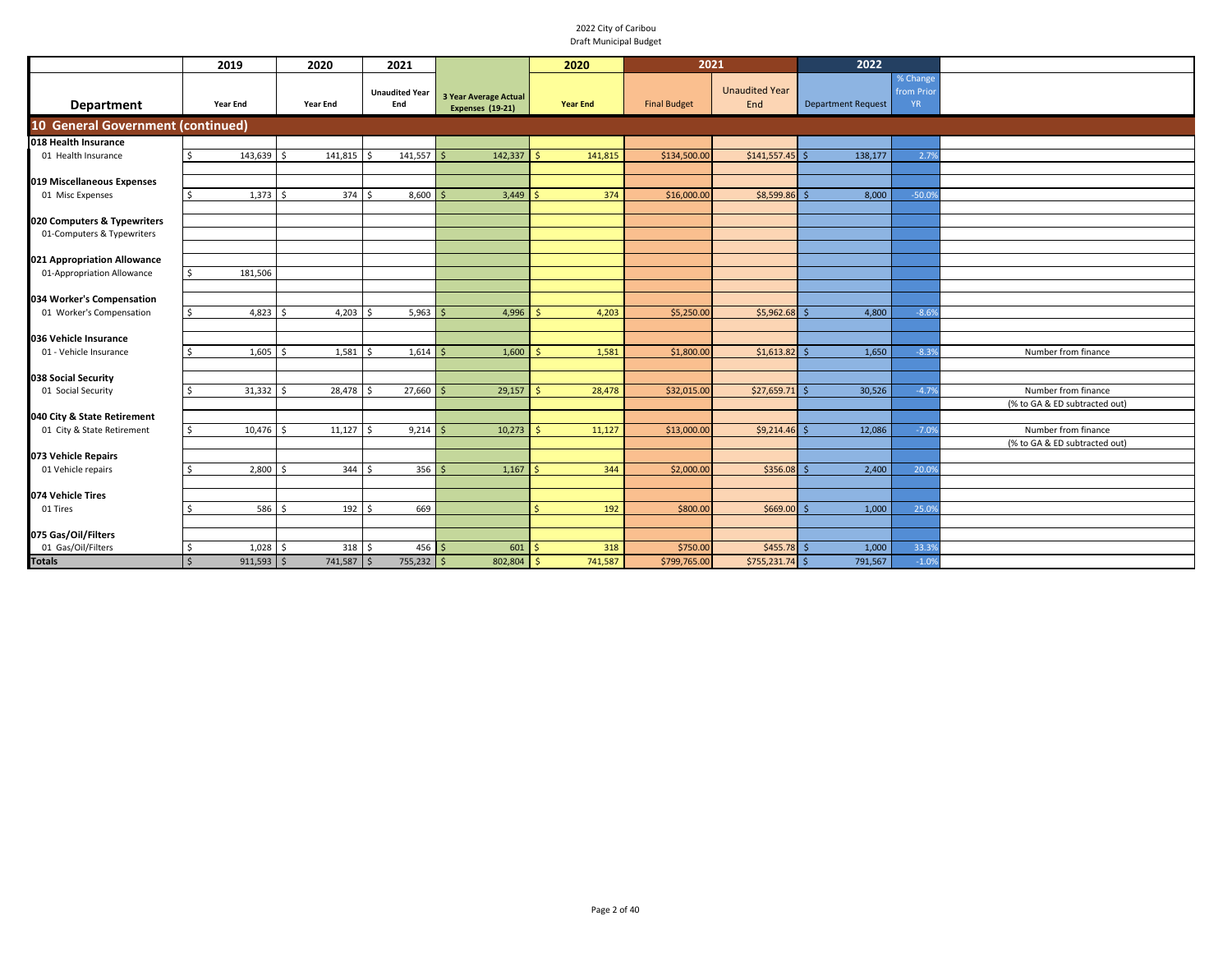|                                                 | 2019                 | 2020                | 2021                         |                                                         | 2020            |                      | 2021                         | 2022                      |                                    |                                                 |
|-------------------------------------------------|----------------------|---------------------|------------------------------|---------------------------------------------------------|-----------------|----------------------|------------------------------|---------------------------|------------------------------------|-------------------------------------------------|
| <b>Department</b>                               | <b>Year End</b>      | Year End            | <b>Unaudited Year</b><br>End | <b>3 Year Average Actual</b><br><b>Expenses (19-21)</b> | <b>Year End</b> | <b>Final Budget</b>  | <b>Unaudited Year</b><br>End | <b>Department Request</b> | % Change<br>from Prio<br><b>YR</b> |                                                 |
| <b>12 Nylander Museum</b>                       |                      |                     |                              |                                                         |                 |                      |                              |                           |                                    |                                                 |
| 001 Salaries                                    |                      |                     |                              |                                                         |                 |                      |                              |                           |                                    |                                                 |
| 01 Regular Pay                                  |                      | \$<br>6,500         | 1,240<br>Ŝ.                  | 3,870                                                   | 6,500           | 7,500                | 1,240                        | 29,016                    | 286.9%                             | Cataloging = 10 hr / week @ \$15.30 = \$7,956   |
|                                                 |                      |                     |                              |                                                         |                 |                      |                              |                           |                                    | 1 - P/T = 20 hr / week @ \$12.75 = \$13,260     |
| 03 Office Supplies                              |                      |                     |                              |                                                         |                 |                      |                              |                           |                                    | Director increase = $$150 / week = $7,800$      |
| 01 Postage                                      |                      |                     |                              |                                                         |                 |                      |                              |                           |                                    | (with a later review also requested)            |
| 03 Copier Rental                                |                      |                     |                              |                                                         |                 |                      |                              |                           |                                    |                                                 |
| 05 Printer Ink                                  |                      |                     |                              |                                                         |                 |                      |                              |                           |                                    |                                                 |
| 07 Paper                                        |                      |                     |                              |                                                         |                 |                      |                              |                           |                                    |                                                 |
| 08 Office Supplies                              | 341                  | 409                 | 697                          | 482                                                     | 409             | 1,000                | 697                          | 1,000                     | 0.0%                               |                                                 |
|                                                 |                      |                     |                              |                                                         |                 |                      |                              |                           |                                    |                                                 |
| 015 Telephone                                   |                      |                     |                              |                                                         |                 |                      |                              |                           |                                    |                                                 |
| 04 Telephone                                    |                      | 571S<br>934         | 1,012<br>Ŝ.                  | 839                                                     | 934             | 940                  | 1,012                        | 1,000                     | 6.4%                               |                                                 |
|                                                 |                      |                     |                              |                                                         |                 |                      |                              |                           |                                    |                                                 |
| 017 Communications<br>01 Website                |                      |                     |                              |                                                         |                 |                      |                              |                           |                                    |                                                 |
| 03 Internet                                     | 1,005                | 1,020<br>Ŝ.         | 1,060<br>Ŝ.                  | 1,028                                                   | 1,020           | 1,025                | 1,060                        | 1,100                     | 7.3%                               |                                                 |
|                                                 |                      |                     |                              |                                                         |                 |                      |                              |                           |                                    |                                                 |
| 18 Health Insurance                             |                      |                     |                              |                                                         |                 |                      |                              |                           |                                    |                                                 |
| 01 Health Insurance                             | $\sim$               | Ŝ.<br>$\sim$        |                              | -Ś                                                      |                 |                      |                              |                           |                                    |                                                 |
|                                                 |                      |                     |                              |                                                         |                 |                      |                              |                           |                                    |                                                 |
| 019 Miscellaneous Expenses                      |                      |                     |                              |                                                         |                 |                      |                              |                           |                                    |                                                 |
| 01 Misc Expenses                                | \$<br>434            |                     |                              | 434<br>$\varsigma$                                      |                 |                      |                              |                           |                                    | from Governor's Energy Office website:          |
|                                                 |                      |                     |                              |                                                         |                 |                      |                              |                           |                                    | Fuel Jan 2021: 2.27, Fuel Dec 2021: 3.14        |
| 026 Heating Fuel                                |                      |                     |                              |                                                         |                 |                      |                              |                           |                                    | % increase = (((3.14-2.27)/2.27)*100)           |
| 03 Heating Fuel                                 | 2,769                | 2,947               | 2,181                        | 2,632                                                   | 2,947           | 2,750                | 2,181                        | 3,763                     | 36.89                              | possible 38% increase in heating oil price      |
|                                                 |                      |                     |                              |                                                         |                 |                      |                              |                           |                                    | plus anticipate 25% higher usage                |
| 027 Electricity                                 |                      |                     |                              |                                                         |                 |                      |                              |                           |                                    |                                                 |
| 11 Electricity                                  | 1,102                | 729                 | 887<br>Ś                     | 906                                                     | 729             | 800                  | 887                          | 1,385                     | 73.29                              | 25% higher rate + 25% higher usage              |
|                                                 |                      |                     |                              |                                                         |                 |                      |                              |                           |                                    |                                                 |
| 028 Water                                       |                      |                     |                              |                                                         |                 |                      |                              |                           |                                    |                                                 |
| 05 Water                                        | 1,154                | 1,172               | 1,179                        | 1,169                                                   | 1,172           | 1,175                | 1,179                        | 1,400                     | 19.19                              | per CUD 4% increase water rate                  |
|                                                 |                      |                     |                              |                                                         |                 |                      |                              |                           |                                    | (estimate increased usage also)                 |
| 029 Sewer                                       |                      |                     |                              |                                                         |                 |                      |                              |                           |                                    |                                                 |
| 01 Sewer                                        |                      | $250 \,$ \$         | $250 \,$ \$<br>251           | 250                                                     | 250             | 260                  | 251                          | 500                       | 92.39                              | per CUD 2% increase sewer rate                  |
|                                                 |                      |                     |                              |                                                         |                 |                      |                              |                           |                                    | (estimate increased usage also)                 |
| 030 Building Supplies                           |                      |                     |                              |                                                         |                 |                      |                              |                           |                                    |                                                 |
| 01 Building Supplies                            |                      | $\mathsf{\hat{S}}$  | $40 \,$ \$<br>$\sim$         | 20 <sup>°</sup>                                         | 40              | 400                  | -S<br>$\sim$                 | 1,000                     | 150.0%                             |                                                 |
|                                                 |                      |                     |                              |                                                         |                 |                      |                              |                           |                                    |                                                 |
| 031 Building Maintenance                        |                      |                     |                              |                                                         |                 |                      |                              |                           |                                    |                                                 |
| 01 Building Maintenance                         | 1,318<br>\$.         | 1,064               | 1,820<br>Ŝ.                  | 1,401                                                   | 1,064           | 1,500                | 1,820                        | 2,000                     | 33.39                              | ** There is a Reserve Acct for 'big projects'** |
| 02 Sprinkler Inspections                        |                      |                     |                              |                                                         |                 |                      |                              | 360                       |                                    | Quarterly inspections \$90 / quarterly          |
|                                                 |                      |                     |                              |                                                         |                 |                      |                              |                           |                                    | 5-year inspection was \$1,040 (2021)            |
| 032 Property Insurance<br>01 Property Insurance | 2,131<br>\$.         | 1,012<br>Ŝ.         | 448<br><sup>\$</sup>         | 1,197                                                   | 1,012           | 2,000                | 448                          | 500                       | $-75.09$                           |                                                 |
|                                                 |                      |                     |                              |                                                         |                 |                      |                              |                           |                                    |                                                 |
| 038 Social Security                             |                      |                     |                              |                                                         |                 |                      |                              |                           |                                    |                                                 |
| 01 Social Security                              |                      |                     |                              |                                                         |                 | $\mathsf{S}$         |                              | 2,449                     | <b>NEW</b>                         |                                                 |
|                                                 |                      |                     |                              |                                                         |                 |                      |                              |                           |                                    | Janitorial been done by PW                      |
| 068 Janitotrial Services                        |                      |                     |                              |                                                         |                 |                      |                              |                           |                                    | should be accounted for here                    |
| 01 Property Maintenance                         |                      |                     |                              |                                                         |                 |                      |                              | 2,700                     | <b>NEW</b>                         | 4 hr / week @ \$12.75 = \$2,652                 |
|                                                 |                      |                     |                              |                                                         |                 |                      |                              |                           |                                    |                                                 |
| 394 Community Projects                          |                      |                     |                              |                                                         |                 |                      |                              |                           |                                    |                                                 |
| 01 Project Expense                              |                      |                     |                              |                                                         |                 |                      |                              | 5,000<br>Š.               |                                    | Amount not given, estimated                     |
| <b>Total</b>                                    | $\sqrt{5}$<br>11,077 | $16,078$ \$<br>  \$ | 10,775                       | 12,643<br>l \$                                          | 16,078          | $\sqrt{5}$<br>19,350 | 10,775<br>-S                 | $\sqrt{5}$<br>53,173      | 174.8%                             |                                                 |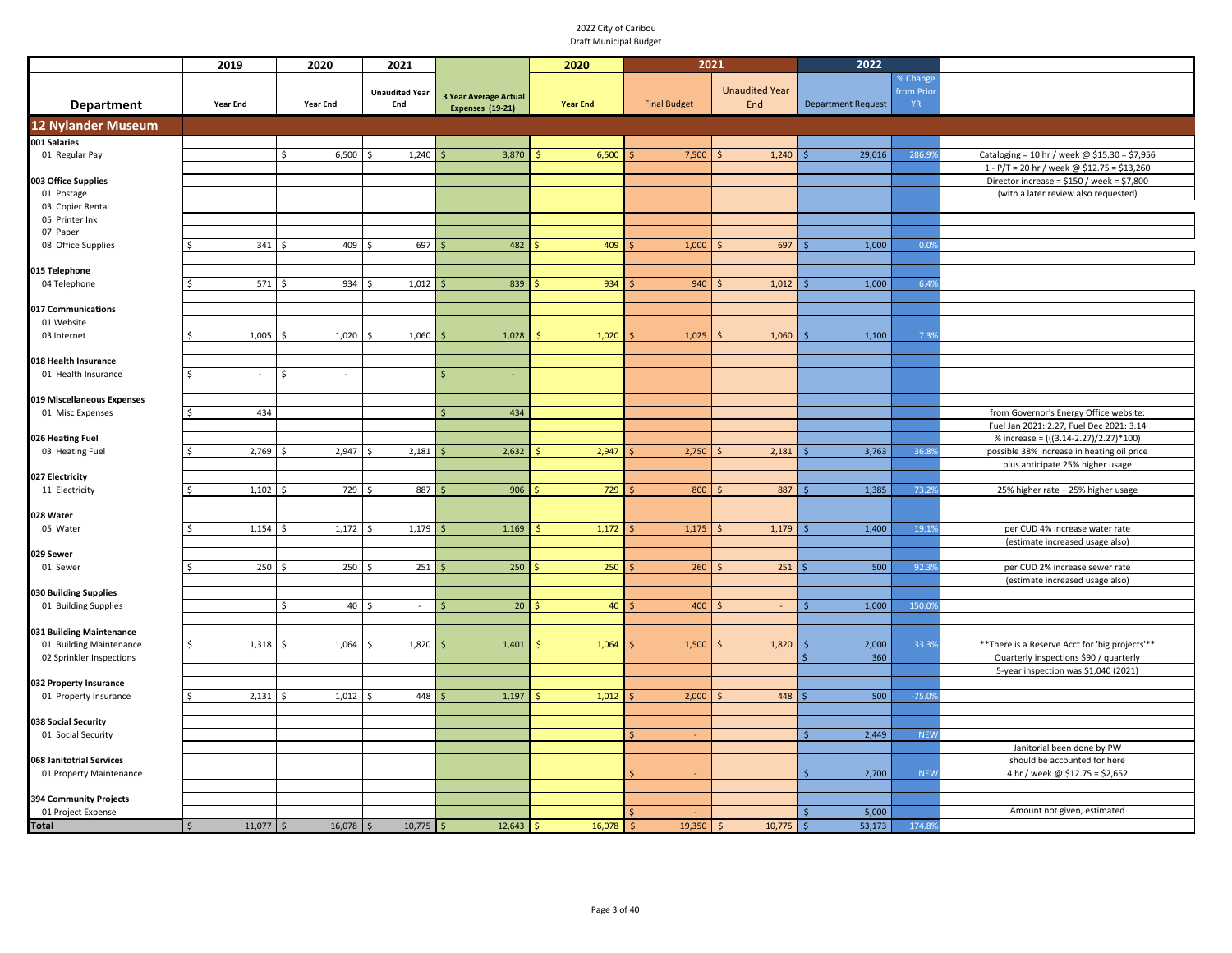|                                                            | 2019               | 2020            | 2021                         |                                                  | 2020            | 2021                   |                                  | 2022                          |                                    |                                                                    |
|------------------------------------------------------------|--------------------|-----------------|------------------------------|--------------------------------------------------|-----------------|------------------------|----------------------------------|-------------------------------|------------------------------------|--------------------------------------------------------------------|
| Department                                                 | <b>Year End</b>    | <b>Year End</b> | <b>Unaudited Year</b><br>End | <b>3 Year Average Actual</b><br>Expenses (19-21) | <b>Year End</b> | <b>Final Budget</b>    | <b>Unaudited Year</b><br>End     | <b>Department Request</b>     | % Change<br>from Prio<br><b>YR</b> |                                                                    |
| <b>17 Health and Sanitation</b>                            |                    |                 |                              |                                                  |                 |                        |                                  |                               |                                    |                                                                    |
| 022 Health Officer                                         |                    |                 |                              |                                                  |                 |                        |                                  |                               |                                    |                                                                    |
| 01 Health Officer                                          | 500<br>ς           | 500             | 500                          | 500                                              | 500             | 500                    | 500                              | 500                           | 0.0%                               |                                                                    |
|                                                            |                    |                 |                              |                                                  |                 |                        |                                  |                               |                                    | MDEP mandate to increase \$1/ton                                   |
| 023 Tri-Community Landfill<br>01 Tri-Community Landfill    | 249,660<br>Ś       | 250,303         | 252,756                      | 250,906                                          | 250,303         | 255,171                | 252,756<br>-S                    | 257,040                       | 0.79                               | Owner tonnage + reserves for closure<br>From AWS: \$252,000+\$5040 |
|                                                            |                    |                 |                              |                                                  |                 |                        |                                  |                               |                                    |                                                                    |
| 038 - Social Security                                      |                    |                 |                              |                                                  |                 |                        |                                  |                               |                                    |                                                                    |
| 01 - Social Security                                       | Ś<br>$\sim$        | Ś<br>$\sim$     | Ś                            |                                                  |                 | 38                     |                                  | 38                            | 0.0%                               |                                                                    |
| <b>Totals</b>                                              | \$<br>$250,160$ \$ | 250,803         | 250,803<br>Ś                 | 250,589<br>\$                                    | 250,803         | 255,709<br>Š.          | 253,256<br>$\mathsf{S}$          | 257,578<br>$\zeta$            | 0.7%                               |                                                                    |
|                                                            |                    |                 |                              |                                                  |                 |                        |                                  |                               |                                    |                                                                    |
| <b>18 Municipal Building</b>                               |                    |                 |                              |                                                  |                 |                        |                                  |                               |                                    |                                                                    |
| 024 Maintenance - Comm. Center                             |                    |                 |                              |                                                  |                 |                        |                                  |                               |                                    |                                                                    |
| 01 Maintenance - Comm. Center                              |                    |                 |                              |                                                  |                 |                        |                                  |                               |                                    |                                                                    |
| 02 Water & Sewer<br>03 Janitorial                          | 781 \$<br>Ś.       | 974             | 662<br>-Ś                    | 806                                              | 974             | 1,000                  | 662                              | 1,000                         | 0.0%                               |                                                                    |
| 04 Electric                                                | 2,245              | 1,704<br>\$     | 2,483                        | 2,144                                            | 1,704           | 2,300                  | 2,483                            | 3,104                         | 35.09                              | Estimate 25% higher rate over 2021 actual                          |
| 06 Lions Building                                          |                    |                 |                              |                                                  |                 |                        |                                  |                               |                                    |                                                                    |
|                                                            |                    |                 |                              |                                                  |                 |                        |                                  |                               |                                    | from Governor's Energy Office website:                             |
| 025 Heating Fuel - Lions Building                          |                    |                 |                              |                                                  |                 |                        |                                  |                               |                                    | Fuel Jan 2021: 2.27, Fuel Dec 2021: 3.14                           |
| 01 Heating Fuel Lions Building                             | 4,916<br>Ś.        | 3,323<br>∫ <    | 3,332<br>Ś,                  | 3,857                                            | 3,323           | 4,250                  | 3,332                            | 4,598                         | 8.29                               | % increase = (((3.14-2.27)/2.27)*100)                              |
| 026 Heating Fuel                                           |                    |                 |                              |                                                  |                 |                        |                                  |                               |                                    | possible 38% increase in heating oil price                         |
| 03 Heating Fuel                                            | 15,664             | 10,519          | 12,152                       | 12,778                                           | 10,519          | 13,000                 | 12,152                           | 16,770                        | 29.09                              | See above regarding heating oil prices                             |
|                                                            |                    |                 |                              |                                                  |                 |                        |                                  |                               |                                    |                                                                    |
| 027 Electricity                                            |                    |                 |                              |                                                  |                 |                        |                                  |                               |                                    |                                                                    |
| 11 Electricity                                             | 13,997             | 14,088          | 13,594                       | 13,893                                           | 14,088          | 14,000                 | 13,594                           | 16,993                        | 21.49                              | Estimate 25% higher rate over 2021 actual                          |
|                                                            |                    |                 |                              |                                                  |                 |                        |                                  |                               |                                    | Consider Solar Power Purchase Agreement                            |
| 028 Water<br>05 Water                                      | 759                | 749<br>$\prec$  | 797<br>Ŝ.                    | 768                                              | 749             | 800                    | 797                              | 829                           | 3.69                               | per CUD 4% increase water rate                                     |
|                                                            |                    |                 |                              |                                                  |                 |                        |                                  |                               |                                    |                                                                    |
| 029 Sewer                                                  |                    |                 |                              |                                                  |                 |                        |                                  |                               |                                    |                                                                    |
| 01 Sewer                                                   | 583                | 576             | 585<br>-S                    | 581                                              | 576             | 600                    | 585                              | 596                           | $-0.69$                            | per CUD 2% increase sewer rate                                     |
|                                                            |                    |                 |                              |                                                  |                 |                        |                                  |                               |                                    |                                                                    |
| 030 Building Supplies<br>01 Building Supplies              | 1,946<br>ς         | 2,733           | 4,353                        | 3,011                                            | 2,733           | 2,750                  | 4,353                            | 4,400                         | 60.09                              |                                                                    |
|                                                            |                    |                 |                              |                                                  |                 |                        |                                  |                               |                                    |                                                                    |
| 031 Building Maintenance                                   |                    |                 |                              |                                                  |                 |                        |                                  |                               |                                    |                                                                    |
| 01 Building Maintenance                                    | 6,418<br>Ś         | 6,585           | 7,936                        | 6,980                                            | 6,585           | 13,000                 | 7,936                            | 10,000                        | $-23.19$                           |                                                                    |
| 03 Boiler Maintenance                                      | ς<br>$\sim$        | 667<br>\$       | 872<br>Ś                     | 513                                              | 667             | 1,000                  | 872                              | 1,000                         | 0.0%                               |                                                                    |
|                                                            |                    |                 |                              |                                                  |                 |                        |                                  |                               |                                    |                                                                    |
| 032 Property Insurance<br>01 Property Insurance            | 856<br>ς.          | 942<br>∫ <      | 1,051<br>S.                  | 950                                              | 942             | 1,050                  | 1,051                            | 1,100                         | 4.8%                               |                                                                    |
|                                                            |                    |                 |                              |                                                  |                 |                        |                                  |                               |                                    |                                                                    |
| 033 Building Insurance-Comm. Ctr.                          |                    |                 |                              |                                                  |                 |                        |                                  |                               |                                    |                                                                    |
| 01 Building Ins. - Comm. Ctr.                              |                    |                 |                              |                                                  |                 |                        |                                  |                               |                                    |                                                                    |
|                                                            |                    |                 |                              |                                                  |                 |                        |                                  |                               |                                    |                                                                    |
| <b>271 Contracted Services</b><br>01 Janitorial & Supplies | 10,140<br>Ś.       | 10,140<br>-Ś    | 10,140                       | 10,140                                           | 10,140          |                        | .S                               | 14,400                        | 40.5%                              |                                                                    |
| Totals                                                     | \$<br>$58,304$ \$  | $52,998$ \$     | $57,959$ \$                  | 56,420                                           | 52,998          | 10,250<br>64,000<br>\$ | 10,140<br>57,959<br>$\mathsf{S}$ | 74,791<br>$\ddot{\mathsf{S}}$ | 16.99                              |                                                                    |
|                                                            |                    |                 |                              |                                                  |                 |                        |                                  |                               |                                    |                                                                    |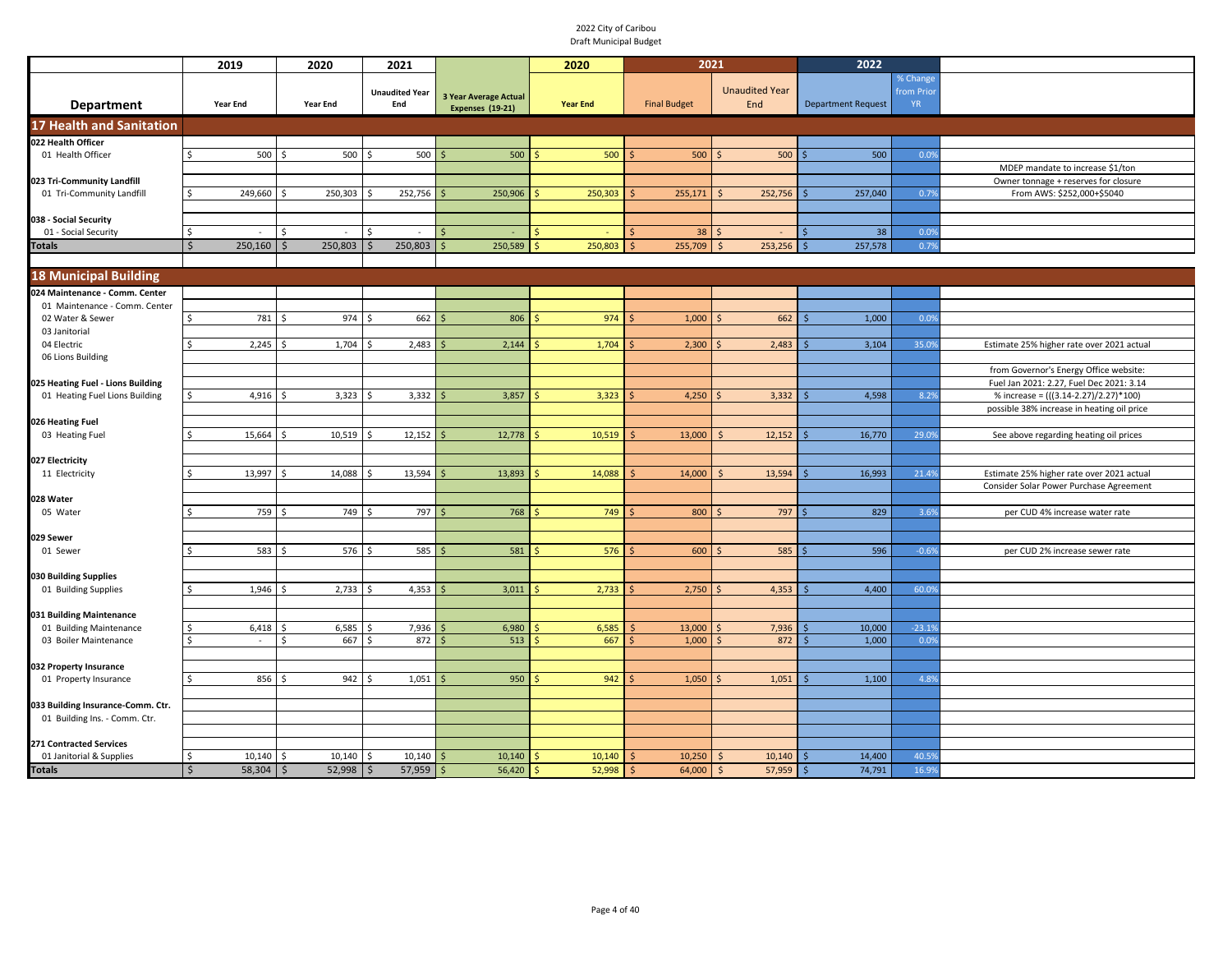|                                      | 2019                | 2020                   | 2021                         |                                           | 2020            | 2021                 |                              | 2022                      |                              |                                  |
|--------------------------------------|---------------------|------------------------|------------------------------|-------------------------------------------|-----------------|----------------------|------------------------------|---------------------------|------------------------------|----------------------------------|
| <b>Department</b>                    | <b>Year End</b>     | <b>Year End</b>        | <b>Unaudited Year</b><br>End | 3 Year Average Actual<br>Expenses (19-21) | <b>Year End</b> | <b>Final Budget</b>  | <b>Unaudited Year</b><br>End | <b>Department Request</b> | % Change<br>from Prio<br>YR. |                                  |
| <b>20 General Assistance</b>         |                     |                        |                              |                                           |                 |                      |                              |                           |                              |                                  |
| 001 Salaries                         |                     |                        |                              |                                           |                 |                      |                              |                           |                              |                                  |
| 01 Regular Pay                       | 16,661<br>\$        | 17,137<br>$\mathsf{S}$ | 13,386<br>- Ś                | 15,728                                    | 17,137          | 17,650<br>$\zeta$    | 13,386<br>-S                 | 11,529                    | $-34.79$                     | Assumes 2% COLA.                 |
|                                      |                     |                        |                              |                                           |                 |                      |                              |                           |                              | Clerk 30% of Salary              |
| 003 Office Supplies                  |                     |                        |                              |                                           |                 |                      |                              |                           |                              | (number from finance)            |
| 01 Postage                           | $82 \quad$          | 76                     | 149<br>l s                   | 103                                       | 76              | 80                   | 149<br>-Ś                    | 125                       | 56.39                        |                                  |
| 05 Printer Ink<br>08 Office Supplies | ς.                  | Ŝ.<br>$\sim$           | <sup>\$</sup><br>$\sim$      |                                           | ς               | 50                   | $\leq$                       | 50                        |                              |                                  |
|                                      | $\sim$              |                        |                              |                                           |                 |                      |                              |                           | 0.09                         |                                  |
| 010 Travel Exp                       |                     |                        |                              |                                           |                 |                      |                              |                           |                              |                                  |
| 04 Conf Fee                          | Ś<br>$\sim$         | $192 \quad$ \$<br>Ŝ.   | $\sim$                       | 64<br>Ś                                   | 192             | $200 \mid 5$         | $\sim$                       | 200                       | 0.0%                         |                                  |
|                                      |                     |                        |                              |                                           |                 |                      |                              |                           |                              |                                  |
| 011 Training & Education             |                     |                        |                              |                                           |                 |                      |                              |                           |                              |                                  |
| 02 Training & Education              | $40 \quad$ \$<br>Ŝ. | $181 \quad $5$         | $90$ \$                      | 104                                       | 181<br>Ś        | 400                  | $90$ \$<br>S.                | 300                       | $-25.09$                     |                                  |
|                                      |                     |                        |                              |                                           |                 |                      |                              |                           |                              |                                  |
| 014 New Equipment                    |                     |                        |                              |                                           |                 |                      |                              |                           |                              |                                  |
| 01 New Equipment                     |                     |                        |                              |                                           |                 |                      |                              |                           |                              |                                  |
|                                      |                     |                        |                              |                                           |                 |                      |                              |                           |                              |                                  |
| 018 Health Insurance                 |                     |                        |                              |                                           |                 |                      |                              |                           |                              |                                  |
| 01 Health Insurance                  | 8,082<br>Ś.         | 6,237<br>-\$           | 6,850<br>.S                  | 7,056                                     | 6,237           | 5,455                | 6,850                        | 6,064                     | 11.29                        |                                  |
|                                      |                     |                        |                              |                                           |                 |                      |                              |                           |                              |                                  |
| 019 Miscellaneous Expenses           |                     |                        |                              |                                           |                 |                      |                              |                           |                              |                                  |
| 01 Misc. Expenses                    | 144S<br>Ŝ.          | $45 \quad$ \$          | 71                           | 87<br>Ś                                   | 45              | 100                  | 71<br>-Ś                     | 100                       | 0.0%                         |                                  |
| 038 Social Security                  |                     |                        |                              |                                           |                 |                      |                              |                           |                              |                                  |
| 01 Social Security                   | 1,152<br>Ŝ.         | $1,156$ \$<br>l s      | 9165                         | 1,075                                     | 1,156           | 1,351<br>$\varsigma$ | 916                          | 882                       | $-34.79$                     | Clerk 30% of Number from Finance |
|                                      |                     |                        |                              |                                           |                 |                      |                              |                           |                              |                                  |
| 040 City & State Retirement          |                     |                        |                              |                                           |                 |                      |                              |                           |                              |                                  |
| 01 City & State Retirement           | 636<br>\$           | 360<br>l s             | $\prec$<br>$\sim$            | 332                                       | 360             | 618                  | $\overline{a}$               | 121                       | $-80.49$                     | Clerk 30% of Number from Finance |
|                                      |                     |                        |                              |                                           |                 |                      |                              |                           |                              |                                  |
| 051 Equipment Maintenance            |                     |                        |                              |                                           |                 |                      |                              |                           |                              |                                  |
| 05 Equipment Maintenance             | 960<br>\$           | 1,200                  | 1,100                        | 1,087                                     | 1,200           | 1,200                | 1,100                        | 1,200                     | 0.0%                         |                                  |
|                                      |                     |                        |                              |                                           |                 |                      |                              |                           |                              |                                  |
| 053 G.A. - City                      |                     |                        |                              |                                           |                 |                      |                              |                           |                              |                                  |
| 01 G. A. City                        | 20,128              | 20,976<br>Ś.           | 7,967                        | 16,357                                    | 20,976          | 25,000               | 7,967                        | 20,000                    | $-20.09$                     |                                  |
| 02 - G.A. State                      | Ś<br>$\sim$         | 1,175<br><sup>\$</sup> | l s<br>$\sim$                | 392                                       | 1,175           | 500                  | $\overline{\phantom{a}}$     | 500                       | 0.09                         |                                  |
| 03 - GA - Nonreimbursible            |                     |                        |                              |                                           |                 |                      |                              |                           |                              |                                  |
| <b>Totals</b>                        | \$<br>$47,885$ \$   | $48,735$ \$            | $30,530$ \$                  | 42,383                                    | 48,735          | 52,604               | $30,530$ \$<br>-Ś            | 41,071                    | $-21.9%$                     |                                  |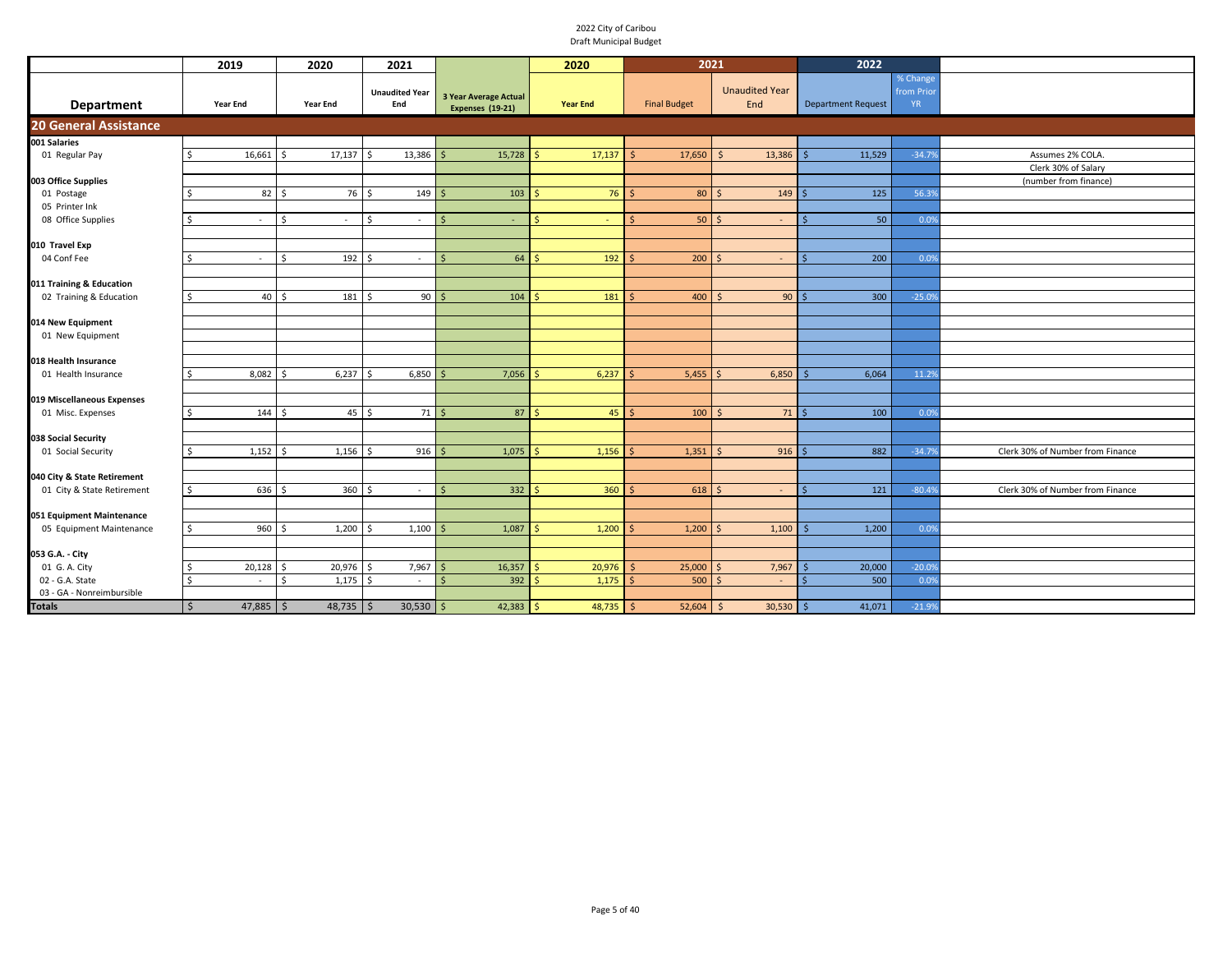|                             |               | 2019                     | 2020                             | 2021                     |       |                       | 2020            | 2021                |                           | 2022                      |           |                                                   |
|-----------------------------|---------------|--------------------------|----------------------------------|--------------------------|-------|-----------------------|-----------------|---------------------|---------------------------|---------------------------|-----------|---------------------------------------------------|
|                             |               |                          |                                  |                          |       |                       |                 |                     |                           |                           | % Change  |                                                   |
|                             |               |                          |                                  | <b>Unaudited Year</b>    |       | 3 Year Average Actual |                 |                     | <b>Unaudited Year</b>     |                           | from Prio |                                                   |
| Department                  |               | Year End                 | Year End                         | End                      |       | Expenses (19-21)      | <b>Year End</b> | <b>Final Budget</b> | End                       | <b>Department Request</b> | YR.       |                                                   |
| <b>22 Tax Assessing</b>     |               |                          |                                  |                          |       |                       |                 |                     |                           |                           |           |                                                   |
| 001 Salaries                |               |                          |                                  |                          |       |                       |                 |                     |                           |                           |           |                                                   |
| 01 Regular Pay              | Ŝ.            | 183,500                  | 188,581<br>$\breve{\phantom{1}}$ | 161,269<br>$\hat{\zeta}$ |       | 177,783               | 188,581         | 193,235             | 161,269                   | 162,654                   | $-15.89$  | Assumes 2% COLA                                   |
| 02 Overtime Pay             |               | 1,484                    | 1,282                            | 1,376                    |       | 1,381                 | 1,282           | 1,200               | 1,376                     | 1,500                     | 25.09     | 2FT + contract LPI (\$12,000) + Assessor (        |
| 07 Salaries-Bd of Assessors | <sup>\$</sup> | 1,500                    | 1,500                            |                          | 1,500 | 1,500                 | 1,500           | 1,500               | 1,500                     | 1,500                     | 0.0%      |                                                   |
|                             |               |                          |                                  |                          |       |                       |                 |                     |                           |                           |           |                                                   |
| 003 Office Supplies         |               |                          |                                  |                          |       |                       |                 |                     |                           |                           |           |                                                   |
| 01 Postage                  |               |                          |                                  |                          |       |                       |                 |                     |                           |                           |           |                                                   |
| 05 Printer Ink              |               | 119                      | $\sim$                           | $\sim$<br>S,             |       | 40                    | $\sim$          | 150                 | $\sim$                    | $\sim$                    | $-100.09$ |                                                   |
| 08 Office Supplies          |               | $502 \quad $$            | 305                              | l \$                     | 132   | 313                   | 305             | 320                 | 132                       | 300                       | $-6.39$   |                                                   |
|                             |               |                          |                                  |                          |       |                       |                 |                     |                           |                           |           |                                                   |
| 006 Legal Fees              |               |                          |                                  |                          |       |                       |                 |                     |                           |                           |           |                                                   |
| 01 Legal Fees               |               | $\overline{\phantom{a}}$ |                                  |                          |       | $\mathsf{\hat{S}}$    |                 |                     |                           |                           |           |                                                   |
|                             |               |                          |                                  |                          |       |                       |                 |                     |                           |                           |           |                                                   |
| 009 Professional Dues       |               |                          |                                  |                          |       |                       |                 |                     |                           |                           |           |                                                   |
| 01 Subscriptions            |               |                          | Ś.<br>656                        | $\breve{\phantom{1}}$    | 24    |                       | 656<br>\$       | 650                 | 24                        | 650                       | 0.0%      | Core Logic / Marshall Valuation                   |
|                             |               |                          |                                  |                          |       |                       |                 |                     |                           |                           |           |                                                   |
| 02 IAAO                     |               |                          | 460                              | -                        | 480   |                       | 460             | 620                 | 480                       | 620                       | 0.0%      | Additional certifications require additional dues |
| 04 Professional Dues        |               | 1,039                    | 582                              | $\hat{\zeta}$            | 210   | 610                   | 582             | 467                 | 210                       | 400                       | $-14.3%$  |                                                   |
|                             |               |                          |                                  |                          |       |                       |                 |                     |                           |                           |           |                                                   |
| 010 Travel Expenses         |               |                          |                                  |                          |       |                       |                 |                     |                           |                           |           |                                                   |
| 01 Mileage                  |               | 2,117<br>4,070           | 1,195                            | $\hat{\zeta}$            | 578   | 1,296                 | 1,195           | 1,450               | 578                       | 1,000                     | $-31.09$  |                                                   |
| 02 Meal & Lodge             | -Ś            |                          | 551<br>.\$<br><sup>\$</sup>      | <sup>\$</sup>            | 56    | 1,559                 | 551             | 1,500               | 56                        | 1,000                     | $-33.39$  |                                                   |
| 04 CONF FEE                 |               |                          | $\sim$                           |                          | 344   |                       |                 | 2,000               | 344                       | 500                       | $-75.0%$  |                                                   |
| 05 Travel Expenses          |               |                          |                                  |                          |       |                       |                 |                     |                           |                           |           |                                                   |
| 011 Training & Education    |               |                          |                                  |                          |       |                       |                 |                     |                           |                           |           |                                                   |
| 02 Training & Education     |               | 3,412                    | 2,926                            | 1,207                    |       | 2,515<br>Ś            | 2,926           | 3,000               | 1,207                     | 1,500                     | $-50.09$  |                                                   |
|                             |               |                          |                                  |                          |       |                       |                 |                     |                           |                           |           |                                                   |
| 013 Car Allowance           |               |                          |                                  |                          |       |                       |                 |                     |                           |                           |           |                                                   |
| 01 Car Allowance            |               |                          |                                  |                          |       |                       |                 |                     |                           |                           |           |                                                   |
|                             |               |                          |                                  |                          |       |                       |                 |                     |                           |                           |           |                                                   |
| 015 Telephone               |               |                          |                                  |                          |       |                       |                 |                     |                           |                           |           |                                                   |
| 01 Cell Phone               |               | 388                      | 594                              | S,                       | 450   | 477                   | 594             | 450                 | 450                       | 700                       | 55.6%     | Mobile phone was upgraded to smart phone          |
| 04 Telephone                |               | 403                      | 429                              | \$                       | 452   | 428                   | 429             | 450                 | 452                       | 475                       | 5.6%      |                                                   |
|                             |               |                          |                                  |                          |       |                       |                 |                     |                           |                           |           |                                                   |
| 018 Health Insurance        |               |                          |                                  |                          |       |                       |                 |                     |                           |                           |           |                                                   |
| 01 Health Insurance         | Ŝ.            | 36,466                   | 39,535                           | 35,487<br>.\$            |       | 37,162<br>.\$         | 39,535          | 37,950              | 35,487                    | 14,970                    | $-60.6%$  |                                                   |
|                             |               |                          |                                  |                          |       |                       |                 |                     |                           |                           |           |                                                   |
| 019 Miscellaneous Expenses  |               |                          |                                  |                          |       |                       |                 |                     |                           |                           |           |                                                   |
| 01 Misc. Expense            |               |                          |                                  |                          |       |                       |                 |                     |                           |                           |           |                                                   |
|                             |               |                          |                                  |                          |       |                       |                 |                     |                           |                           |           |                                                   |
| 034 Workers Comp            |               |                          |                                  |                          |       |                       |                 |                     |                           |                           |           |                                                   |
| 01 Workers Comp             |               |                          | \$<br>644                        |                          | 361   |                       | 644             |                     | $\mathsf{\hat{S}}$<br>361 | 640                       |           |                                                   |
|                             |               |                          |                                  |                          |       |                       |                 |                     |                           |                           |           |                                                   |
| 038 Social Security         |               |                          |                                  |                          |       |                       |                 |                     |                           |                           |           |                                                   |
| 01 Social Security          |               | 10,386                   | 14,025                           | 12,134                   |       | 12,182                | 14,025          | 14,989              | 12,134                    | 9,300                     | $-38.0%$  | Tied to Wages                                     |
|                             |               |                          |                                  |                          |       |                       |                 |                     |                           |                           |           |                                                   |
| 040 City & State Retirement |               |                          |                                  |                          |       |                       |                 |                     |                           |                           |           |                                                   |
| 01 City & State Retirement  |               | 4,075                    | 2,636                            |                          | 3,545 | 3,418                 | 2,636           | 4,100               | 3,545                     | 2,100                     | $-48.8%$  | Tied to wages                                     |
|                             |               |                          |                                  |                          |       |                       |                 |                     |                           |                           |           |                                                   |
| 051 Equipment Maint         |               |                          |                                  |                          |       |                       |                 |                     |                           |                           |           |                                                   |
| 01 Software                 | l\$           | 114                      | 770<br>l \$                      | l s                      | 840   |                       | 770             | 700                 | 840<br>Ś                  | 850                       | 21.4%     |                                                   |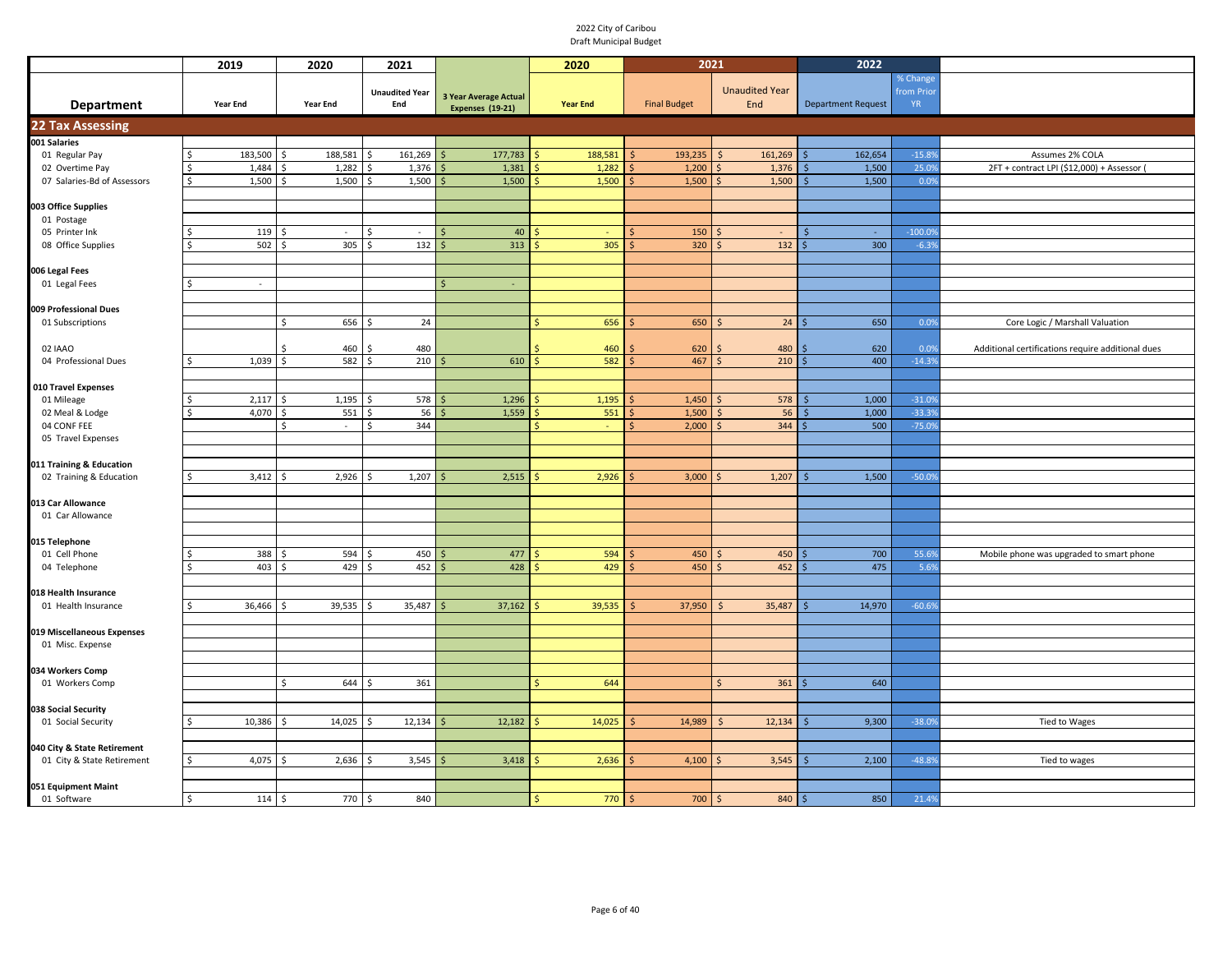|                                | 2019              | 2020         | 2021                               |                                                  | 2020            | 2021                |                              | 2022                      |                                     |  |
|--------------------------------|-------------------|--------------|------------------------------------|--------------------------------------------------|-----------------|---------------------|------------------------------|---------------------------|-------------------------------------|--|
| Department                     | <b>Year End</b>   | Year End     | <b>Unaudited Year</b><br>End       | 3 Year Average Actual<br><b>Expenses (19-21)</b> | <b>Year End</b> | <b>Final Budget</b> | <b>Unaudited Year</b><br>End | <b>Department Request</b> | % Change<br>from Prior<br><b>YR</b> |  |
| 22 Tax Assessing (continued)   |                   |              |                                    |                                                  |                 |                     |                              |                           |                                     |  |
| <b>056 Contracted Services</b> |                   |              |                                    |                                                  |                 |                     |                              |                           |                                     |  |
| 01 Registry                    | $242 \quad$ \$    | $190 \pm$    | 277S                               | 236                                              | 190<br>-Ś       | 300                 | 277S<br>-S                   | 300                       | 0.09                                |  |
| 04 Contracted Services         | $4,527$ \$        | 3,096        | $4,131$ \$<br>- Ś                  | 3,918                                            | 3,096           | 4,600               | 4,131                        | 4,500                     | $-2.29$                             |  |
| 01 Assessment Reserve          |                   |              |                                    |                                                  |                 |                     |                              |                           |                                     |  |
|                                |                   |              |                                    |                                                  |                 |                     |                              |                           |                                     |  |
| 058 Codes Maintenance          |                   |              |                                    |                                                  |                 |                     |                              |                           |                                     |  |
| 01 Codes Maintenance           | 569 \$            | $255$ \$     | $105 \overline{\smash{\big)} }$ \$ | 310                                              | 255             | 600                 | 105                          | 300                       | $-50.09$                            |  |
|                                |                   |              |                                    |                                                  |                 |                     |                              |                           |                                     |  |
| 070 Clothing Allowance         |                   |              |                                    |                                                  |                 |                     |                              |                           |                                     |  |
| 03 Clothing                    | $341 \frac{1}{2}$ | 269          | $44 \mid 5$<br>Ś                   | 218                                              | 269             | 300                 | 44<br>-S                     | 300                       | 0.09                                |  |
|                                |                   |              |                                    |                                                  |                 |                     |                              |                           |                                     |  |
| 073 Vehicle Repairs            |                   |              |                                    |                                                  |                 |                     |                              |                           |                                     |  |
| 01 Vehicle repairs             | 139 \$            | 9095         | 1,088                              |                                                  | 909             | 1,250               | 1,088<br>$\breve{\varsigma}$ | 1,500                     | 20.09                               |  |
|                                |                   |              |                                    |                                                  |                 |                     |                              |                           |                                     |  |
| 074 Vehicle Tires              |                   |              |                                    |                                                  |                 |                     |                              |                           |                                     |  |
| 01 Tires                       | 87 <sup>5</sup>   | 508          | 134<br>Ś.                          |                                                  | 508             | 600                 | $134 \,$ \$                  | 600                       | 0.09                                |  |
|                                |                   |              |                                    |                                                  |                 |                     |                              |                           |                                     |  |
| 075 Gas/Oil/Filters            |                   |              |                                    |                                                  |                 |                     |                              |                           |                                     |  |
| 01 Gas/Oil/Filters             | $269$ \$          | 587 \$       | 730                                |                                                  | 587             | 600                 | 730<br>$\prec$               | 1,000                     | 66.79                               |  |
| <b>Totals</b>                  | $255,750$ \$      | $262,484$ \$ | $226,954$ \$                       | $248,396$ \$                                     | $262,484$ \$    | 276,222             | 226,954<br>$\mathsf{S}$      | 209,159                   | $-24.3%$                            |  |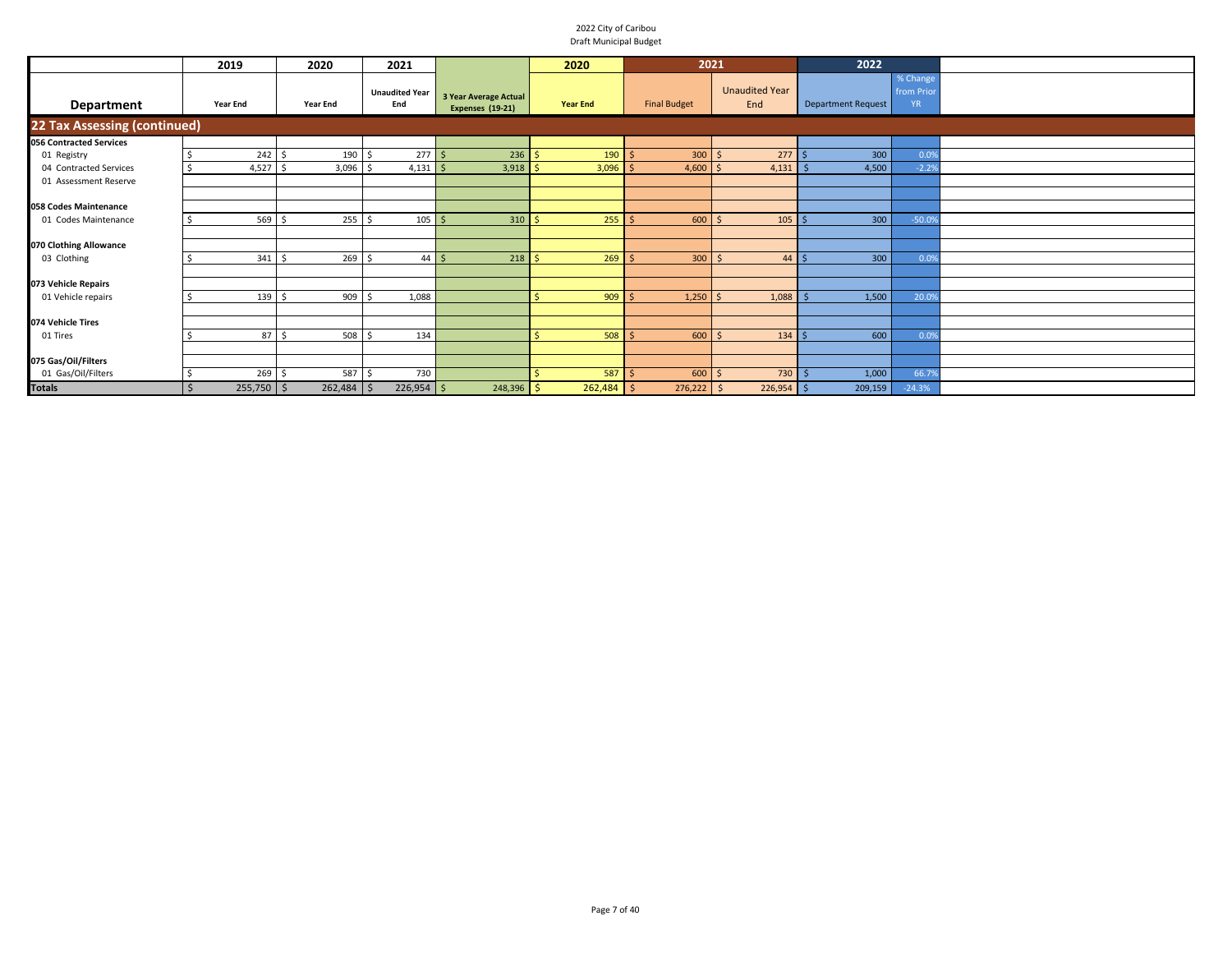|                            | 2019            | 2020                           | 2021                         |                              | 2020            | 2021                |                         | 2022                      |           |                                            |
|----------------------------|-----------------|--------------------------------|------------------------------|------------------------------|-----------------|---------------------|-------------------------|---------------------------|-----------|--------------------------------------------|
|                            |                 |                                |                              |                              |                 |                     |                         |                           | % Change  |                                            |
|                            |                 |                                | <b>Unaudited Year</b>        | <b>3 Year Average Actual</b> |                 |                     | <b>Unaudited Year</b>   |                           | from Prio |                                            |
| <b>Department</b>          | <b>Year End</b> | <b>Year End</b>                | End                          | <b>Expenses (19-21)</b>      | <b>Year End</b> | <b>Final Budget</b> | End                     | <b>Department Request</b> | <b>YR</b> |                                            |
| 25 Library                 |                 |                                |                              |                              |                 |                     |                         |                           |           |                                            |
| 001 Salaries               |                 |                                |                              |                              |                 |                     |                         |                           |           |                                            |
| 01 Regular Pay             | 124,488<br>ς.   | 125,381<br>Ś,                  | 127,084<br>Ś                 | 125,651                      | 125,381         | 129,315             | 127,084<br>$\mathsf{S}$ | 133,594                   | 3.39      | Assumes 2% COLA. Add 15 hr position.       |
| 02 Overtime                |                 |                                |                              |                              |                 |                     |                         |                           |           |                                            |
|                            |                 |                                |                              |                              |                 |                     |                         |                           |           |                                            |
| 003 Office Supplies        |                 |                                |                              |                              |                 |                     |                         |                           |           |                                            |
| 01 Postage                 | 299             | 251                            | 337                          | 296                          | 251             | 350                 | 337                     | 350                       | 0.0%      |                                            |
| 02 Advertising             | 17              | 26<br>- Ś                      | 72<br>Ŝ.                     | 38                           | 26              | 100                 | 72                      | 100                       | 0.0%      |                                            |
| 03 Copier Rental           | 1,933           | 1,654                          | 1,544<br>Ś                   | 1,710                        | 1,654           | 2,000               | 1,544                   | 2,000                     | 0.0%      |                                            |
| 05 Printer Ink             |                 |                                |                              |                              |                 |                     |                         |                           |           |                                            |
| 07 Paper                   | 190             | 77                             | 61                           | 109                          | 77              | 200                 | 61                      | 200                       | 0.09      |                                            |
| 08 Office Supplies         | 1,086<br>Ś.     | 459<br>- Ś                     | 1,082<br>Ŝ.                  | 876                          | 459             | 1,500               | 1,082                   | 1,400                     | $-6.79$   |                                            |
| 11 Equip Rental            |                 |                                |                              |                              |                 |                     |                         |                           |           |                                            |
|                            |                 |                                |                              |                              |                 |                     |                         |                           |           |                                            |
| 005 Gen Gov't Leg          |                 |                                |                              |                              |                 |                     |                         |                           |           |                                            |
| 01 CCC&I                   |                 |                                |                              |                              |                 |                     |                         |                           |           |                                            |
|                            |                 |                                |                              |                              |                 |                     |                         |                           |           |                                            |
| 008 Computer Maintenance   |                 |                                |                              |                              |                 |                     |                         |                           |           |                                            |
| 01 Computer Maintenance    | 10,981<br>\$    | 3,096<br>$\leq$                | 4,517<br><sup>\$</sup>       | 6,198                        | 3,096           | 7,800               | 4,517                   | 7,600                     | $-2.69$   | 2-yr website subscription due              |
|                            |                 |                                |                              |                              |                 |                     |                         |                           |           |                                            |
| 009 Professional Dues      |                 |                                |                              |                              |                 |                     |                         |                           |           |                                            |
| 01 Subscriptions           | 119<br>ς        | 119<br>- Ś                     | 179<br>Ś                     | 139                          | 119             | 179                 | 179                     | 179                       | 0.0%      | <b>Business Amazon Prime Account</b>       |
| 04 PROF DUES               | $200 \div$<br>ς | 200                            | 200<br>S.                    |                              | 200             | 200                 | 200                     | 200                       | 0.0%      |                                            |
|                            |                 |                                |                              |                              |                 |                     |                         |                           |           |                                            |
| 010 Travel Expenses        |                 |                                |                              |                              |                 |                     |                         |                           |           |                                            |
| 01 Mileage                 |                 |                                |                              |                              |                 |                     |                         |                           |           |                                            |
| 02 Meals & Lodging         |                 |                                |                              |                              |                 |                     |                         |                           |           |                                            |
| 05 Travel Expenses         | 346<br>ς.       | $\sim$                         | $\dot{\mathsf{s}}$<br>$\sim$ | 115<br>ς                     |                 | 500                 |                         | 500                       | 0.0%      |                                            |
|                            |                 |                                |                              |                              |                 |                     |                         |                           |           |                                            |
| 011 Training & Education   |                 |                                |                              |                              |                 |                     |                         | 500                       |           |                                            |
| 02 Training & Education    | 390<br>\$       | - Ś<br>$\sim$                  | 95<br>Ŝ.                     | 162                          |                 | 500<br>Ŝ            | 95<br><sup>5</sup>      |                           | 0.0%      |                                            |
|                            |                 |                                |                              |                              |                 |                     |                         |                           |           |                                            |
| 014 New Equipment          | 1,303<br>Ś.     | \$<br>$\overline{\phantom{a}}$ | 372<br>Ś                     | 558<br>Ś                     |                 | 1,250<br>Ś          | 372                     | 1,200                     | $-4.09$   |                                            |
| 01 New Equipment           |                 |                                |                              |                              |                 |                     |                         |                           |           |                                            |
| 015 Telephone              |                 |                                |                              |                              |                 |                     |                         |                           |           |                                            |
| 04 Telephone               | 1,786<br>\$     | 1,834<br>S.                    | 1,975<br>ς.                  | 1,865                        | 1,834           | 1,900               | 1,975                   | 2,000                     | 5.3%      |                                            |
|                            |                 |                                |                              |                              |                 |                     |                         |                           |           |                                            |
| 016-02 Misc Income         |                 |                                |                              |                              |                 |                     |                         |                           |           |                                            |
|                            |                 |                                |                              |                              |                 |                     |                         |                           |           |                                            |
| 018 Health Insurance       |                 |                                |                              |                              |                 |                     |                         |                           |           |                                            |
| 01 Health Insurance        | 10,474<br>\$    | 11,392<br>l \$                 | 11,484<br>S.                 | 11,117<br>ς                  | 11,392          | 11,180              | 11,484<br>-Ś            | 12,118                    | 8.4%      |                                            |
|                            |                 |                                |                              |                              |                 |                     |                         |                           |           |                                            |
| 019 Miscellaneous Expenses |                 |                                |                              |                              |                 |                     |                         |                           |           |                                            |
| 01 Misc. Expenses          | \$<br>$\sim$    | \$<br>$\sim$                   |                              | $\mathsf{\hat{S}}$           |                 | 200<br>Ś            | 47<br><sup>5</sup>      | 200                       | 0.0%      |                                            |
|                            |                 |                                |                              |                              |                 |                     |                         |                           |           | from Governor's Energy Office website:     |
| 026 Heating Fuel           |                 |                                |                              |                              |                 |                     |                         |                           |           | Fuel Jan 2021: 2.27, Fuel Dec 2021: 3.14   |
| 03 Heating Fuel            | 14,379          | 9,565                          | 11,771                       | 11,905                       | 9,565           | 12,000              | 11,771                  | 16,244                    | 35.4%     | % increase = (((3.14-2.27)/2.27)*100)      |
|                            |                 |                                |                              |                              |                 |                     |                         |                           |           | possible 38% increase in heating oil price |
| 027 Electricity            |                 |                                |                              |                              |                 |                     |                         |                           |           |                                            |
| 11 Electricity             | 4,101           | 3,758                          | 4,679                        | 4,179                        | 3,758           | 4,200               | 4,679                   | 5,849                     | 39.3%     | Estimate 25% higher rate over 2021 actual  |
|                            |                 |                                |                              |                              |                 |                     |                         |                           |           |                                            |
| 028 Water                  |                 |                                |                              |                              |                 |                     |                         |                           |           |                                            |
| 05 Water                   | 262<br>Ś        | 254<br>۱\$                     | 251<br>l\$                   | 256                          | 254             | 300                 | 251<br>Ŝ.               | 300                       | 0.0%      | per CUD 4% increase water rate             |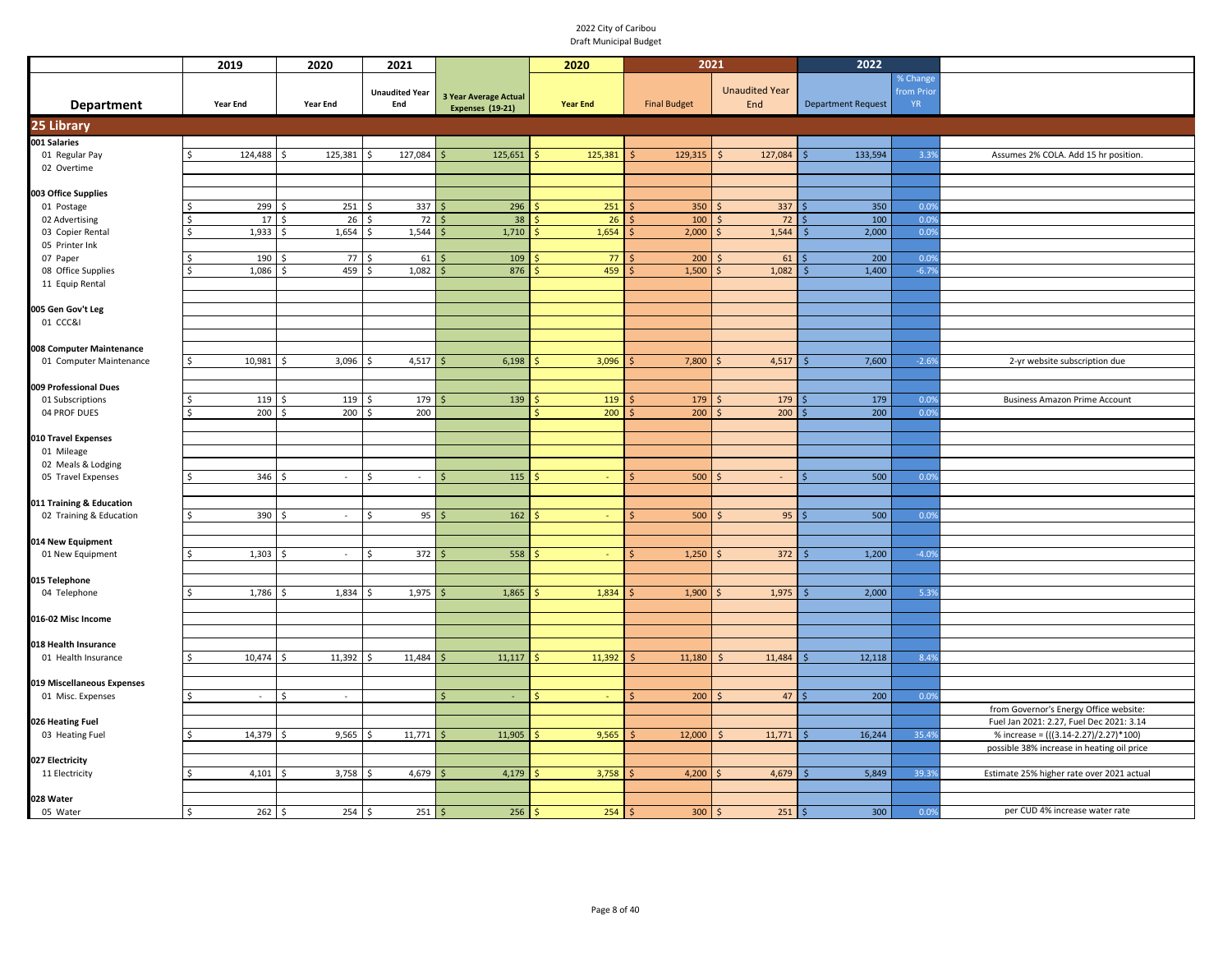|                                | 2019         | 2020                                      | 2021                         |                                                  | 2020            | 2021                |                              | 2022                      |                                    |                                     |
|--------------------------------|--------------|-------------------------------------------|------------------------------|--------------------------------------------------|-----------------|---------------------|------------------------------|---------------------------|------------------------------------|-------------------------------------|
| <b>Department</b>              | Year End     | <b>Year End</b>                           | <b>Unaudited Year</b><br>End | <b>3 Year Average Actual</b><br>Expenses (19-21) | <b>Year End</b> | <b>Final Budget</b> | <b>Unaudited Year</b><br>End | <b>Department Request</b> | % Change<br>from Prio<br><b>YR</b> |                                     |
| 25 Library (continued)         |              |                                           |                              |                                                  |                 |                     |                              |                           |                                    |                                     |
| 029 Sewer                      |              |                                           |                              |                                                  |                 |                     |                              |                           |                                    |                                     |
| 01 Sewer                       | 258<br>ς.    | 252                                       | 251                          | 254                                              | 252             | 275                 | 251<br>$\mathsf{S}$          | 275                       | 0.09                               | per CUD 2% increase sewer rate      |
|                                |              |                                           |                              |                                                  |                 |                     |                              |                           |                                    |                                     |
| 031 Building Maintenance       |              |                                           |                              |                                                  |                 |                     |                              |                           |                                    |                                     |
| 01 Building Maintenance        | 6,746        | $5,691$ \$<br>l S                         | 3,652                        | 5,363                                            | 5,691           | 4,000               | 3,652                        | 4,000                     | 0.09                               |                                     |
|                                |              |                                           |                              |                                                  |                 |                     |                              |                           |                                    |                                     |
| 032 Property Insurance         |              |                                           |                              |                                                  |                 |                     |                              |                           |                                    |                                     |
| 01 Property Insurance          | 1,578        | 1,660                                     | $1,769$ \$                   | 1,669                                            | 1,660           | 1,938               | 1,769<br><sup>5</sup>        | 1,800                     | $-7.19$                            | Number from finance                 |
|                                |              |                                           |                              |                                                  |                 |                     |                              |                           |                                    |                                     |
| 034 Worker's Compensation      |              |                                           |                              |                                                  |                 |                     |                              |                           |                                    |                                     |
| 01 Worker's Compensation       | Ś.           | 314S<br>386 \$                            | 338                          | 346                                              | 386             | $309$ \$            | 338                          | 340                       | 10.09                              | Number from finance                 |
|                                |              |                                           |                              |                                                  |                 |                     |                              |                           |                                    |                                     |
| 038 Social Security            |              |                                           |                              |                                                  |                 |                     |                              |                           |                                    |                                     |
| 01 Social Security             | 9,186        | 9,255                                     | 9,419                        | 9,287                                            | 9,255           | 9,893<br>-Ś         | 9,419                        | 10,220                    | 3.39                               | Number from finance                 |
|                                |              |                                           |                              |                                                  |                 |                     |                              |                           |                                    |                                     |
| 040 City & State Retirement    |              |                                           |                              |                                                  |                 |                     |                              |                           |                                    |                                     |
| 01 City & State Retirement     | Ŝ.<br>٠      | <sup>\$</sup><br>$\overline{\phantom{a}}$ | ¢                            | ς                                                | ¢               | 1,780<br>$\zeta$    | <sup>5</sup>                 | ÷.                        | $-100.09$                          | Number from finance                 |
|                                |              |                                           |                              |                                                  |                 |                     |                              |                           |                                    |                                     |
| 055 Books & Periodicals        |              |                                           |                              |                                                  |                 |                     |                              |                           |                                    |                                     |
| 01 Mars and Swift              | 15,179       | (0)                                       |                              |                                                  | (0)             |                     | - 9                          |                           |                                    |                                     |
| 03 Books & Periodicals         |              | 15,971                                    | 15,768                       | 15,640                                           | 15,971          | 17,500              | 15,768                       | 17,000                    | $-2.99$                            | Cloud Library subscription increase |
| <b>271 Contracted Services</b> |              |                                           |                              |                                                  |                 |                     |                              |                           |                                    |                                     |
| 01 Janitorial & Supplies       | 10,686       | $9,078$ \$                                | 9,800                        | 9,855                                            | 9,078           | 11,500              | 9,800                        | 12,000                    | 4.39                               | Contract last reviewed in 2013      |
|                                |              |                                           |                              |                                                  |                 |                     |                              |                           |                                    |                                     |
| 406 Programming                |              |                                           |                              |                                                  |                 |                     |                              |                           |                                    |                                     |
| 01 Library Programs            | 704          | 591                                       | 434                          | 577                                              | 591             | 750                 | 434<br>$\mathsf{S}$          | 1,000                     | 33.39                              | Return to programming in 2022       |
| 02 Archives                    | 371          | 279                                       | 566                          |                                                  | 279             | 500<br>-Ś           | 566<br>s.                    | 500                       | 0.09                               |                                     |
| <b>Totals</b>                  | $217,377$ \$ | $201,230$ \$                              | $207,700$ \$                 | 208,164                                          | 201,229         | $222,119$ \$        | 207,747                      | 231,669                   | 4.39                               |                                     |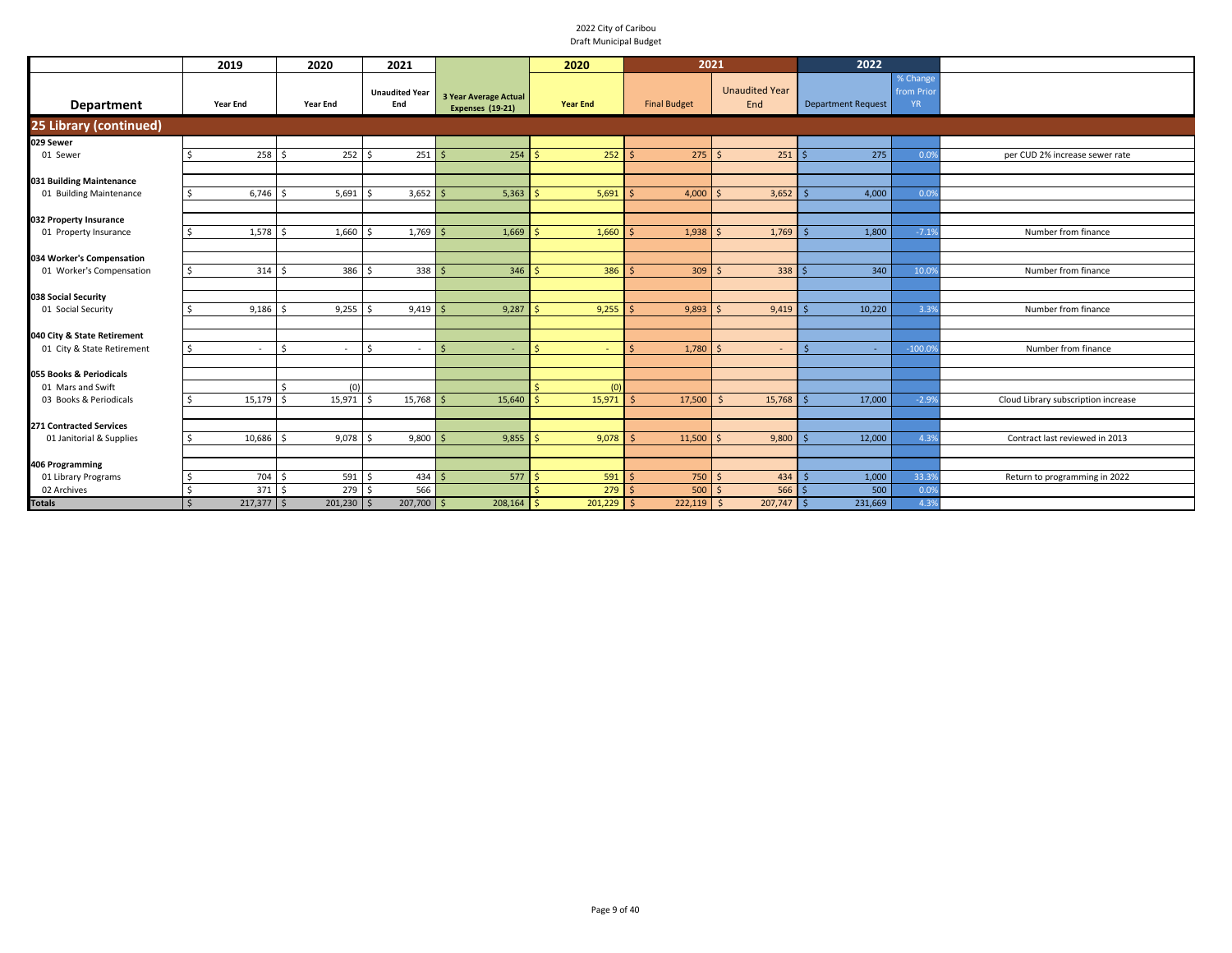|                                                   | 2019                   |                    | 2020           | 2021                              |   |                              |                     | 2020            |                     | 2021        |                              |      | 2022                      |                              |                               |
|---------------------------------------------------|------------------------|--------------------|----------------|-----------------------------------|---|------------------------------|---------------------|-----------------|---------------------|-------------|------------------------------|------|---------------------------|------------------------------|-------------------------------|
|                                                   | <b>Year End</b>        |                    | Year End       | <b>Unaudited Year</b><br>End      |   | <b>3 Year Average Actual</b> |                     | <b>Year End</b> | <b>Final Budget</b> |             | <b>Unaudited Year</b><br>End |      | <b>Department Request</b> | % Change<br>from Prio<br>YR. |                               |
| <b>Department</b><br><b>31 Fire and Ambulance</b> |                        |                    |                |                                   |   | <b>Expenses (19-21)</b>      |                     |                 |                     |             |                              |      |                           |                              |                               |
| 001 Salaries                                      |                        |                    |                |                                   |   |                              |                     |                 |                     |             |                              |      |                           |                              |                               |
| 01 Regular Pay                                    | 822,283<br>Ŝ.          | Ŝ.                 | 846,236        | 866,319<br>Ŝ.                     |   | 844,946                      |                     | 846,236         |                     | 906,310     | 866,319                      |      | 959,851                   | 5.9%                         | Contract approved.            |
| 02 Overtime                                       | 357,310                | $\zeta$            | 298,616        | 343,920<br>$\mathsf{\hat{S}}$     |   | 333,282                      |                     | 298,616         |                     | 290,000     | 343,920<br>$\mathsf{S}$      |      | 371,000                   | 27.99                        | Assumes 2% COLA for non-union |
| 05 Stand By Pay                                   | 49,608<br>$\zeta$      | Ŝ.                 | 45,816         | 55,256<br>S.                      |   | 50,227                       |                     | 45,816          |                     | $47,736$ \$ | 55,256                       |      | 56,000                    | 17.39                        | (from CFAD)                   |
| 07 Amb. Billing Salaries                          | $\zeta$<br>91,025      | Ŝ.                 | 72,780         | 64,783                            |   | 76,196                       |                     | 72,780          |                     | 81,025      | 64,783<br>$\mathsf{S}$       |      | 50,651                    | $-37.59$                     | (number from finance)         |
| 08 Special Transports                             |                        |                    |                |                                   |   |                              |                     |                 |                     |             |                              |      |                           |                              |                               |
|                                                   |                        |                    |                |                                   |   |                              |                     |                 |                     |             |                              |      |                           |                              |                               |
| 003 Office Supplies                               | $\sim$                 | $\mathsf{\hat{S}}$ | 55             | $\zeta$                           | 9 | 21                           |                     | 55              |                     | 300         | 9                            |      | 100                       | $-66.79$                     |                               |
| 01 Postage<br>02 Advertising                      | 2,768                  |                    | 136            |                                   |   |                              |                     | 136             |                     |             |                              |      |                           |                              |                               |
| 03 Copier Rent                                    |                        | 295                | 848            | 904<br>Ŝ.                         |   |                              | $\ddot{\textbf{c}}$ | 848             |                     | 960         | 904                          |      | 960                       | 0.09                         |                               |
| 04 Equipment Repair                               |                        |                    |                |                                   |   |                              |                     |                 |                     |             |                              |      |                           |                              |                               |
| 05 Printer Ink                                    |                        | 20                 | 92             | 99                                |   | 70                           |                     | 92              |                     | 100         | 99                           |      | 200                       | 100.09                       |                               |
| 07 Paper                                          |                        |                    | $\sim$         |                                   |   |                              |                     |                 |                     |             |                              |      |                           |                              |                               |
| 08 Office Supplies                                | 2,173                  | $\mathsf{s}$       | 1,082          | 799<br>$\mathsf{s}$               |   | 1,352                        |                     | 1,082           |                     | 1,500       | 799                          |      | 1,500                     | 0.09                         |                               |
| 09 Amb. Billing Supplies                          | 7,902                  | Ŝ.                 | 6,573          | 7,597<br>Ś                        |   | 7,357                        |                     | 6,573           |                     | 7,500       | 7,597                        |      | 4,500                     | $-40.09$                     |                               |
| 13 Houlton Supplies                               | <sup>\$</sup><br>2,443 |                    | 1,311          |                                   |   | 1,877                        |                     | 1,311           |                     |             |                              |      |                           |                              |                               |
| 14 Calais Supplies                                | 1,992                  | $\zeta$            | 1,997          | 2,481                             |   | 2,156                        |                     | 1,997           |                     | 1,800       | 2,481                        |      | 1,800                     | 0.0%                         |                               |
| 15 Van Buren Supplies                             |                        | $\mathsf{\hat{S}}$ | 16             |                                   |   |                              |                     | 16              |                     |             |                              |      |                           |                              |                               |
| 16 Island Falls Supplies                          | 1,074                  | <sup>\$</sup>      | 1,295          | 1,638                             |   | 1,336                        |                     | 1,295           |                     | 1,000       | 1,638                        |      | 1,000                     | 0.09                         |                               |
| 17 Patten Supplies                                | 1,372<br><sup>\$</sup> |                    | 1,543          | 1,868                             |   | 1,594                        |                     | 1,543           |                     | 1,300       | 1,868                        |      | 1,300                     | 0.09                         |                               |
|                                                   |                        |                    |                |                                   |   |                              |                     |                 |                     |             |                              |      |                           |                              |                               |
| 005 Legal Fees                                    |                        |                    |                |                                   |   |                              |                     |                 |                     |             |                              |      |                           |                              |                               |
| 04 Legal Fees                                     |                        |                    |                |                                   |   |                              |                     |                 |                     |             |                              |      |                           |                              |                               |
|                                                   |                        |                    |                |                                   |   |                              |                     |                 |                     |             |                              |      |                           |                              |                               |
| 009 Professional Dues                             |                        | 95                 |                |                                   |   | 95                           |                     |                 |                     |             |                              |      |                           |                              |                               |
| 01 Subscriptions<br>04 Professional Dues          | 2,115                  |                    | 2,960          | 1,375                             |   | 2,150                        |                     | 2,960           |                     | 3,000       | 1,375                        |      | 3,000                     | 0.09                         |                               |
|                                                   |                        |                    |                |                                   |   |                              |                     |                 |                     |             |                              |      |                           |                              |                               |
| 010 Travel Expenses                               |                        |                    |                |                                   |   |                              |                     |                 |                     |             |                              |      |                           |                              |                               |
| 01 Mileage                                        |                        | 202                | $\sim$         | $\mathcal{L}_{\mathcal{A}}$<br>\$ |   | 67                           |                     | $\sim$          | \$                  | 300         | $\sim$                       |      | 300                       | 0.09                         |                               |
| 02 Meals & Lodging                                |                        |                    |                |                                   |   |                              |                     |                 |                     |             |                              |      |                           |                              |                               |
| 05 Travel Expenses                                | 1,695<br>-S            |                    | 1,580          | $\sim$                            |   | 1,092                        |                     | 1,580           |                     | 1,750       | $\sim$                       |      | 1,750                     | 0.09                         |                               |
|                                                   |                        |                    |                |                                   |   |                              |                     |                 |                     |             |                              |      |                           |                              |                               |
| 011 Training & Education                          |                        |                    |                |                                   |   |                              |                     |                 |                     |             |                              |      |                           |                              |                               |
| 02 Training & Education                           | 8,835                  |                    | 3,813          | 4,057                             |   | 5,568                        |                     | 3,813           |                     | 8,000       | 4,057                        |      | 8,000                     | 0.09                         |                               |
|                                                   |                        |                    |                |                                   |   |                              |                     |                 |                     |             |                              |      |                           |                              |                               |
| 014 New Equipment                                 |                        |                    |                |                                   |   |                              |                     |                 |                     |             |                              |      |                           |                              |                               |
| 01 New Equipment                                  | 7,230                  |                    | 6,542          | 9,280                             |   | 7,684                        |                     | 6,542           |                     | 9,000       | 9,280                        |      | 10,000                    | 11.19                        |                               |
|                                                   |                        |                    |                |                                   |   |                              |                     |                 |                     |             |                              |      |                           |                              |                               |
| 015 Telephone                                     |                        |                    |                |                                   |   |                              |                     |                 |                     |             |                              |      |                           |                              |                               |
| 01 Cell Phone                                     | 4,206<br>5,757         |                    | 4,635<br>4,794 | 4,341<br>4,251                    |   | 4,394<br>4,934               |                     | 4,635<br>4,794  |                     | 4,500       | 4,341                        |      | 4,500                     | 0.09<br>0.0%                 | (not provided so estimated)   |
| 04 Telephone                                      |                        |                    |                |                                   |   |                              |                     |                 |                     | 5,500       | 4,251                        |      | 5,500                     |                              | (not provided so estimated)   |
| 016 Misc Income                                   |                        |                    |                |                                   |   |                              |                     |                 |                     |             |                              |      |                           |                              |                               |
| 01 Insurance Reports                              |                        |                    |                |                                   |   |                              |                     |                 |                     |             |                              |      |                           |                              |                               |
|                                                   |                        |                    |                |                                   |   |                              |                     |                 |                     |             |                              |      |                           |                              |                               |
| 017 Communications                                |                        |                    |                |                                   |   |                              |                     |                 |                     |             |                              |      |                           |                              |                               |
| 01 Website                                        |                        |                    |                |                                   |   |                              |                     |                 |                     |             |                              |      |                           |                              |                               |
| 03 Internet                                       | 1,067                  | Ŝ.                 | 1,067          | 1,067<br>Ŝ.                       |   | 1,067                        |                     | 1,067           |                     | 1,100       | 1,067                        |      | 1,100                     | 0.05                         | (not provided so estimated)   |
|                                                   |                        |                    |                |                                   |   |                              |                     |                 |                     |             |                              |      |                           |                              |                               |
| 018 Health Insurance                              |                        |                    |                |                                   |   |                              |                     |                 |                     |             |                              |      |                           |                              |                               |
| 01 Health Insurance                               | 289,059                | $\zeta$            | 325,323        | 315,979<br>$\zeta$                |   | 310,120                      |                     | 325,323         |                     | 319,000     | 315,979<br>$\mathsf{S}$      |      | 352,714                   | 10.69                        |                               |
| 02 Ambulance Health Insurance                     | l \$<br>22,149         | \$                 | 32,192         | 29,318<br>\$                      |   |                              | Ŝ.                  | 32,192          | .S                  | $36,000$ \$ | 29,318                       | I \$ | 27,026                    | $-24.9%$                     |                               |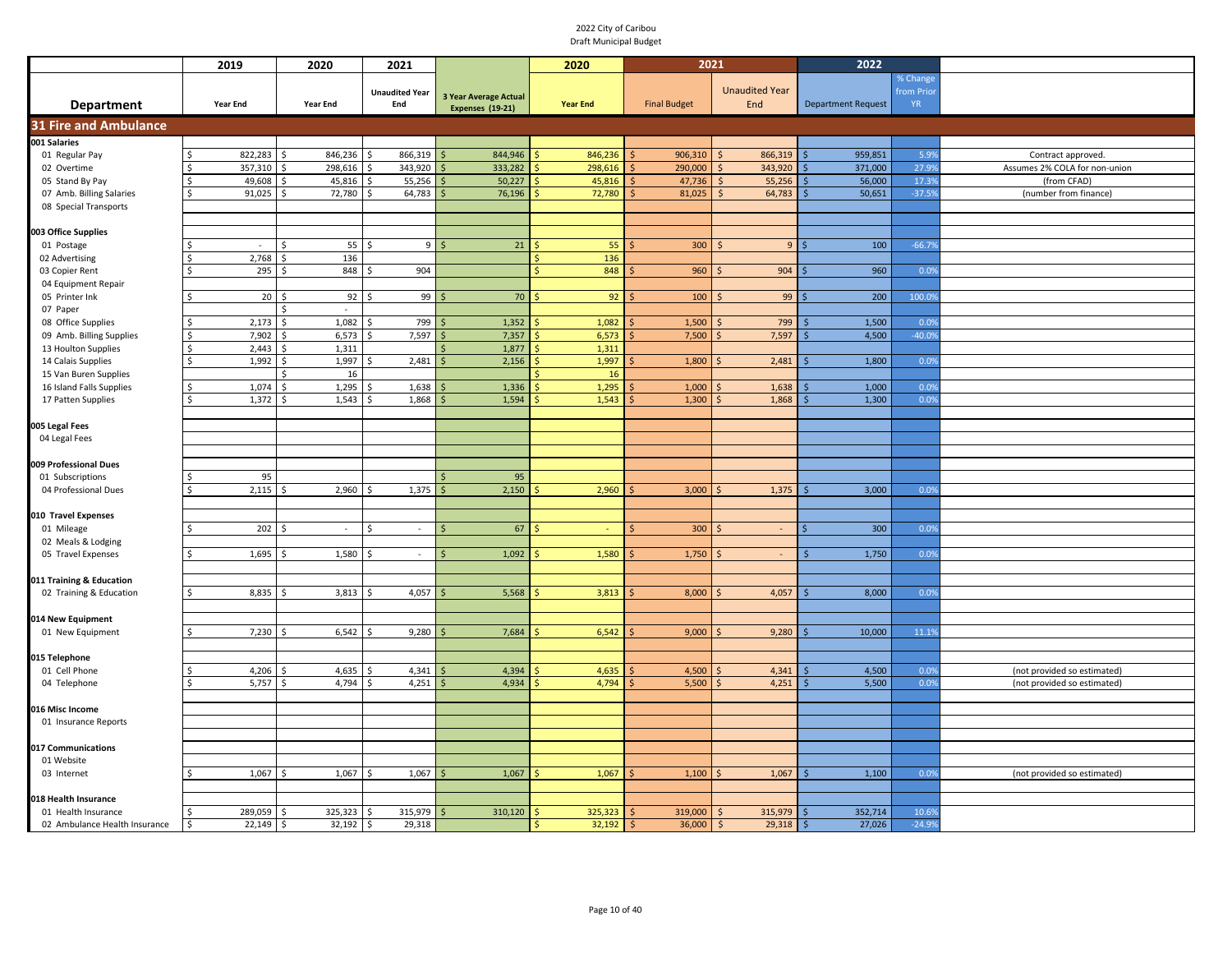|                                                     | 2019                             | 2020               | 2021                         |                                                         | 2020            | 2021                 |                              | 2022                      |                              |                                            |
|-----------------------------------------------------|----------------------------------|--------------------|------------------------------|---------------------------------------------------------|-----------------|----------------------|------------------------------|---------------------------|------------------------------|--------------------------------------------|
| Department                                          | Year End                         | Year End           | <b>Unaudited Year</b><br>End | <b>3 Year Average Actual</b><br><b>Expenses (19-21)</b> | <b>Year End</b> | <b>Final Budget</b>  | <b>Unaudited Year</b><br>End | <b>Department Request</b> | % Change<br>from Prio<br>YR. |                                            |
| <b>31 Fire and Ambulance (continued)</b>            |                                  |                    |                              |                                                         |                 |                      |                              |                           |                              |                                            |
| 019 Miscellaneous Exp.                              |                                  |                    |                              |                                                         |                 |                      |                              |                           |                              |                                            |
| 01 Misc. Expense                                    | $401 \,$ \$                      | 998                | l ś<br>844                   | 748                                                     | 998             | 1,000                | 844                          | 1,000                     | 0.09                         | from Governor's Energy Office website:     |
|                                                     |                                  |                    |                              |                                                         |                 |                      |                              |                           |                              | Fuel Jan 2021: 2.27, Fuel Dec 2021: 3.14   |
| 026 Heating Fuel                                    |                                  |                    |                              |                                                         |                 |                      |                              |                           |                              | % increase = (((3.14-2.27)/2.27)*100)      |
| 03 Heating Fuel                                     | 18,089                           | 17,832             | 21,397                       | 19,106<br>S                                             | 17,832          | 17,000               | 21,397                       | 29,527                    | 73.79                        | possible 38% increase in heating oil price |
|                                                     |                                  |                    |                              |                                                         |                 |                      |                              |                           |                              |                                            |
| 027 Electricity                                     |                                  |                    |                              |                                                         |                 |                      |                              |                           |                              |                                            |
| 11 Electricity                                      | 7,021<br>Š.                      | 7,518              | $8,253$ \$                   | 7,598                                                   | 7,518           | 7,200                | 8,253                        | 10,317                    | 43.39                        | Estimate 25% higher rate over 2021 actual  |
| 028 Water                                           |                                  |                    |                              |                                                         |                 |                      |                              |                           |                              |                                            |
| 05 Water                                            | 706<br>Ŝ.                        | 803<br>۱s          | 917<br>$\breve{\varsigma}$   | 809<br>-Ś                                               | 803             | 800                  | 917                          | 1,100                     | 37.59                        | per CUD 4% increase water rate             |
|                                                     |                                  |                    |                              |                                                         |                 |                      |                              |                           |                              |                                            |
| 029 Sewer                                           |                                  |                    |                              |                                                         |                 |                      |                              |                           |                              |                                            |
| 01 Sewer                                            | 548<br>Ŝ.                        | 611                | 663                          | 607<br>.\$                                              | 611             | 600                  | 663                          | 850                       | 41.79                        | per CUD 2% increase sewer rate             |
|                                                     |                                  |                    |                              |                                                         |                 |                      |                              |                           |                              |                                            |
| 030 Building Supplies                               |                                  |                    |                              |                                                         |                 |                      |                              |                           |                              |                                            |
| 01 Building Supplies                                | 3,874                            | 4,537              | 4,078                        | 4,163                                                   | 4,537           | 4,000                | 4,078                        | 4,800                     | 20.0%                        |                                            |
|                                                     |                                  |                    |                              |                                                         |                 |                      |                              |                           |                              |                                            |
| 031 Building Maintenance<br>01 Building Maintenance | 14,104                           | 20,000<br>- S      | 17,280                       | 17,128                                                  | 20,000          | 20,000               | 17,280                       | 20,000                    | 0.09                         |                                            |
|                                                     |                                  |                    |                              |                                                         |                 |                      |                              |                           |                              |                                            |
| 032 Property Insurance                              |                                  |                    |                              |                                                         |                 |                      |                              |                           |                              |                                            |
| 01 Property Insurance                               | 1,768<br>Ŝ.                      | $1,553$ \$<br>l \$ | 1,216                        | 1,512<br>l \$                                           | 1,553           | 2,373                | 1,216                        | 1,279                     | $-46.19$                     | Number from finance                        |
|                                                     |                                  |                    |                              |                                                         |                 |                      |                              |                           |                              |                                            |
| 034 Workers Comp.                                   |                                  |                    |                              |                                                         |                 |                      |                              |                           |                              |                                            |
| 01 Workers Comp.                                    | 84,658                           | 110,195<br>- Ś     | 85,491<br>l \$               | 93,448                                                  | 110,195         | 84,965               | 85,491                       | 80,291                    | $-5.59$                      | Number from finance                        |
|                                                     |                                  |                    |                              |                                                         |                 |                      |                              |                           |                              |                                            |
| 035 Unemployment Comp                               |                                  |                    |                              |                                                         |                 |                      |                              |                           |                              |                                            |
| 01 Unemployment Comp.                               | 5,983<br>Ś.                      | 6,856<br>l \$      | 6,947<br>l \$                | 6,596                                                   | 6,856           | 7,210                | 6,947                        | 7,210                     | 0.0%                         |                                            |
| 036 Vehicle Insurance                               |                                  |                    |                              |                                                         |                 |                      |                              |                           |                              |                                            |
| 01 Vehicle Insurance                                | $14,332$ \$<br>Ś                 | $14,732$ \$        | 15,692                       | 14,919                                                  | 14,732          | 17,650               | 15,692                       | 15,884                    | $-10.09$                     | Number from finance                        |
|                                                     |                                  |                    |                              |                                                         |                 |                      |                              |                           |                              |                                            |
| 037 Liability Insurance                             |                                  |                    |                              |                                                         |                 |                      |                              |                           |                              |                                            |
| 01 Liability Insurance                              | 3,806<br>Ŝ                       | 3,767              | 3,944<br>l S                 | 3,839<br>-S                                             | 3,767           | 3,765                | 3,944                        | 3,251                     | $-13.79$                     | Number from finance                        |
|                                                     |                                  |                    |                              |                                                         |                 |                      |                              |                           |                              |                                            |
| 038 Social Security                                 |                                  |                    |                              |                                                         |                 |                      |                              |                           |                              |                                            |
| 01 Social Security                                  | 97,723<br>Ŝ.                     | 93,024<br>∫ <      | 98,550<br>- S                | 96,432                                                  | 93,024          | 109,710              | 98,550                       | 109,969                   | 0.29                         | Number from finance                        |
| 040 City & State Retirement                         |                                  |                    |                              |                                                         |                 |                      |                              |                           |                              |                                            |
| 01 City & State Retirement                          | 72,715<br>\$                     | 72,111             | 79,047                       | 74,624                                                  | 72,111          | 71,525               | 79,047                       | 163,167                   | 128.19                       | Number from finance                        |
|                                                     |                                  |                    |                              |                                                         |                 |                      |                              |                           |                              |                                            |
| 046 Recognitions                                    |                                  |                    |                              |                                                         |                 |                      |                              |                           |                              |                                            |
| 01 Recognitions                                     |                                  |                    |                              |                                                         |                 |                      |                              |                           |                              |                                            |
|                                                     |                                  |                    |                              |                                                         |                 |                      |                              |                           |                              |                                            |
| 051 Equipment Maint.                                |                                  |                    |                              |                                                         |                 |                      |                              |                           |                              |                                            |
| 01 Software                                         |                                  |                    |                              |                                                         |                 |                      |                              |                           |                              |                                            |
| 03 Maintenance Contracts<br>05 Equipment Main.      | 9,084<br>-\$<br>$6,471$ \$<br>\$ | 10,902<br>6,812    | 12,053<br>4,226<br>l \$      | 10,680<br>S<br>5,836<br>S.                              | 10,902<br>6,812 | 9,000<br>7,500<br>Ŝ. | 12,053<br>4,226<br>\$        | 9,000<br>8,000<br>-Ś      | 0.09<br>6.7%                 |                                            |
|                                                     |                                  |                    |                              |                                                         |                 |                      |                              |                           |                              |                                            |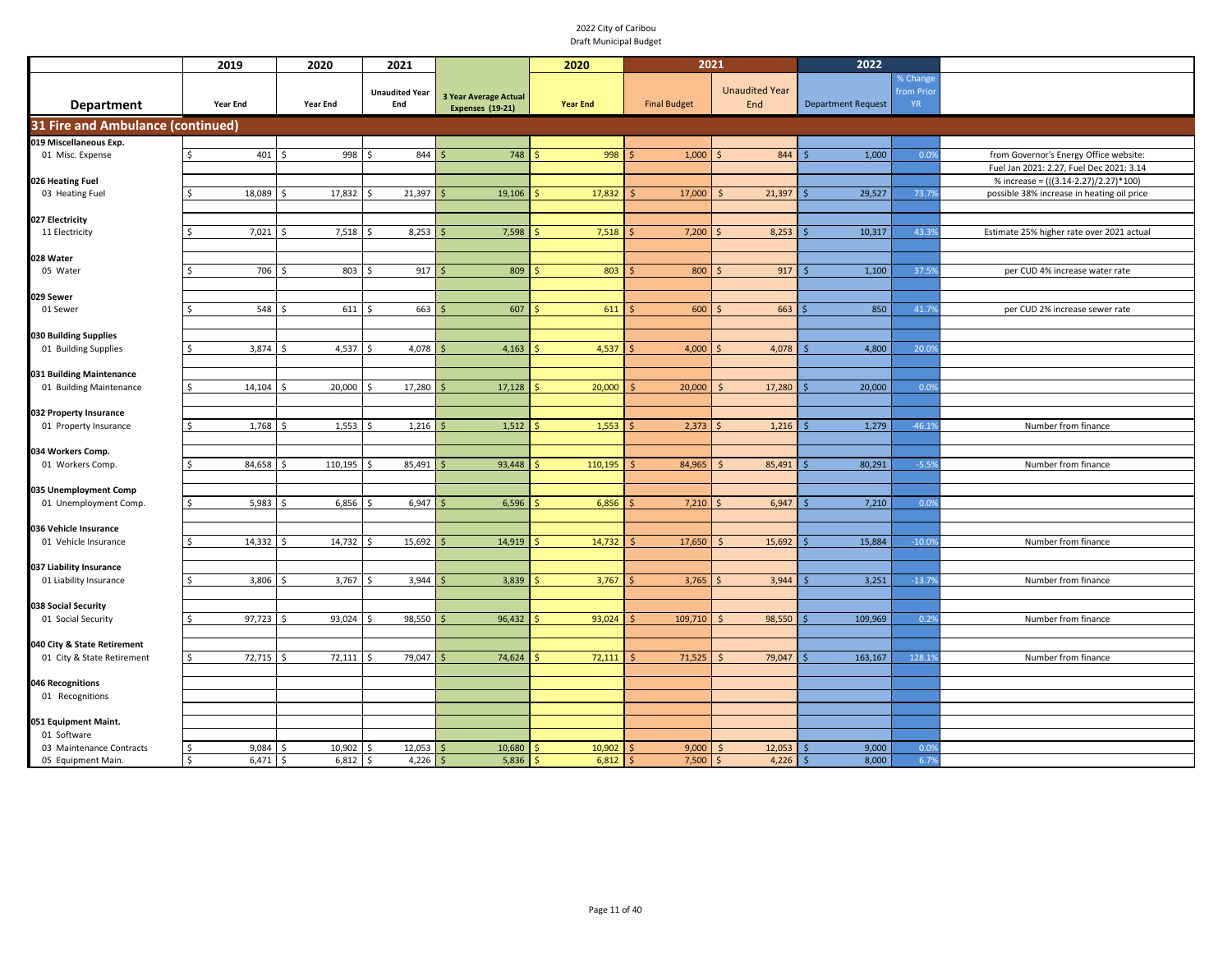|                                                 | 2019           | 2020                | 2021                         |                              | 2020            | 2021                |                              | 2022                      |                        |  |
|-------------------------------------------------|----------------|---------------------|------------------------------|------------------------------|-----------------|---------------------|------------------------------|---------------------------|------------------------|--|
|                                                 |                |                     |                              |                              |                 |                     |                              |                           | % Change               |  |
|                                                 | Year End       | Year End            | <b>Unaudited Year</b><br>End | <b>3 Year Average Actual</b> | <b>Year End</b> | <b>Final Budget</b> | <b>Unaudited Year</b><br>End | <b>Department Request</b> | from Prio<br><b>YR</b> |  |
| <b>Department</b>                               |                |                     |                              | <b>Expenses (19-21)</b>      |                 |                     |                              |                           |                        |  |
| 31 Fire and Ambulance (continued)               |                |                     |                              |                              |                 |                     |                              |                           |                        |  |
| 067 Paid Call Firefighters                      |                |                     |                              |                              |                 |                     |                              |                           |                        |  |
| 01 Paid Call Firefighters                       | 25,950<br>\$   | 26,000              | 35,175                       | 29,042                       | 26,000          | 26,000              | 35,175                       | 26,000                    | 0.0%                   |  |
|                                                 |                |                     |                              |                              |                 |                     |                              |                           |                        |  |
| 068 Janitorial Services                         |                |                     |                              |                              |                 |                     |                              |                           |                        |  |
| 01 Janitorial Services                          |                |                     |                              |                              |                 |                     |                              |                           |                        |  |
| 069 Paid Call Insurance                         |                |                     |                              |                              |                 |                     |                              |                           |                        |  |
| 01 Paid Call Insurance                          | Ŝ<br>$\sim$    | \$<br>$\sim$        | Ś<br>$\sim$                  | $\overline{\phantom{a}}$     |                 | 400                 |                              | 400                       | 0.0%                   |  |
|                                                 |                |                     |                              |                              |                 |                     |                              |                           |                        |  |
| 070 Clothing Allowance                          |                |                     |                              |                              |                 |                     |                              |                           |                        |  |
| 01 Uniforms                                     | 6,974<br>Ś     | 7,721               | 8,000<br>Ś                   | 7,565                        | 7,721           | 8,000               | 8,000                        | 8,000                     | 0.09                   |  |
| 02 Turnout Gear                                 | 2,741<br>Ś     | 779<br>\$           | 1,500<br>Ś                   | 1,673                        | 779             | 1,500               | 1,500                        | 2,500                     | 66.79                  |  |
| 03 Clothing                                     |                |                     |                              |                              |                 |                     |                              |                           |                        |  |
| 04 Boots                                        | 120<br>Ś       | 414                 | 500<br>l \$                  | 345                          | 414             | 500                 | 500                          | 1,000                     | 100.09                 |  |
| 06 Clothing Allowance                           |                |                     |                              |                              |                 |                     |                              |                           |                        |  |
|                                                 |                |                     |                              |                              |                 |                     |                              |                           |                        |  |
| 071 Radio Maintenance                           |                |                     |                              |                              |                 |                     |                              |                           |                        |  |
| 01 Vehicle                                      | 852<br>Ś<br>÷. | 912<br>$\mathsf{S}$ | 1,193<br>l \$                | 986                          | 912             | 1,500               | 1,193                        | 3,500                     | 133.3%                 |  |
| 02 Building<br>03 Radio Maintenance             | 1,390<br>Ŝ.    | 1,334<br>.S         | 2,102<br>Ŝ.                  | 1,609                        | 1,334           | 4,000               | 2,102                        | 5,000                     | 25.0%                  |  |
|                                                 |                |                     |                              |                              |                 |                     |                              |                           |                        |  |
| 072 Ladder Testing                              |                |                     |                              |                              |                 |                     |                              |                           |                        |  |
| 01 Ladder Testing                               | 3,500<br>\$    | 3,975<br>Ŝ.         | \$<br>$\sim$                 | 2,492<br>\$.                 | 3,975           | 4,000               | Ŝ.<br>$\sim$                 | 4,000<br>Š.               | 0.0%                   |  |
|                                                 |                |                     |                              |                              |                 |                     |                              |                           |                        |  |
| 073 Vehicle Repair                              |                |                     |                              |                              |                 |                     |                              |                           |                        |  |
| 01 Vehicle Repair                               | 13,952<br>\$   | 19,620              | 14,986                       | 16,186                       | 19,620          | 15,000              | 14,986                       | 15,000                    | 0.0%                   |  |
|                                                 |                |                     |                              |                              |                 |                     |                              |                           |                        |  |
| 074 Tires                                       |                |                     |                              |                              |                 |                     |                              |                           |                        |  |
| 01 Tires                                        | 6,198<br>Ŝ.    | 5,433<br>.S         | 5,847<br>۱\$                 | 5,826                        | 5,433           | 7,500               | 5,847                        | 7,500                     | 0.09                   |  |
| 02 Tire Replacement                             |                |                     |                              |                              |                 |                     |                              |                           |                        |  |
|                                                 |                |                     |                              |                              |                 |                     |                              |                           |                        |  |
| 075 Gas/Oil/Filters<br>01 Gas/Oil/Filters       | 3,736<br>S     | 1,999<br>Ś          | 3,970                        | 3,235                        | 1,999           | 4,000               | 3,970                        | 6,000                     | 50.09                  |  |
|                                                 |                |                     |                              |                              |                 |                     |                              |                           |                        |  |
| 076 Diesel Fuel                                 |                |                     |                              |                              |                 |                     |                              |                           |                        |  |
| 01 Diesel Fuel                                  | 34,607<br>¢    | 20,412              | 20,604<br>Ś                  | 25,208                       | 20,412          | 27,000              | 20,604                       | 44,091                    | 63.39                  |  |
|                                                 |                |                     |                              |                              |                 |                     |                              |                           |                        |  |
| 077 Batteries                                   |                |                     |                              |                              |                 |                     |                              |                           |                        |  |
| 01 Vehicle                                      |                |                     |                              |                              |                 |                     |                              |                           |                        |  |
| 02 Equipment                                    | 298<br>\$      | Ŝ.<br>$\sim$        | 613<br>$\ddot{\circ}$        | 304                          |                 | 1,000<br>$\zeta$    | 613                          | 1,000                     | 0.0%                   |  |
| 03 Batteries                                    |                |                     |                              |                              |                 |                     |                              |                           |                        |  |
|                                                 |                |                     |                              |                              |                 |                     |                              |                           |                        |  |
| 078 Field Expenses                              |                |                     |                              |                              |                 |                     |                              |                           |                        |  |
| 01 Field Expenses                               | 210<br>$\zeta$ | 311<br>- Ś          | \$ ا<br>$\sim$               | 174                          | 311             | 750                 | $\sim$<br>$\zeta$            | 1,000                     | 33.39                  |  |
|                                                 |                |                     |                              |                              |                 |                     |                              |                           |                        |  |
| 079 Employee Physicals<br>01 Employee Physicals | 323<br>\$      | 168<br>Ŝ.           | 142<br>۱\$                   | 211                          | 168             | 1,200               | 142                          | 1,200                     | 0.0%                   |  |
|                                                 |                |                     |                              |                              |                 |                     |                              |                           |                        |  |
| 080 Paid Call Volunteers                        |                |                     |                              |                              |                 |                     |                              |                           |                        |  |
| 01 Paid Call Volunteers                         | 1,325<br>\$    | 932<br>-\$          | 4,165<br>۱\$                 | 2,141                        | 932             | 2,000               | 4,165                        | 3,000                     | 50.09                  |  |
|                                                 |                |                     |                              |                              |                 |                     |                              |                           |                        |  |
| 082 Bad Debt Allowance                          |                |                     |                              |                              |                 |                     |                              |                           |                        |  |
| 01 Bad Debt Allowance                           | 107,290<br>\$  | 108,453             | 126,524                      | 114,089                      | 108,453         | 120,000             | 126,524                      | 100,000                   | $-16.7%$               |  |
| 02 Collection Fee                               | \$<br>1,620    | $1,664$ \$<br>  \$  | 2,045                        | 1,776<br>Ś                   | 1,664           | 2,000<br>\$         | 2,045<br>S                   | 2,000                     | 0.0%                   |  |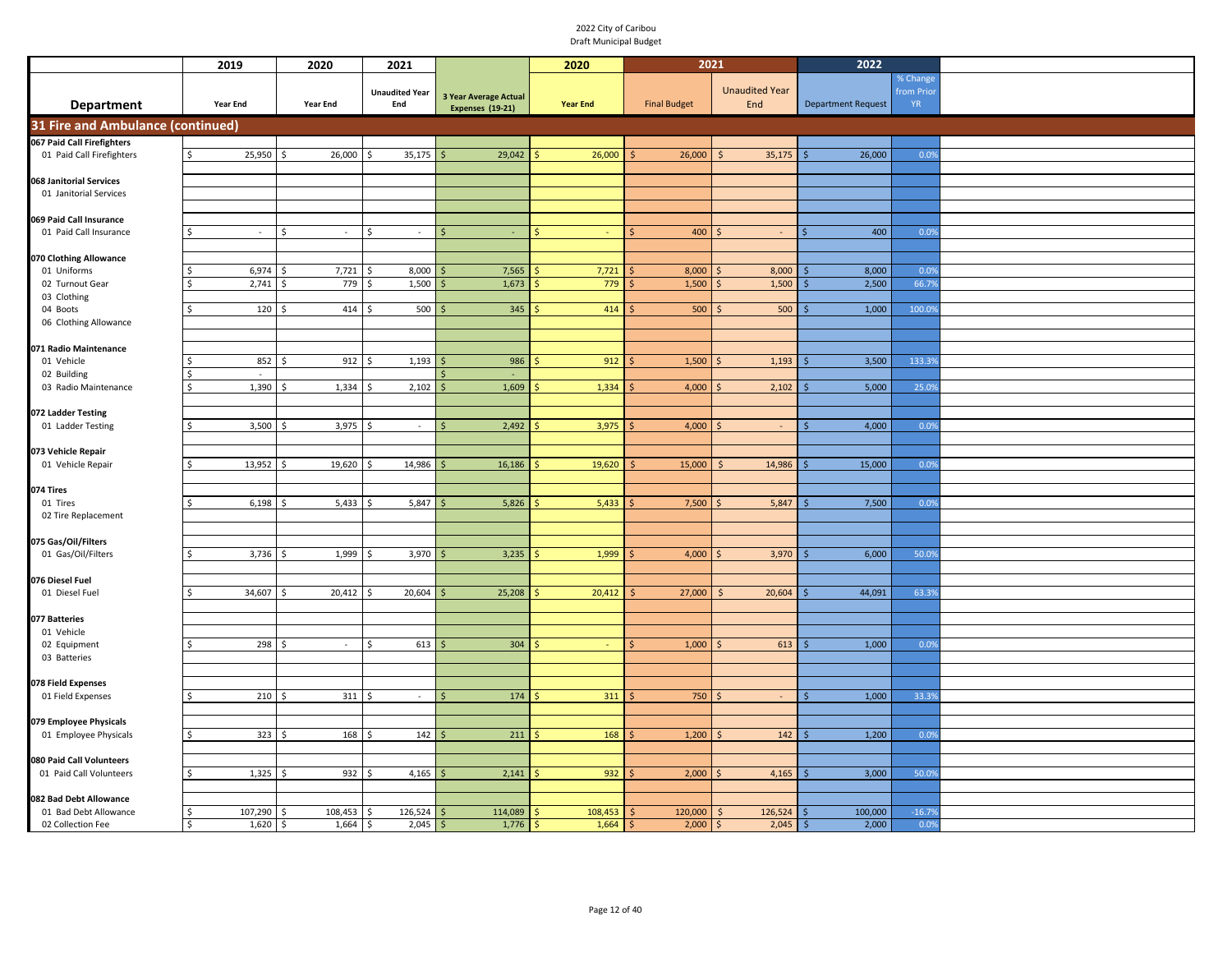|                                   | 2019            | 2020           | 2021                         |                                           | 2020            | 2021                |                              | 2022                      |                                     |  |
|-----------------------------------|-----------------|----------------|------------------------------|-------------------------------------------|-----------------|---------------------|------------------------------|---------------------------|-------------------------------------|--|
| Department                        | <b>Year End</b> | Year End       | <b>Unaudited Year</b><br>End | 3 Year Average Actual<br>Expenses (19-21) | <b>Year End</b> | <b>Final Budget</b> | <b>Unaudited Year</b><br>End | <b>Department Request</b> | % Change<br>from Prior<br><b>YR</b> |  |
| 31 Fire and Ambulance (continued) |                 |                |                              |                                           |                 |                     |                              |                           |                                     |  |
| 083 Contractual Allowance         |                 |                |                              |                                           |                 |                     |                              |                           |                                     |  |
| 01 Contractual Allowance          |                 |                |                              |                                           |                 |                     |                              |                           |                                     |  |
|                                   |                 |                |                              |                                           |                 |                     |                              |                           |                                     |  |
| 085 Transport Meals               |                 |                |                              |                                           |                 |                     |                              |                           |                                     |  |
| 01 Transport Meals                | 7,802           | 5,506          | $3,411$ \$                   | 5,573                                     | $5,506$ \$      | 7,000               | 3,411<br>S.                  | 7,000                     | 0.0%                                |  |
|                                   |                 |                |                              |                                           |                 |                     |                              |                           |                                     |  |
| 086 Air Transports                |                 |                |                              |                                           |                 |                     |                              |                           |                                     |  |
| 01 Air Transports                 |                 |                |                              |                                           |                 |                     |                              |                           |                                     |  |
|                                   |                 |                |                              |                                           |                 |                     |                              |                           |                                     |  |
| 087 Medical Supplies              |                 |                |                              |                                           |                 |                     |                              |                           |                                     |  |
| 01 Ambulance Supplies             | $7,120$ \$      | 10,484         | $12,602$ \$                  | 10,069                                    | 10,484          | 10,500              | 12,602                       | 10,500                    | 0.0%                                |  |
| 02 Oxygen                         | 2,860           | 3,130          | 3,508                        | 3,166                                     | 3,130           | 3,500               | 3,508<br><sup>5</sup>        | 3,500                     | 0.0%                                |  |
| 03 Medical Supplies               | 6,527           | 9,575          | 6,693                        | 7,598                                     | 9,575           | 9,250               | 6,693<br><sup>\$</sup>       | 9,250                     | 0.0%                                |  |
|                                   |                 |                |                              |                                           |                 |                     |                              |                           |                                     |  |
| 292 EMS Licenses                  |                 |                |                              |                                           |                 |                     |                              |                           |                                     |  |
| 01 EMS License                    | 1,863           | 857            | $1,765$ \$                   | $1,495$ \$                                | $857$ \$        | 1,870               | 1,765<br>$\mathsf{S}$        | 1,870                     | 0.0%                                |  |
|                                   |                 |                |                              |                                           |                 |                     |                              |                           |                                     |  |
| <b>Comstar Ambulance Billing</b>  |                 |                |                              |                                           |                 |                     |                              | 31,000                    | 100.09                              |  |
|                                   |                 |                |                              |                                           |                 |                     |                              |                           |                                     |  |
| <b>Totals</b>                     | $2,261,217$ \$  | $2,263,231$ \$ | $2,331,284$ \$               | $2,256,391$ \$                            | $2,263,231$ \$  | $2,350,449$ \$      | $2,331,284$ \$               | 2,622,708                 | 11.6%                               |  |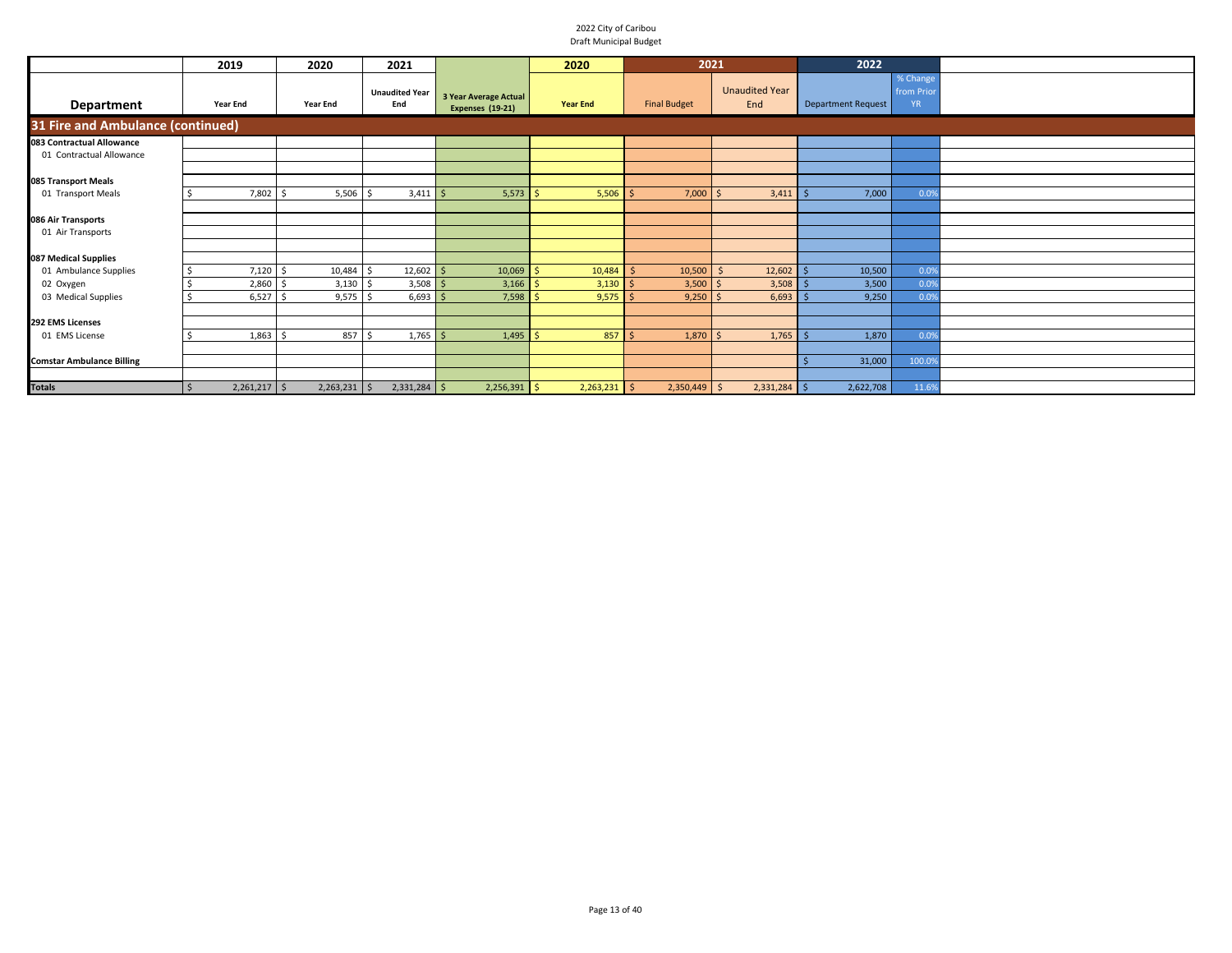|                                          | 2019             | 2020                     | 2021                     |                              | 2020            | 2021                |                               | 2022                      |              |                                               |
|------------------------------------------|------------------|--------------------------|--------------------------|------------------------------|-----------------|---------------------|-------------------------------|---------------------------|--------------|-----------------------------------------------|
|                                          |                  |                          |                          |                              |                 |                     |                               |                           | % Change     |                                               |
|                                          |                  |                          | <b>Unaudited Year</b>    | <b>3 Year Average Actual</b> |                 |                     | <b>Unaudited Year</b>         |                           | from Prior   |                                               |
| <b>Department</b>                        | <b>Year End</b>  | <b>Year End</b>          | End                      | Expenses (19-21)             | <b>Year End</b> | <b>Final Budget</b> | End                           | <b>Department Request</b> | <b>YR</b>    |                                               |
| <b>35 Police</b>                         |                  |                          |                          |                              |                 |                     |                               |                           |              |                                               |
| 001 Salaries                             |                  |                          |                          |                              |                 |                     |                               |                           |              |                                               |
|                                          |                  |                          |                          |                              |                 |                     |                               |                           |              |                                               |
| 01 Regular Pay                           | 954,583          | 889,306                  | 922,801                  | 922,230                      | 889,306         | 908,690             | 922,801                       | 942,888                   | 3.8%         | Assumes 2% for non-union. Number from finance |
| 02 Overtime                              | 61,172           | 68,354<br>Ś,             | 72,898                   | 67,474                       | 68,354          | 65,000              | 72,898<br>-Ś                  | 72,500                    | 11.5%        |                                               |
| 04 Nursing                               | 240              |                          |                          |                              |                 |                     |                               |                           |              |                                               |
| 06 Police Reserves Salary                | 19,525<br>Ś      | 37,746                   | 41,154                   | 32,808                       | 37,746          | 50,000              | 41,154                        | 50,000                    | 0.0%         |                                               |
| 003 Office Supplies                      |                  |                          |                          |                              |                 |                     |                               |                           |              |                                               |
| 01 Postage                               | 452              | 622                      | 315                      | 463                          | 622             | 600                 | 315                           | 600                       | 0.0%         |                                               |
| 02 Advertising                           | 196              | $\overline{\phantom{a}}$ | $\overline{\phantom{a}}$ | 65                           |                 | 250                 |                               | 250                       | 0.0%         |                                               |
| 03 Copier Rental                         | 1,890            | 1,920                    | 1,920                    | 1,910                        | 1,920           | 1,920               | 1,920                         | 1,920                     | 0.0%         |                                               |
| 05 Printer Ink                           | 574              | 974                      | 789                      | 779                          | 974             | 600                 | 789                           | 800                       | 33.39        | Ink cost has increased.                       |
| 07 Paper                                 | 493              | 483                      | 287                      | 421                          | 483             | 500                 | 287                           | 500                       | 0.0%         |                                               |
| 08 Office Supplies                       | 1,353            | 1,322                    | 1,810                    | 1,495                        | 1,322           | 1,400               | 1,810                         | 2,000                     | 42.9%        | Office supply costs have increased.           |
|                                          |                  |                          |                          |                              |                 |                     |                               |                           |              |                                               |
| 006 Legal Fees<br>01 Legal Fees          |                  |                          |                          |                              |                 |                     |                               |                           |              |                                               |
|                                          |                  |                          |                          |                              |                 |                     |                               |                           |              |                                               |
| 009 Professional Dues                    |                  |                          |                          |                              |                 |                     |                               |                           |              |                                               |
| 01 Subscriptions                         | 711<br>Ś.        | 566<br>-S                | 1,030<br>-\$             | 769                          | 566             | 600                 | 1,030                         | 700                       | 16.79        |                                               |
| 04 Professional Dues                     | 210              | 485<br>-Ś                | 625<br>Ŝ.                | 440                          | 485             | 550                 | 625                           | 900                       | 63.69        |                                               |
|                                          |                  |                          |                          |                              |                 |                     |                               |                           |              |                                               |
| 010 Travel Expenses                      |                  |                          |                          |                              |                 |                     |                               |                           |              |                                               |
| 01 Mileage                               | Ś.<br>$\sim$     | \$<br>$\sim$             | \$<br>$\sim$<br>571      | 478                          |                 | 300                 |                               | 300                       | 0.0%         |                                               |
| 02 Meals & Lodging<br>05 Travel Expenses | 758<br>926<br>Ś. | 105<br>Ŝ.<br>359<br>-Ś   | \$<br>\$<br>$\sim$       | \$.<br>428<br>Ś              | 105<br>359      | 1,200<br>1,000      | 571<br><sup>5</sup><br>$\sim$ | 1,200<br>.S<br>1,000<br>Ś | 0.0%<br>0.09 |                                               |
|                                          |                  |                          |                          |                              |                 |                     |                               |                           |              |                                               |
| 011 Training & Education                 |                  |                          |                          |                              |                 |                     |                               |                           |              |                                               |
| 02 Training & Education                  | 21,685<br>Ś      | 15,468<br>Ŝ              | 34,421                   | 23,858                       | 15,468          | 20,000              | 34,421                        | 33,000                    | 65.09        | Send 2 to BLETP in 2022.                      |
|                                          |                  |                          |                          |                              |                 |                     |                               |                           |              |                                               |
| 013 Car Allowance                        |                  |                          |                          |                              |                 |                     |                               |                           |              |                                               |
| 01 Car Allowance                         | 3,565<br>Ś.      | 2,648<br>-Ś              | 3,039<br>Ŝ               | 3,084                        | 2,648           | 3,600               | 3,039                         | 3,600                     | 0.0%         |                                               |
|                                          |                  |                          |                          |                              |                 |                     |                               |                           |              |                                               |
| 014 New Equipment<br>01 New Equipment    | 3,704            | 2,516                    | 2,107                    | 2,776                        | 2,516           | 2,500               | 2,107                         | 2,500                     | 0.0%         |                                               |
|                                          |                  |                          |                          |                              |                 |                     |                               |                           |              |                                               |
| 015 Telephone                            |                  |                          |                          |                              |                 |                     |                               |                           |              |                                               |
| 01 Cell Phone                            | 3,110            | 3,353                    | 4,463<br>-Ś              | 3,642                        | 3,353           | 3,300               | 4,463                         | 4,500                     | 36.49        | (not provided so estimated)                   |
| 04 Telephone                             | 4,404            | 3,091                    | 3,178                    | 3,558                        | 3,091           | 3,500               | 3,178                         | 3,500                     | 0.0%         | (not provided so estimated)                   |
|                                          |                  |                          |                          |                              |                 |                     |                               |                           |              |                                               |
| 017 Communication Fees                   |                  |                          |                          |                              |                 |                     |                               |                           |              |                                               |
| 01 Web Site                              |                  |                          |                          |                              |                 |                     |                               |                           |              |                                               |
| 03 Internet                              | 2,383            | 2,311<br>-Ś              | 2,643<br>Ŝ               | 2,445                        | 2,311           | 2,900               | 2,643                         | 4,900                     | 69.0%        | Increase in METRO                             |
| 018 Health Insurance                     |                  |                          |                          |                              |                 |                     |                               |                           |              |                                               |
| 01 Health Insurance                      | 312,394<br>ς     | 297,411<br>S,            | 270,750                  | 293,518                      | 297,411         | 272,600             | 270,750<br>.S                 | 291,309                   | 6.9%         | Number from finance                           |
|                                          |                  |                          |                          |                              |                 |                     |                               |                           |              |                                               |
| 019 Miscellaneous Expenses               |                  |                          |                          |                              |                 |                     |                               |                           |              |                                               |
| 01 Misc. Expense                         | 1,451<br>Ś.      | 729<br>-Ś                | 845<br>\$                | 1,008                        | 729             | 1,500               | 845                           | 1,500                     | 0.0%         |                                               |
|                                          |                  |                          |                          |                              |                 |                     |                               |                           |              |                                               |
| 027 Electricity                          |                  |                          |                          |                              |                 |                     |                               |                           |              |                                               |
| 11 Electricity                           | 20               |                          |                          |                              |                 |                     |                               |                           |              | Estimate 25% higher rate over 2021 actual     |
| 13 Radio Tower                           | 132<br>Ś         | ۱\$<br>160               | 173<br>\$                | 155                          | 160             | 175                 | 173                           | 216                       | 23.59        |                                               |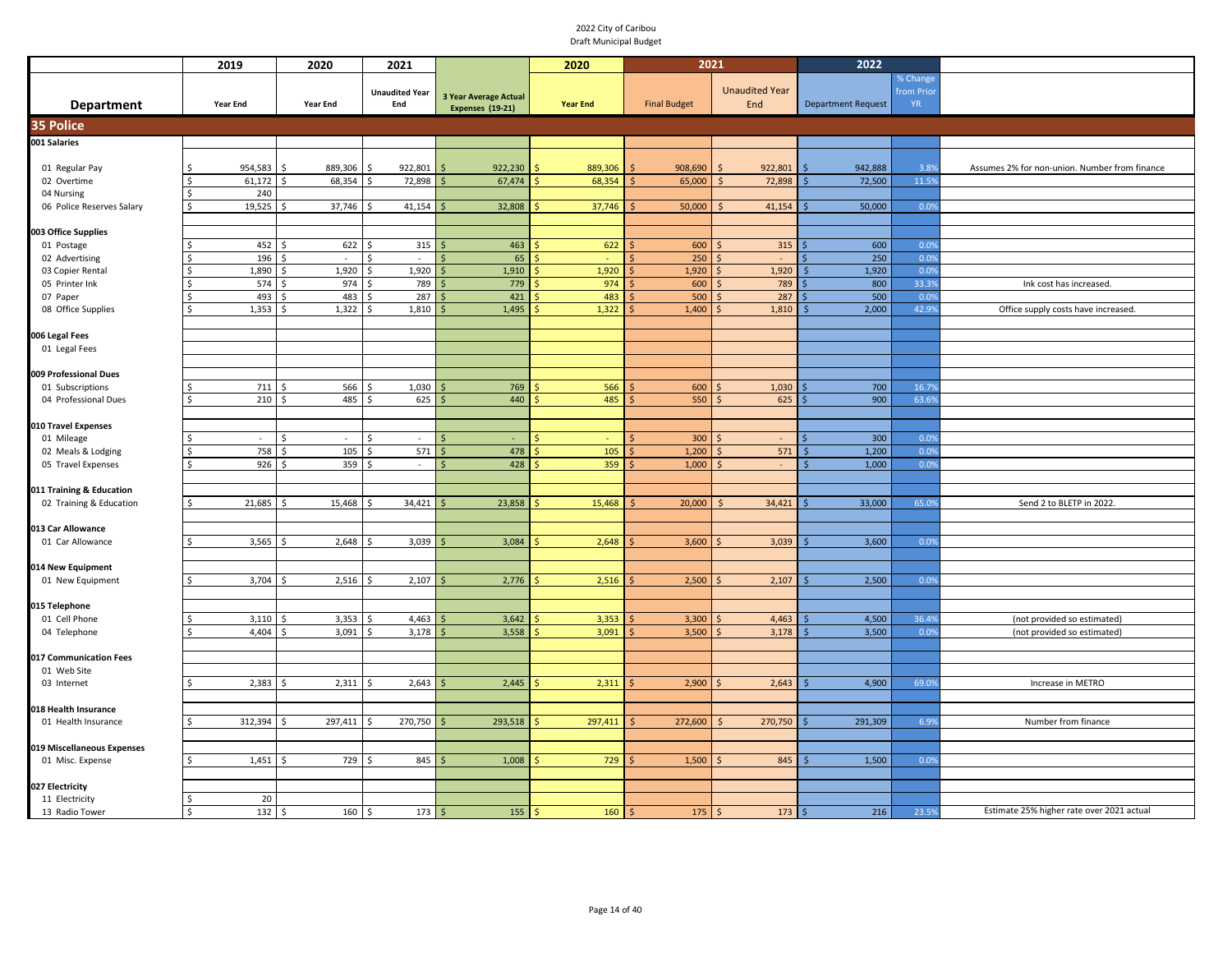|                                                   | 2019            | 2020                           | 2021                         |                                                         | 2020            | 2021                |                              | 2022                      |                                    |                                                            |
|---------------------------------------------------|-----------------|--------------------------------|------------------------------|---------------------------------------------------------|-----------------|---------------------|------------------------------|---------------------------|------------------------------------|------------------------------------------------------------|
| <b>Department</b>                                 | <b>Year End</b> | Year End                       | <b>Unaudited Year</b><br>End | <b>3 Year Average Actual</b><br><b>Expenses (19-21)</b> | <b>Year End</b> | <b>Final Budget</b> | <b>Unaudited Year</b><br>End | <b>Department Request</b> | % Change<br>from Prio<br><b>YR</b> |                                                            |
| <b>35 Police (continued)</b>                      |                 |                                |                              |                                                         |                 |                     |                              |                           |                                    |                                                            |
| 028 Water                                         |                 |                                |                              |                                                         |                 |                     |                              |                           |                                    |                                                            |
| 05 Water                                          | 609<br>Ś.       | 564<br>Ŝ.                      | 468<br><sup>\$</sup>         | 547                                                     | 564             | 600                 | 468                          | 600                       | 0.09                               |                                                            |
|                                                   |                 |                                |                              |                                                         |                 |                     |                              |                           |                                    |                                                            |
| 030 Building Supplies                             |                 |                                |                              |                                                         |                 |                     |                              |                           |                                    |                                                            |
| 01 Building Supplies                              | 1,781<br>Ś.     | 1,464<br>-\$                   | 2,038<br>Ŝ.                  | 1,761                                                   | 1,464           | 1,600               | 2,038                        | 1,600                     | 0.09                               |                                                            |
| 031 Building Maintenance                          |                 |                                |                              |                                                         |                 |                     |                              |                           |                                    |                                                            |
| 01 Building Maintenance                           | 4,410<br>Ŝ.     | 3,000                          | 4,763<br>\$                  | 4,057                                                   | 3,000           | 3,000               | 4,763                        | 4,500                     | 50.09                              | PD in need of repairs                                      |
|                                                   |                 |                                |                              |                                                         |                 |                     |                              |                           |                                    |                                                            |
| 032 Property Insurance                            |                 |                                |                              |                                                         |                 |                     |                              |                           |                                    |                                                            |
| 01 Property Insurance                             | Ś.<br>518       | 558                            | 612<br><sup>\$</sup>         | 562                                                     | 558             | 600                 | 612                          | 612                       | 2.09                               | Number from finance                                        |
| 034 Worker's Compensation                         |                 |                                |                              |                                                         |                 |                     |                              |                           |                                    |                                                            |
| 01 Worker's Compensation                          | 24,502<br>\$    | 32,947                         | 28,145<br>Ś                  | 28,531                                                  | 32,947          | 23,261              | 28,145                       | 27,260                    | 17.29                              | Number from finance                                        |
|                                                   |                 |                                |                              |                                                         |                 |                     |                              |                           |                                    |                                                            |
| 036 Vehicle Insurance                             |                 |                                |                              |                                                         |                 |                     |                              |                           |                                    |                                                            |
| 01 Vehicle Insurance                              | 7,559<br>\$     | 8,036<br>$\breve{\phantom{1}}$ | 7,955<br><sup>\$</sup>       | 7,850                                                   | 8,036           | 8,050               | 7,955                        | 7,784                     | $-3.3%$                            | Number from finance                                        |
|                                                   |                 |                                |                              |                                                         |                 |                     |                              |                           |                                    |                                                            |
| 037 Liability Insurance<br>01 Liability Insurance | 10,299<br>Ŝ.    | 10,096                         | 10,363                       | 10,253                                                  | 10,096          | 10,500              | 10,363                       | 10,320                    | $-1.79$                            | Number from finance                                        |
|                                                   |                 |                                |                              |                                                         |                 |                     |                              |                           |                                    |                                                            |
| 038 Social Security                               |                 |                                |                              |                                                         |                 |                     |                              |                           |                                    |                                                            |
| 01 Social Security                                | 77,198<br>Ś.    | 73,423<br>Ŝ.                   | 78,127<br>- Ś                | 76,249                                                  | 73,423          | 78,771              | 78,127<br>- S                | 81,502.15                 | 3.5%                               | Number from finance                                        |
|                                                   |                 |                                |                              |                                                         |                 |                     |                              |                           |                                    |                                                            |
| 040 City & State Retirement                       |                 |                                |                              |                                                         |                 |                     |                              |                           |                                    |                                                            |
| 01 City & State Retirement                        | 45,204<br>ς.    | 47,130                         | 57,725                       | 50,020                                                  | 47,130          | 54,000              | 57,725                       | 64,567                    | 19.69                              | Number from finance<br>(2N)                                |
| 044 Reimbursement                                 |                 |                                |                              |                                                         |                 |                     |                              |                           |                                    |                                                            |
| 01 Reimbursement                                  |                 |                                |                              |                                                         |                 |                     |                              |                           |                                    |                                                            |
|                                                   |                 |                                |                              |                                                         |                 |                     |                              |                           |                                    |                                                            |
| 051 Equipment Maintenance                         |                 |                                |                              |                                                         |                 |                     |                              |                           |                                    |                                                            |
| 05 Equipment Maintenance                          | 1,014<br>\$     | 545<br><sup>\$</sup>           | -\$<br>535                   |                                                         | 545             | 1,000               | 535                          | 1,000                     | 0.09                               |                                                            |
| 068 Janitorial Services                           |                 |                                |                              |                                                         |                 |                     |                              |                           |                                    |                                                            |
|                                                   |                 |                                |                              |                                                         |                 |                     |                              |                           |                                    |                                                            |
| 01 Janitorial Services                            | 13,864<br>Ŝ.    | 6,175<br>-Ś                    | $4,967$ \$<br>- Ś            | 8,335                                                   | 6,175           | 6,000               | 4,967                        | 10,000<br>-Ś              | 66.79                              | Prior to 2021, PD was budgeted at \$10,000+ for janitorial |
|                                                   |                 |                                |                              |                                                         |                 |                     |                              |                           |                                    |                                                            |
| 070 Clothing Allowance                            |                 |                                |                              |                                                         |                 |                     |                              |                           |                                    |                                                            |
| 01 Uniforms                                       | 6,443           | 6,405                          | 4,480<br>Ś                   | 5,776                                                   | 6,405           | 6,400               | 4,480                        | 6,400                     | 0.0%                               |                                                            |
| 071 Radio Maintenance                             |                 |                                |                              |                                                         |                 |                     |                              |                           |                                    |                                                            |
| 01 Vehicle                                        | 299             | 210                            | 446                          | 318                                                     | 210             | 250                 | 446                          | 250                       | 0.09                               |                                                            |
| 03 Radio Maintenance                              | 388<br>Ś        | 459                            | 55<br>.S                     | 301<br>Ś                                                | 459             | 750                 | 55<br>-S                     | 750                       | 0.09                               |                                                            |
|                                                   |                 |                                |                              |                                                         |                 |                     |                              |                           |                                    |                                                            |
| 073 Vehicle Repair                                |                 |                                |                              |                                                         |                 |                     |                              |                           |                                    |                                                            |
| 01 Vehicle Repair                                 | 15,633          | 22,579<br>-Ś                   | 14,952<br>.\$                | 17,721                                                  | 22,579          | 14,000              | 14,952                       | 18,000                    | 28.69                              | Repairs more costly                                        |
| 074 Tires                                         |                 |                                |                              |                                                         |                 |                     |                              |                           |                                    |                                                            |
| 01 Tires                                          | 2,232           | 4,987                          | 2,842                        | 3,353                                                   | 4,987           | 3,200               | 2,842                        | 3,200                     | 0.09                               |                                                            |
|                                                   |                 |                                |                              |                                                         |                 |                     |                              |                           |                                    |                                                            |
| 075 Gas/Oil/Filters                               |                 |                                |                              |                                                         |                 |                     |                              |                           |                                    |                                                            |
| 01 Gas/Oil/Filters                                | 28,311<br>Ś.    | 23,888<br>l s                  | 29,726<br>-\$                | 27,308<br>Ś                                             | 23,888          | 27,000              | 29,726<br>-Ś                 | 46,624                    | 72.79                              |                                                            |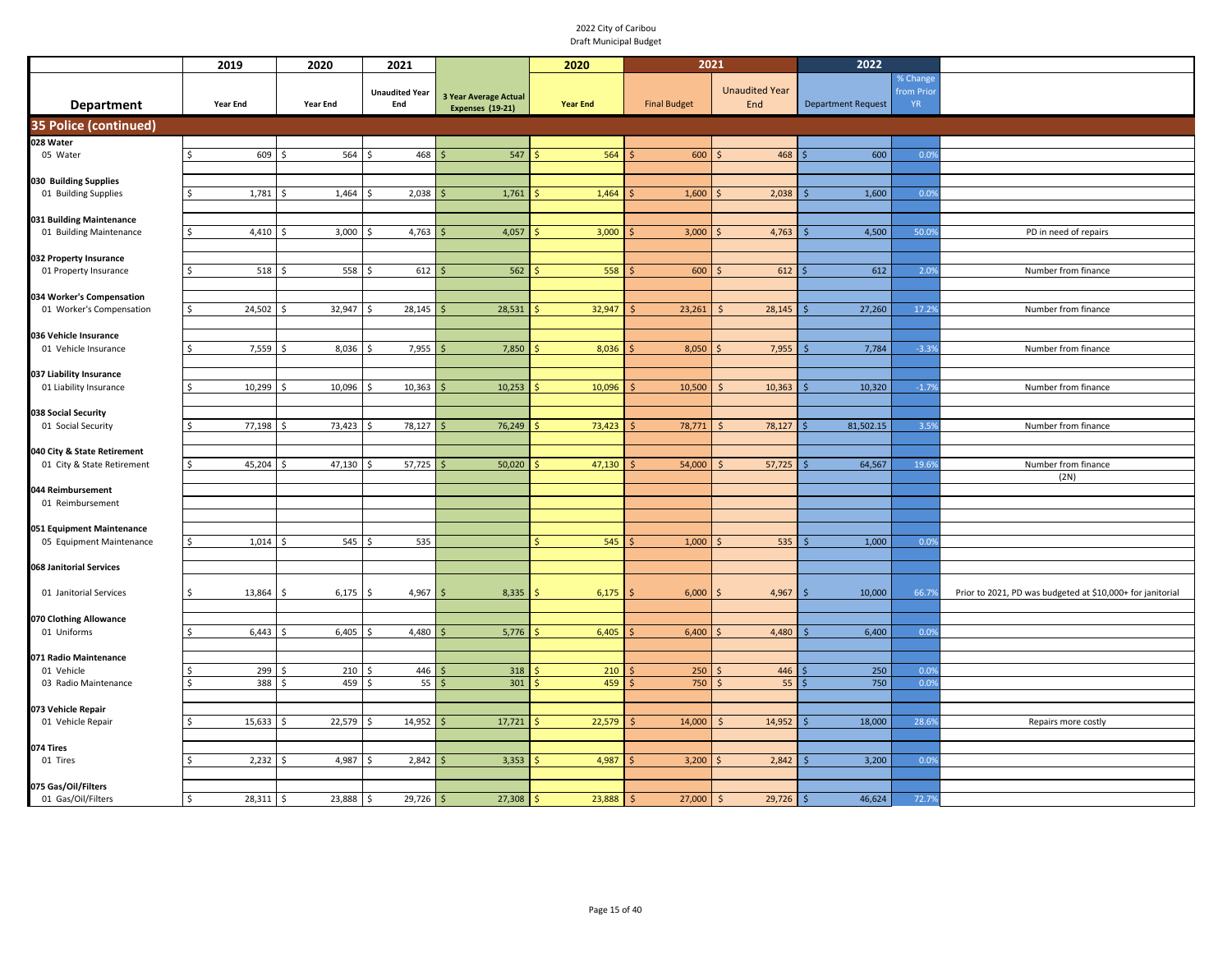|                                                 |                     | 2019           | 2020                  |                              | 2021                         |               |                                                  | 2020            |    | 2021                |            |                              | 2022                      |                                    |                                                                                                         |
|-------------------------------------------------|---------------------|----------------|-----------------------|------------------------------|------------------------------|---------------|--------------------------------------------------|-----------------|----|---------------------|------------|------------------------------|---------------------------|------------------------------------|---------------------------------------------------------------------------------------------------------|
| Department                                      |                     | Year End       | Year End              |                              | <b>Unaudited Year</b><br>End |               | 3 Year Average Actual<br><b>Expenses (19-21)</b> | <b>Year End</b> |    | <b>Final Budget</b> |            | <b>Unaudited Year</b><br>End | <b>Department Request</b> | % Change<br>from Prio<br><b>YR</b> |                                                                                                         |
| 35 Police (continued)                           |                     |                |                       |                              |                              |               |                                                  |                 |    |                     |            |                              |                           |                                    |                                                                                                         |
| 077 Batteries                                   |                     |                |                       |                              |                              |               |                                                  |                 |    |                     |            |                              |                           |                                    |                                                                                                         |
| 01 Vehicle                                      |                     |                |                       |                              |                              |               |                                                  |                 |    |                     |            |                              |                           |                                    |                                                                                                         |
|                                                 |                     |                |                       |                              |                              |               |                                                  |                 |    |                     |            |                              |                           |                                    |                                                                                                         |
| 079 Employee Physicals<br>01 Employee Physicals | Ś                   | $\sim$         | \$                    | \$<br>$\sim$                 | $\sim$                       | $\vert$ \$    | ×.                                               | $\sim$          |    | 500                 |            | $\sim$                       | 500                       | 0.09                               |                                                                                                         |
| 02 Psycological Evaluations                     | $\ddot{\mathsf{S}}$ | 1,040          | \$                    | 1,500<br><sup>\$</sup>       | 750 \$                       |               | 1,097                                            | 1,500           | S. | 1,500               | -Ś         | 750                          | 1,500                     | 0.09                               |                                                                                                         |
| 03 Poly Graph Testing                           | $\mathsf{\hat{S}}$  | $\sim$         | $\hat{\zeta}$         | 300<br><sup>\$</sup>         | 300                          | l \$          | 200                                              | 300             | S. | 500                 | -Ś         | 300                          | 500                       | 0.09                               |                                                                                                         |
|                                                 |                     |                |                       |                              |                              |               |                                                  |                 |    |                     |            |                              |                           |                                    |                                                                                                         |
| 089 Equipment Reserves                          |                     |                |                       |                              |                              |               |                                                  |                 |    |                     |            |                              |                           |                                    |                                                                                                         |
| 01 Equipment Reserves                           | Ŝ.                  | 710            | .\$                   | 473<br>-Ś                    | 90                           | .\$           | 424                                              | 473             |    | 1,000               |            | 90                           | 1,000                     | 0.09                               |                                                                                                         |
|                                                 |                     |                |                       |                              |                              |               |                                                  |                 |    |                     |            |                              |                           |                                    |                                                                                                         |
| 090 Dog Constable<br>01 Dog Constable           |                     | 5,000          | $\breve{\phantom{1}}$ | 380<br>$\breve{\phantom{1}}$ | $\sim$                       | <sup>\$</sup> | 1,793                                            | 380             |    | 6,000               |            | $\sim$                       | 6,000                     | 0.09                               | We need to keep in budget.                                                                              |
|                                                 |                     |                |                       |                              |                              |               |                                                  |                 |    |                     |            |                              |                           |                                    |                                                                                                         |
| 093 Meals for Prisoners                         |                     |                |                       |                              |                              |               |                                                  |                 |    |                     |            |                              |                           |                                    |                                                                                                         |
| 01 Meals for Prisioners                         | Ŝ.                  | 2,704          | ¢                     | $\hat{\zeta}$<br>$\sim$      | 149                          |               | 951                                              | $\sim$          |    | 2,000               |            | 149                          | 4,000                     | 100.0                              | Increase in price & meals given.                                                                        |
|                                                 |                     |                |                       |                              |                              |               |                                                  |                 |    |                     |            |                              |                           |                                    |                                                                                                         |
| 094 Video Equipment                             |                     |                |                       |                              |                              |               |                                                  |                 |    |                     |            |                              |                           |                                    |                                                                                                         |
| 01 Video Equipment                              | Ŝ.                  | 410            | -Ś                    | 655<br>.\$                   | 537S                         |               | 534                                              | 655             |    | 800                 |            | 537                          | 800                       | 0.09                               |                                                                                                         |
| 097 Uniform Maintenance                         |                     |                |                       |                              |                              |               |                                                  |                 |    |                     |            |                              |                           |                                    |                                                                                                         |
| 01 Uniform Mainenance                           | S.                  | $\sim$         | Ś                     | Ś<br>$\sim$                  | $\sim$                       | S.            | ٠                                                | ς<br>÷          | Ŝ. | 200                 |            | ÷.                           | 200                       | 0.09                               |                                                                                                         |
|                                                 |                     |                |                       |                              |                              |               |                                                  |                 |    |                     |            |                              |                           |                                    |                                                                                                         |
| 098 Medical Tests/Supplies                      |                     |                |                       |                              |                              |               |                                                  |                 |    |                     |            |                              |                           |                                    |                                                                                                         |
| 01 Medical Tests/Supplies                       | \$                  | 547            | $\zeta$               | 4,536                        | 15,347                       |               | 6,810                                            | 4,536           |    | 3,500               |            | 15,347                       | 3,500                     | 0.09                               |                                                                                                         |
| 02 Laundry                                      | $\mathsf{S}$        | 622            |                       | 293                          | 563                          |               | 493                                              | 293             |    | 650                 |            | 563                          | 650                       | 0.09                               |                                                                                                         |
|                                                 |                     |                |                       |                              |                              |               |                                                  |                 |    |                     |            |                              |                           |                                    |                                                                                                         |
| 03 Drug Testing                                 |                     |                |                       |                              |                              |               |                                                  |                 |    |                     |            |                              | 15,000                    | 100.09                             |                                                                                                         |
|                                                 |                     |                |                       |                              |                              |               |                                                  |                 |    |                     |            |                              |                           |                                    | ~\$14,000 YTD in 2021 new prosecution procedures have<br>resulted in PD paying for testing seized drugs |
| 102 Computer Tech Support                       |                     |                |                       |                              |                              |               |                                                  |                 |    |                     |            |                              |                           |                                    |                                                                                                         |
| 01 Computer Tech Support                        | $\mathsf{\hat{S}}$  | 4,335          |                       | 6,190                        | 8,404                        |               | 6,310                                            | 6,190           |    | 6,500               |            | 8,404                        | 7,500                     | 15.4%                              | Increased connection costs.                                                                             |
| 02 Recorder Maint                               | \$                  | 1,734          | .S                    | 1,734<br>.S                  | 1,734                        | Ś             | 1,734                                            | 1,734           |    | 1,900               |            | 1,734                        | 1,900                     | 0.0%                               |                                                                                                         |
|                                                 |                     |                |                       |                              |                              |               |                                                  |                 |    |                     |            |                              |                           |                                    |                                                                                                         |
| 179 Animal Shelter Services                     |                     |                |                       |                              |                              |               |                                                  |                 |    |                     |            |                              |                           |                                    |                                                                                                         |
| 01 Animal Shelter Services                      |                     | 14,740         | 14,740                |                              | 14,740                       |               | 14,740                                           | 14,740          |    | 14,740              |            | 14,740                       | 14,740.20                 | 0.09                               |                                                                                                         |
| 229 Small Equipment Reserve                     |                     |                |                       |                              |                              |               |                                                  |                 |    |                     |            |                              |                           |                                    |                                                                                                         |
| 01 Small Equipment Reserve                      |                     |                |                       |                              |                              |               |                                                  |                 |    |                     |            |                              |                           |                                    |                                                                                                         |
|                                                 |                     |                |                       |                              |                              |               |                                                  |                 |    |                     |            |                              |                           |                                    |                                                                                                         |
| 230 Police Car Reserve                          |                     |                |                       |                              |                              |               |                                                  |                 |    |                     |            |                              |                           |                                    |                                                                                                         |
| 01 Police Car Reserve                           |                     |                |                       |                              |                              |               |                                                  |                 |    |                     |            |                              |                           |                                    |                                                                                                         |
| <b>Totals</b>                                   | $\sqrt{5}$          | $1,668,034$ \$ | $1,603,194$ \$        |                              | $1,656,630$ \$               |               | $1,641,835$ \$                                   | $1,603,194$ \$  |    | 1,621,457           | $\vert$ \$ | $1,656,630$ \$               | 1,763,342                 | 8.8%                               |                                                                                                         |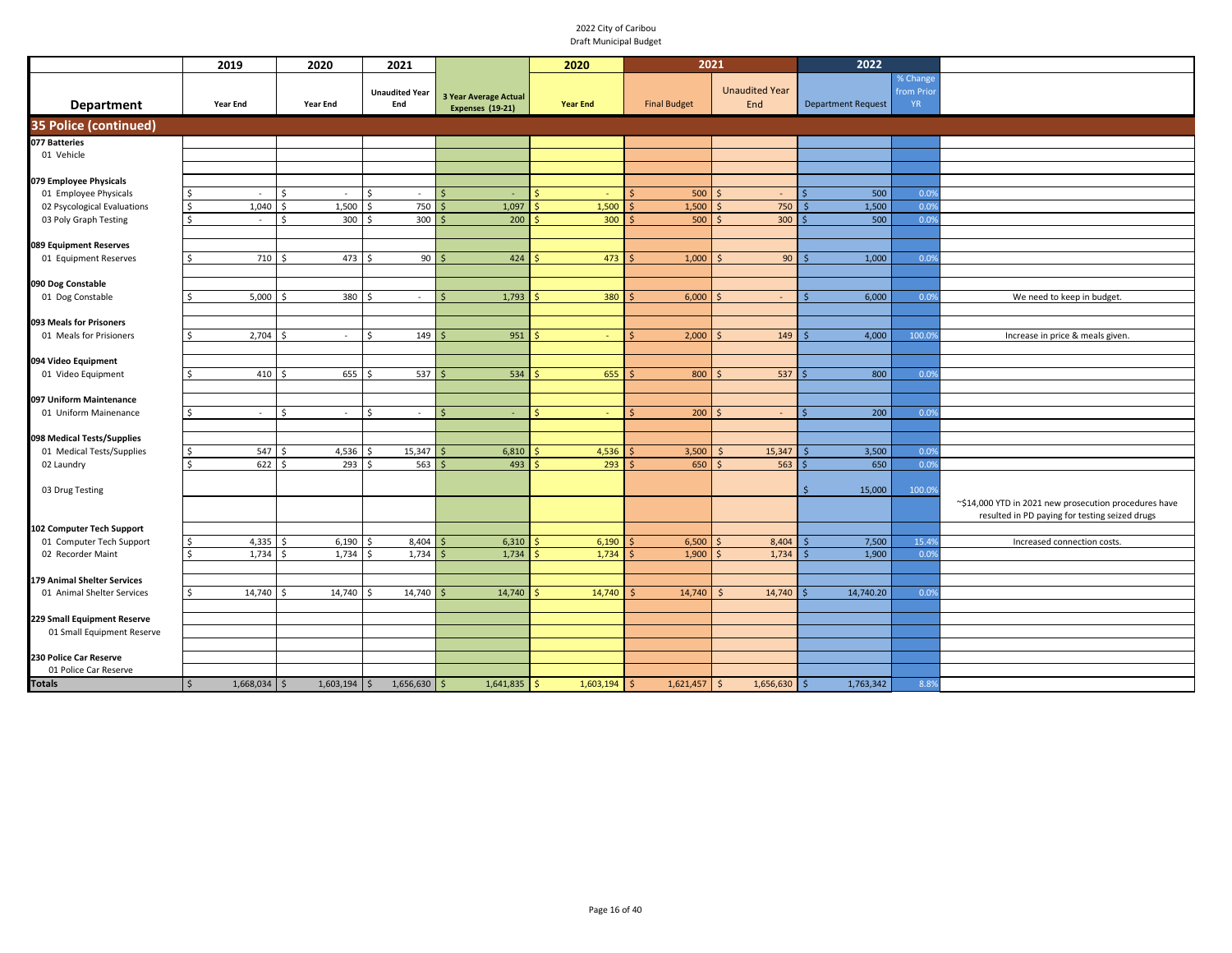|                      | 2019            |              | 2020            | 2021                         |                                           | 2020            | 2021                |                              | 2022                      |                                     |                                          |
|----------------------|-----------------|--------------|-----------------|------------------------------|-------------------------------------------|-----------------|---------------------|------------------------------|---------------------------|-------------------------------------|------------------------------------------|
| <b>Department</b>    | <b>Year End</b> |              | <b>Year End</b> | <b>Unaudited Year</b><br>End | 3 Year Average Actual<br>Expenses (19-21) | <b>Year End</b> | <b>Final Budget</b> | <b>Unaudited Year</b><br>End | <b>Department Request</b> | % Change<br>from Prior<br><b>YR</b> |                                          |
| <b>38 Protection</b> |                 |              |                 |                              |                                           |                 |                     |                              |                           |                                     |                                          |
| 105 Street Lights    |                 |              |                 |                              |                                           |                 |                     |                              |                           |                                     |                                          |
| 01 Street Lights     |                 | 87,296       | 24,618          | $24,155$ \$                  | 45,357                                    | 24,618          | 25,000              | 24,155                       | 25,000                    | 0.0                                 |                                          |
| 02 Maintenance       |                 | 350          | 20,000          | $16,674$ \$                  | 12,341                                    | 20,000          | 10,000              | 16,674                       | 17,000                    | 70.0                                |                                          |
|                      |                 |              |                 |                              |                                           |                 |                     |                              |                           |                                     |                                          |
| 106 Hydrant Fees     |                 |              |                 |                              |                                           |                 |                     |                              |                           |                                     |                                          |
| 01 Hydrant Fees      |                 | 332,147      | 321,433         | $322,027$ \$                 | $325,203$ \$                              | $321,433$ \$    | 330,000             | 322,027                      | 325,000                   |                                     | PUC allows a charge of \$355,000 per CUD |
|                      |                 |              |                 |                              |                                           |                 |                     |                              |                           |                                     |                                          |
| <b>Totals</b>        |                 | $419,794$ \$ | $366,051$ \$    | $362,857$ \$                 | 382,901                                   | $366,051$ \$    | 365,000             | 362,857                      | 367,000                   | 0.5'                                |                                          |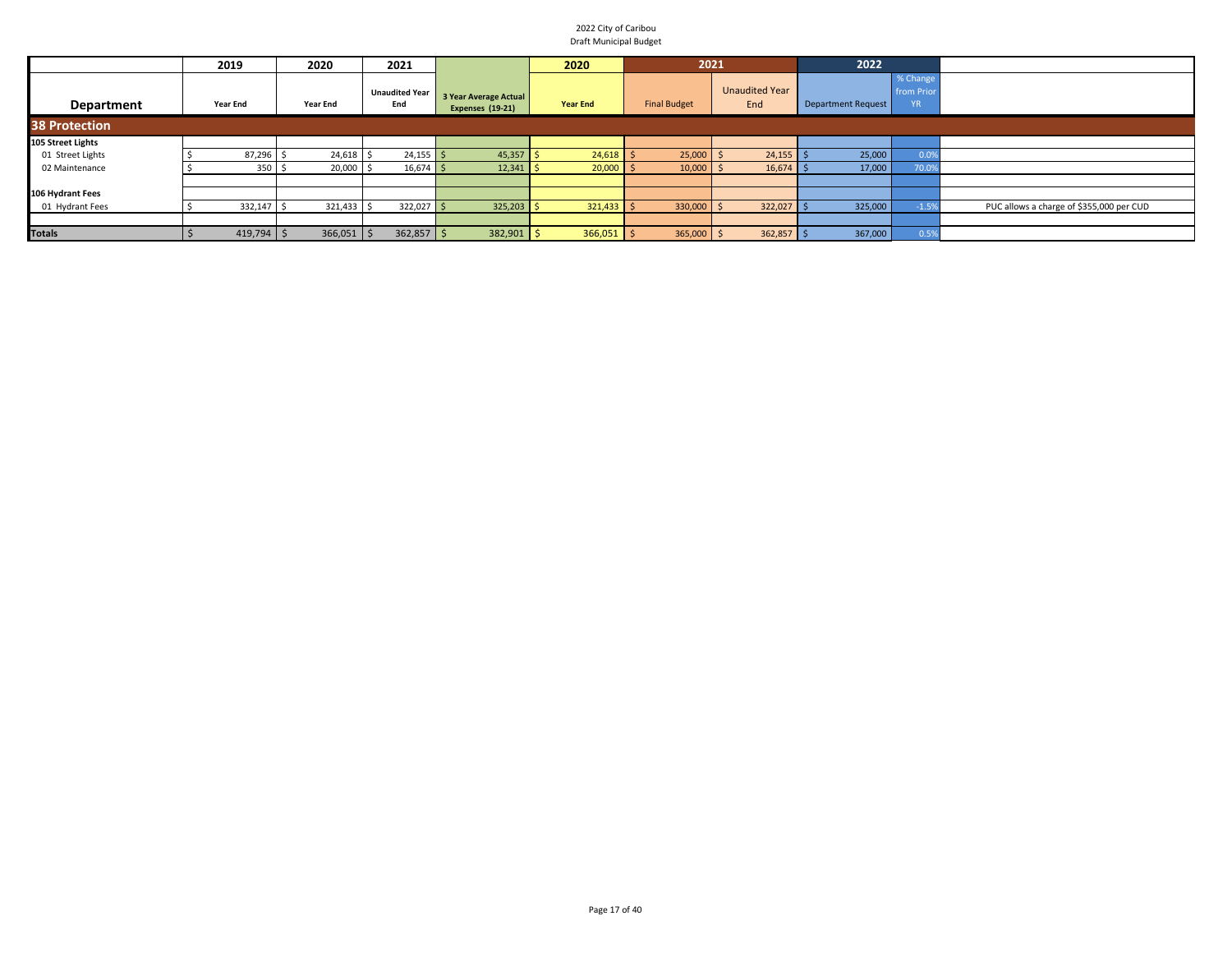|                                                 | 2019                         | 2020                           | 2021                            |                                                  | 2020            | 2021                    |                                 | 2022                      |                                     |                                           |
|-------------------------------------------------|------------------------------|--------------------------------|---------------------------------|--------------------------------------------------|-----------------|-------------------------|---------------------------------|---------------------------|-------------------------------------|-------------------------------------------|
| <b>Department</b>                               | Year End                     | Year End                       | <b>Unaudited Year</b><br>End    | 3 Year Average Actual<br><b>Expenses (19-21)</b> | <b>Year End</b> | <b>Final Budget</b>     | <b>Unaudited Year</b><br>End    | <b>Department Request</b> | % Change<br>from Prior<br><b>YR</b> |                                           |
| 39 Emergency Management                         |                              |                                |                                 |                                                  |                 |                         |                                 |                           |                                     |                                           |
| 001 Salaries                                    |                              |                                |                                 |                                                  |                 |                         |                                 |                           |                                     |                                           |
| 07 Salaries                                     | 8,573                        | 6,858                          | 7,135                           | 7,522                                            | 6,858           | 7,135                   | 7,135<br>$\zeta$                | 7,278                     | 2.0%                                | Assumes 2% COLA.                          |
|                                                 |                              |                                |                                 |                                                  |                 |                         |                                 |                           |                                     | (not provided so estimated)               |
| 003 Office Supplies<br>01 Postage               |                              |                                |                                 |                                                  |                 |                         |                                 |                           |                                     |                                           |
| 08 Office Supplies                              | Ś<br>$\omega$                | Ś<br>$\sim$                    | Ś<br>$\overline{\phantom{a}}$   | Ś                                                |                 | 40<br>Ś.                | -\$<br>$\overline{\phantom{a}}$ | 40                        | 0.0%                                |                                           |
|                                                 |                              |                                |                                 |                                                  |                 |                         |                                 |                           |                                     |                                           |
| 010 Travel Expenses                             |                              |                                |                                 |                                                  |                 |                         |                                 |                           |                                     |                                           |
| 05 Travel Expenses                              |                              |                                |                                 |                                                  |                 |                         |                                 |                           |                                     |                                           |
|                                                 |                              |                                |                                 |                                                  |                 |                         |                                 |                           |                                     |                                           |
| 011 Training & Education                        |                              |                                |                                 |                                                  |                 |                         |                                 |                           |                                     |                                           |
| 02 Training & Education                         | $\mathsf{\hat{S}}$<br>$\sim$ | $\mathsf{\hat{S}}$<br>$\omega$ | $\hat{\zeta}$<br>$\omega$       | $\mathsf{S}$<br>٠                                |                 | 150<br>$\mathsf{S}$     | -Ś<br>$\omega$                  | 150                       | 0.0%                                |                                           |
| 014 New Equipment                               |                              |                                |                                 |                                                  |                 |                         |                                 |                           |                                     |                                           |
| 01 New Equipment                                | 3,457<br>Ś                   | 15                             | $\sim$                          | 1,157<br>\$                                      | 15              | 750<br>-Ś               | $\sim$                          | 750                       | 0.09                                |                                           |
|                                                 |                              |                                |                                 |                                                  |                 |                         |                                 |                           |                                     |                                           |
| 015 Telephone                                   |                              |                                |                                 |                                                  |                 |                         |                                 |                           |                                     |                                           |
| 04 Telephone                                    | 730 \$                       | $172 \quad$ \$                 | $\overline{\phantom{a}}$        | 301<br>Ś                                         | 172             | 365                     | Ŝ<br>$\sim$                     | 365                       | 0.0%                                |                                           |
|                                                 |                              |                                |                                 |                                                  |                 |                         |                                 |                           |                                     |                                           |
| 017 Communications                              |                              |                                |                                 |                                                  |                 |                         |                                 |                           |                                     |                                           |
| 03 Communications (Internet)                    | \$<br>÷.                     |                                |                                 | $\zeta$                                          |                 |                         |                                 |                           |                                     |                                           |
| 019 Miscellaneous Expenses                      |                              |                                |                                 |                                                  |                 |                         |                                 |                           |                                     |                                           |
| 01 Misc. Expenses                               | \$<br>$150 \pm$              | $\sim$                         | \$<br>$\sim$                    | 50<br>$\mathsf{\hat{S}}$                         |                 | 100                     | $\sim$                          | 100                       | 0.0%                                |                                           |
|                                                 |                              |                                |                                 |                                                  |                 |                         |                                 |                           |                                     |                                           |
| 024-02 Water & Sewer                            |                              |                                |                                 |                                                  |                 |                         |                                 |                           |                                     |                                           |
|                                                 |                              |                                |                                 |                                                  |                 |                         |                                 |                           |                                     |                                           |
| 027 Electricity                                 |                              |                                |                                 |                                                  |                 |                         |                                 |                           |                                     |                                           |
| 11 Electricity                                  | 139                          | 170<br>-Ś                      | 193<br>.S                       | 167<br>Ś                                         | 170             | 200<br>Ś                | <sup>\$</sup><br>193            | 241                       | 20.69                               | Estimate 25% higher rate over 2021 actual |
| 13 Radio Tower<br>12 PWPUMP HOUSE               | 16<br>Ś                      |                                |                                 |                                                  |                 |                         |                                 |                           |                                     |                                           |
|                                                 |                              |                                |                                 |                                                  |                 |                         |                                 |                           |                                     |                                           |
| 030 Building Supplies                           |                              |                                |                                 |                                                  |                 |                         |                                 |                           |                                     |                                           |
| 01 Building Supplies                            | $87 \quad$ \$<br>\$          | 19                             | 129                             | 78<br>$\mathsf{S}$                               | 19<br><b>S</b>  | 200<br>$\mathsf{S}$     | 129<br>$\zeta$                  | 200                       | 0.09                                |                                           |
|                                                 |                              |                                |                                 |                                                  |                 |                         |                                 |                           |                                     |                                           |
| 031 Building Maintenance                        |                              |                                |                                 |                                                  |                 |                         |                                 |                           |                                     |                                           |
| 01 Building Maintenance                         | $343 \quad $5$<br>\$.        | $212 \quad$ \$                 | $301 \overline{\smash{\big)} }$ | 285                                              | 212<br><b>S</b> | $750 \, \text{S}$<br>-Ś | 301                             | 750                       | 0.0%                                |                                           |
|                                                 |                              |                                |                                 |                                                  |                 |                         |                                 |                           |                                     |                                           |
| 032 Property Insurance<br>01 Property Insurance | 365<br>Ŝ.                    | 355<br>l \$                    | 375<br>- Ś                      | 365<br>l \$                                      | 355             | 400<br><b>S</b>         | 375<br>-S                       | 392                       | $-2.1%$                             | Number from finance                       |
|                                                 |                              |                                |                                 |                                                  |                 |                         |                                 |                           |                                     |                                           |
| 036 Vehicle Insurance                           |                              |                                |                                 |                                                  |                 |                         |                                 |                           |                                     |                                           |
| 01 Vehicle Insurance                            | $\mathsf{\$}$<br>2,350       | 2,356                          | 2,419<br>-Ś                     | 2,375                                            | 2,356           | 2,350                   | 2,419                           | 2,409                     | 2.5%                                | Number from finance                       |
|                                                 |                              |                                |                                 |                                                  |                 |                         |                                 |                           |                                     |                                           |
| 038 Social Security                             |                              |                                |                                 |                                                  |                 |                         |                                 |                           |                                     |                                           |
| 01 Social Security                              | 622<br>$\mathsf{\hat{S}}$    | 497<br>$\mathsf{S}$            | 516<br><sup>\$</sup>            | 545                                              | 497             | 546                     | 516                             | 527                       | $-3.5%$                             | (not provided so estimated)               |
| 040 City & State Retirement                     |                              |                                |                                 |                                                  |                 |                         |                                 |                           |                                     |                                           |
| 01 City & State Retirement                      | Ś<br>$(0)$ \$                | $\sim$                         | .\$<br>$\sim$                   | (0)<br>$\mathsf{\hat{S}}$                        |                 | 252                     | $\sim$                          | 260                       | 3.2%                                | (not provided so estimated)               |
|                                                 |                              |                                |                                 |                                                  |                 |                         |                                 |                           |                                     |                                           |
| 051 Equipment Maintenance                       |                              |                                |                                 |                                                  |                 |                         |                                 |                           |                                     |                                           |
| 01 Software                                     |                              |                                |                                 |                                                  |                 |                         |                                 |                           |                                     |                                           |
| 05 Equipment Maintenance                        |                              |                                |                                 |                                                  |                 |                         |                                 |                           |                                     |                                           |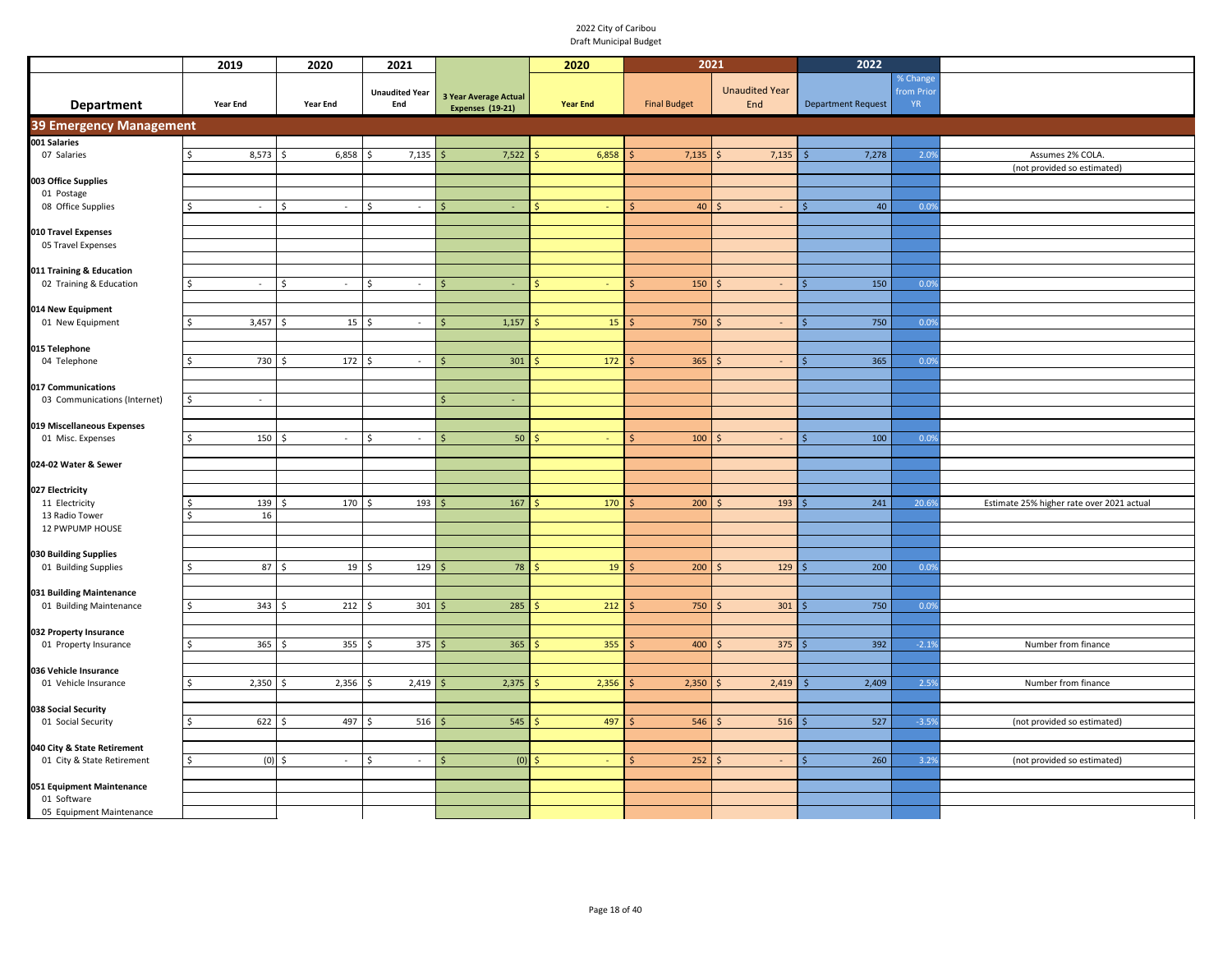|                                     | 2019                     | 2020         | 2021                         |                                           | 2020                   | 2021                |                              | 2022               |                                    |  |
|-------------------------------------|--------------------------|--------------|------------------------------|-------------------------------------------|------------------------|---------------------|------------------------------|--------------------|------------------------------------|--|
| Department                          | Year End                 | Year End     | <b>Unaudited Year</b><br>End | 3 Year Average Actual<br>Expenses (19-21) | <b>Year End</b>        | <b>Final Budget</b> | <b>Unaudited Year</b><br>End | Department Request | % Change<br>from Prio<br><b>YR</b> |  |
| 39 Emergency Management (continued) |                          |              |                              |                                           |                        |                     |                              |                    |                                    |  |
| 068 Janitorial Services             |                          |              |                              |                                           |                        |                     |                              |                    |                                    |  |
| 01 Janitorial Services              | $\overline{\phantom{a}}$ | $\sim$       |                              |                                           |                        |                     | $\mathsf{S}$<br>$\sim$       |                    |                                    |  |
|                                     |                          |              |                              |                                           |                        |                     |                              |                    |                                    |  |
| 071 Radio Maintenance               |                          |              |                              |                                           |                        |                     |                              |                    |                                    |  |
| 03 Radio Maintenance                |                          |              |                              |                                           |                        |                     |                              |                    |                                    |  |
|                                     |                          |              |                              |                                           |                        |                     |                              |                    |                                    |  |
| 073 Vehicle Repair                  |                          |              |                              |                                           |                        |                     |                              |                    |                                    |  |
| 01 Vehicle Repair                   |                          | $\sim$       |                              | ٠                                         | $\sim$                 |                     |                              |                    |                                    |  |
|                                     |                          |              |                              |                                           |                        |                     |                              |                    |                                    |  |
| 074 Tires                           |                          |              |                              |                                           |                        |                     |                              |                    |                                    |  |
| 01 Tires                            | $\sim$                   | -Ś<br>$\sim$ |                              | $\mathsf{\hat{S}}$                        | <sub>S</sub><br>$\sim$ |                     |                              |                    |                                    |  |
|                                     |                          |              |                              |                                           |                        |                     |                              |                    |                                    |  |
| 075 Gas/Oil/Filters                 |                          |              |                              |                                           |                        |                     |                              |                    |                                    |  |
| 01 Gas/Oil/Filters                  |                          | 121          |                              | 121<br>$\mathsf{\hat{S}}$                 | 121                    |                     |                              | 132                | 100.09                             |  |
|                                     |                          |              |                              |                                           |                        |                     |                              |                    |                                    |  |
| 078 Field Expenses                  |                          |              |                              |                                           |                        |                     |                              |                    |                                    |  |
| 01 Field Expenses                   | $\overline{\phantom{a}}$ | $\sim$       |                              | $\mathsf{\hat{S}}$<br>٠                   | $\sim$                 |                     |                              |                    |                                    |  |
|                                     |                          |              |                              |                                           |                        |                     |                              |                    |                                    |  |
| 108 CEM Rent                        |                          |              |                              |                                           |                        |                     |                              |                    |                                    |  |
| 01 CEM Rent                         | $\overline{\phantom{a}}$ |              |                              | -\$<br>۰.                                 |                        |                     |                              |                    |                                    |  |
| <b>Totals</b>                       | $16,830$ \$              | $10,775$ \$  | $11,068$ \$                  | $12,966$ \$                               | $10,775$ \$            | $13,238$ \$         | $11,068$ \$                  | 13,593             | 2.79                               |  |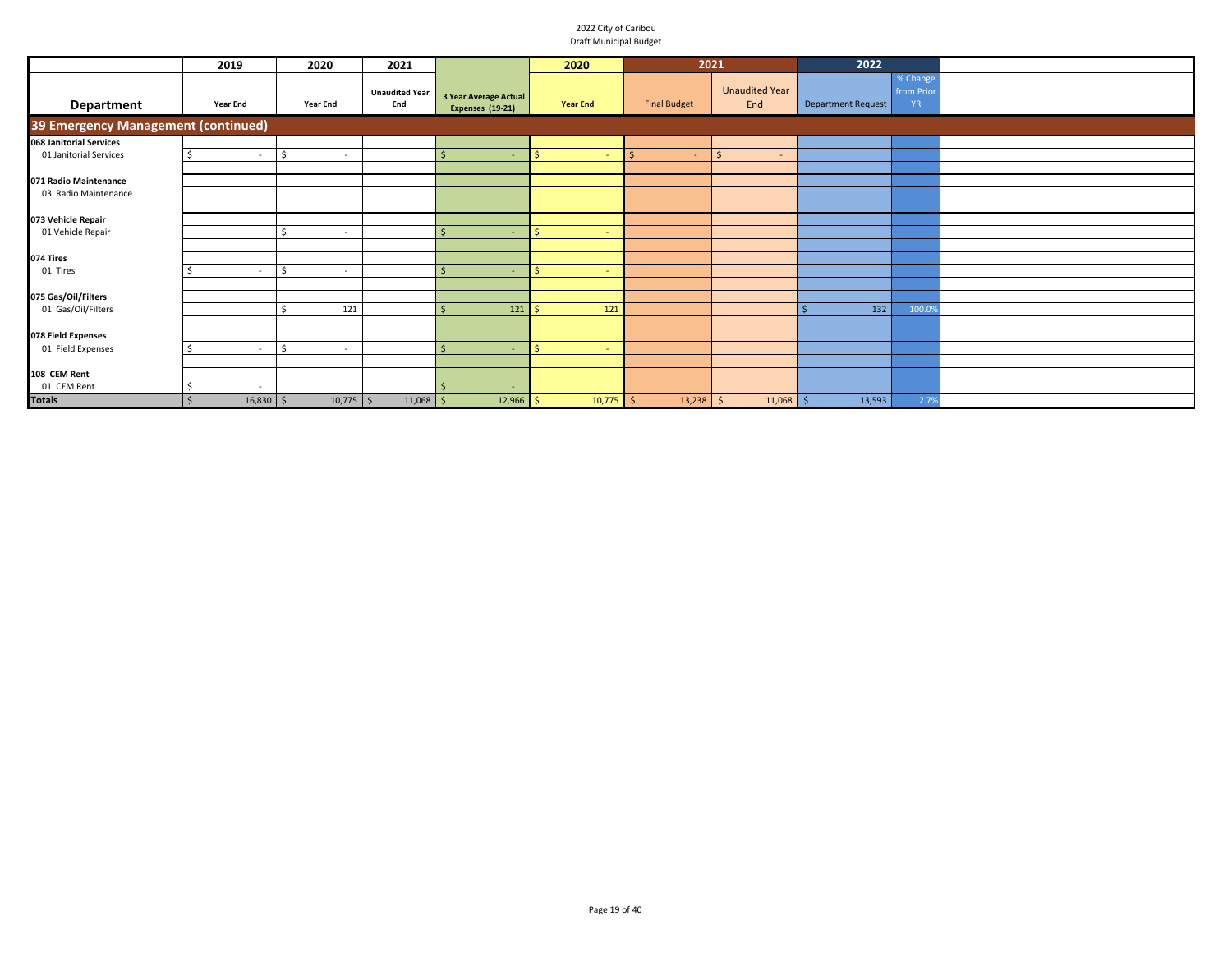|                                       |    | 2019                     | 2020                         | 2021                  |                              | 2020            | 2021                |                       | 2022                      |           |                                                |
|---------------------------------------|----|--------------------------|------------------------------|-----------------------|------------------------------|-----------------|---------------------|-----------------------|---------------------------|-----------|------------------------------------------------|
|                                       |    |                          |                              |                       |                              |                 |                     |                       |                           | % Change  |                                                |
|                                       |    |                          |                              | <b>Unaudited Year</b> | <b>3 Year Average Actual</b> |                 |                     | <b>Unaudited Year</b> |                           | from Prio |                                                |
| <b>Department</b>                     |    | <b>Year End</b>          | <b>Year End</b>              | End                   | <b>Expenses (19-21)</b>      | <b>Year End</b> | <b>Final Budget</b> | End                   | <b>Department Request</b> | <b>YR</b> |                                                |
| <b>40 Public Works</b>                |    |                          |                              |                       |                              |                 |                     |                       |                           |           |                                                |
| 001 Salaries                          |    |                          |                              |                       |                              |                 |                     |                       |                           |           |                                                |
|                                       |    |                          |                              |                       |                              |                 |                     |                       |                           |           |                                                |
| 01 Regular Pay                        |    | 629,566                  | 600,660                      | 646,852               | 625,693                      | 600,660         | 652,900             | 646,852               | 680,815                   | 4.3%      | Assume 2% COLA non-union. Number from finance. |
| 02 Overtime                           |    | 120,139                  | 84,250                       | 71,026                | 91,805                       | 84,250          | 93,000              | 71,026                | 110,000                   | 18.39     | 16% or 330 OT hrs minus Comp Time              |
| 07 Salaries                           |    |                          |                              |                       |                              |                 |                     |                       |                           |           |                                                |
| 003 Office Supplies                   |    |                          |                              |                       |                              |                 |                     |                       |                           |           |                                                |
| 01 Postage                            |    | $\sim$                   | 86<br>Ś                      | 52                    | 46                           | 86              | 40                  | 52                    | 50                        | 25.09     |                                                |
| 02 Advertising                        |    | $\overline{\phantom{a}}$ | 525<br>Ś                     | 672                   | 399                          | 525             | 400                 | 672                   | 300                       | $-25.09$  |                                                |
| 05 Printer Ink                        |    | $\overline{\phantom{a}}$ |                              |                       | $\sim$                       |                 |                     |                       |                           |           |                                                |
| 07 Paper                              |    | 24                       | 35                           | Ŝ                     | 20 <sup>°</sup>              | 35              | 30 <sub>o</sub>     |                       | 30 <sub>o</sub>           | 0.09      |                                                |
| 08 Office Supplies                    |    | 383                      | 168                          | 198                   | 250                          | 168             | 250                 | 198                   | 250                       | 0.09      |                                                |
| 11 Equipment Rental                   |    | 1,026                    | 935                          | 928                   | 963                          | 935             | 900                 | 928                   | 900                       | 0.09      |                                                |
| 12 Software                           | Ś  | 634                      | 840                          | 840                   | 771                          | 840             | 650                 | 840                   | 650                       | 0.09      |                                                |
|                                       |    |                          |                              |                       |                              |                 |                     |                       |                           |           |                                                |
| 010 Travel Expenses                   |    |                          |                              |                       |                              |                 |                     |                       |                           |           |                                                |
| 02 Meal & Lodging                     |    | $\sim$                   | 122<br><sup>\$</sup>         | Ŝ.                    | 41                           | 122             | 200                 |                       | 200                       | 0.09      |                                                |
| 05 Travel Expenses                    | Ś. | $\sim$                   | 239<br><sup>\$</sup>         | 200<br>Ŝ.             | 146                          | 239             | 200                 | 200                   | 200                       | 0.09      |                                                |
|                                       |    |                          |                              |                       |                              |                 |                     |                       |                           |           |                                                |
| 011 Training & Education              |    |                          |                              |                       |                              |                 |                     |                       |                           |           |                                                |
| 02 Training & Education               | Ś. | 375                      | 124<br>Ŝ.                    | 300<br>l \$           | 266                          | 124             | 300                 | 300                   | 300                       | 0.09      |                                                |
|                                       |    |                          |                              |                       |                              |                 |                     |                       |                           |           |                                                |
| 014 New Equipment<br>01 New Equipment | ς. | 3,139                    | 3,500                        | 2,730<br>\$           | 3,123                        | 3,500           | 3,500               | 2,730                 | 3,500                     | 0.09      |                                                |
| 02 Office                             |    |                          |                              |                       |                              |                 |                     |                       |                           |           |                                                |
| 03 Shop                               |    |                          |                              |                       |                              |                 |                     |                       |                           |           |                                                |
|                                       |    |                          |                              |                       |                              |                 |                     |                       |                           |           |                                                |
| 015 Telephone                         |    |                          |                              |                       |                              |                 |                     |                       |                           |           |                                                |
| 01 Cell Phone                         |    | 720                      | 720                          | 720                   | 720                          | 720             | 720                 | 720                   | 720                       | 0.09      |                                                |
| 04 Telephone                          |    | 1,202                    | 1,144                        | 1,062                 | 1,136                        | 1,144           | 1,200               | 1,062                 | 1,100                     | $-8.39$   |                                                |
|                                       |    |                          |                              |                       |                              |                 |                     |                       |                           |           |                                                |
| 017 Communications                    |    |                          |                              |                       |                              |                 |                     |                       |                           |           |                                                |
| 03 Internet                           |    | 539                      | 539                          | 539                   | 539                          | 539             | 545                 | 539                   | 540                       | $-0.99$   |                                                |
|                                       |    |                          |                              |                       |                              |                 |                     |                       |                           |           |                                                |
| 018 Health Insurance                  |    | 252,234                  | 258,529                      | 227,290<br>\$.        | 246,018                      | 258,529         | 260,300             | 227,290               | 210,344                   | $-19.29$  |                                                |
| 01 Health Insurance                   |    |                          |                              |                       |                              |                 |                     |                       |                           |           | Number from finance                            |
| 019 Misc. Expense                     |    |                          |                              |                       |                              |                 |                     |                       |                           |           |                                                |
| 01 Misc. Expense                      | Ś. | 1,257                    | 1,344<br>-Ś                  | 1,281<br>Ś            | 1,294                        | 1,344           | 1,250               | 1,281                 | 1,250                     | 0.09      |                                                |
|                                       |    |                          |                              |                       |                              |                 |                     |                       |                           |           |                                                |
| 026 Heating Fuel                      |    |                          |                              |                       |                              |                 |                     |                       |                           |           |                                                |
| 03 Heating Fuel                       |    | 14,336                   | 11,275                       | 12,408                | 12,673                       | 11,275          | 12,000              | 12,408                | 15,000                    | 25.09     | Propane Increase Price                         |
|                                       |    |                          |                              |                       |                              |                 |                     |                       |                           |           |                                                |
| 027 Electricity                       |    |                          |                              |                       |                              |                 |                     |                       |                           |           |                                                |
| 01 P.W. Main Garage                   | Ś  | 9,147                    | 9,533<br>S,                  | 10,474<br>- Ś         | 9,718                        | 9,533           | 9,250               | 10,474                | 13,092                    | 41.59     | Estimate 25% higher rate over 2021 actual      |
| 02 P.W. Cold Storage                  |    | 443                      | 444                          | 481<br>Ŝ.             | 456                          | 444             | 450                 | 481                   | 602                       | 33.79     | Estimate 25% higher rate over 2021 actual      |
| 03 P.W. Sand Dome                     |    | 212                      | 293                          | 285<br>$\hat{\zeta}$  | 263                          | 293             | 300                 | 285                   | 356                       | 18.69     | Estimate 25% higher rate over 2021 actual      |
| 04 P.W. Outside Lights                | Ś  | 217                      | 217                          | 231<br>$\hat{\zeta}$  | 222                          | 217             | 220                 | 231                   | 288                       | 31.09     | Estimate 25% higher rate over 2021 actual      |
| 11 Electricity                        |    | 430                      | 355                          | 377                   | 387                          | 355             | 400                 | 377                   | 471                       | 17.79     | Estimate 25% higher rate over 2021 actual      |
| 12 P.W. Pump House                    |    | 386                      | 369<br>$\breve{\phantom{1}}$ | 451<br>Ŝ.             | 402                          | 369             | 380                 | 451                   | 564                       | 48.49     | Estimate 25% higher rate over 2021 actual      |
| 028 Water                             |    |                          |                              |                       |                              |                 |                     |                       |                           |           |                                                |
| 05 Water                              | \$ | 1,488                    | 1,488<br>-Ś                  | 1,524<br>S.           | 1,500                        | 1,488           | 1,500               | 1,524                 | 1,585                     | 5.7%      | per CUD 4% increase water rate                 |
|                                       |    |                          |                              |                       |                              |                 |                     |                       |                           |           |                                                |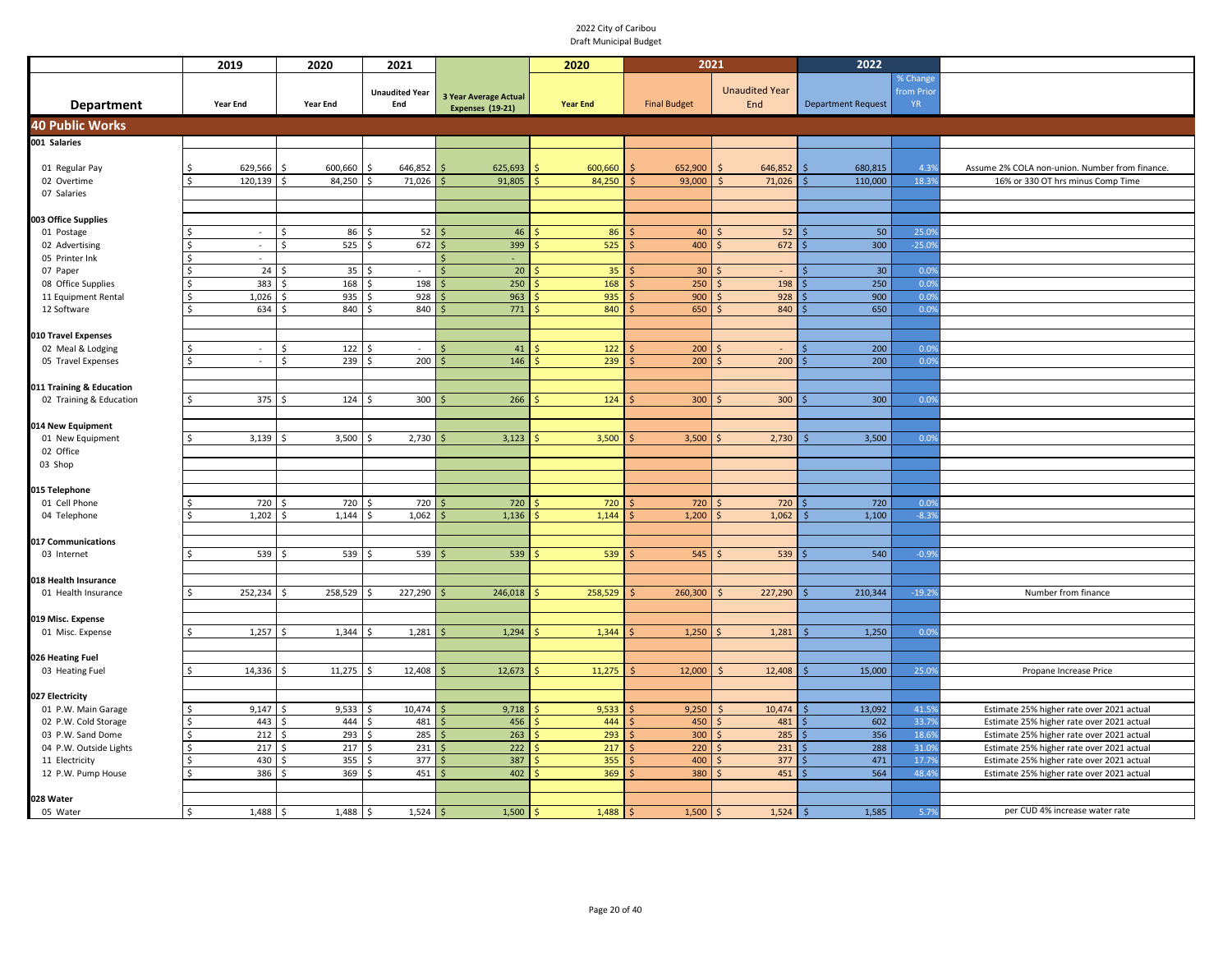|                                               | 2019                         | 2020                         | 2021                         |                                                  | 2020            | 2021                |                              | 2022                      |                                    |                                    |
|-----------------------------------------------|------------------------------|------------------------------|------------------------------|--------------------------------------------------|-----------------|---------------------|------------------------------|---------------------------|------------------------------------|------------------------------------|
| <b>Department</b>                             | Year End                     | Year End                     | <b>Unaudited Year</b><br>End | <b>3 Year Average Actual</b><br>Expenses (19-21) | <b>Year End</b> | <b>Final Budget</b> | <b>Unaudited Year</b><br>End | <b>Department Request</b> | % Change<br>from Prio<br><b>YR</b> |                                    |
| 40 Public Works (continued)                   |                              |                              |                              |                                                  |                 |                     |                              |                           |                                    |                                    |
| 029 Sewer                                     |                              |                              |                              |                                                  |                 |                     |                              |                           |                                    |                                    |
| 01 Sewer                                      | 392                          | 481<br>l \$                  | 508<br>-Ś                    | 461                                              | 481             | 450                 | 508                          | 518                       | 15.1%                              | per CUD 2% increase sewer rate     |
|                                               |                              |                              |                              |                                                  |                 |                     |                              |                           |                                    |                                    |
| 030 Building Supplies                         |                              |                              |                              |                                                  |                 |                     |                              |                           |                                    |                                    |
| 01 Building Supplies                          | 835                          | 549<br>- Ś                   | 964<br>Ś                     | 782                                              | 549             | 900                 | 964                          | 900                       | 0.0%                               |                                    |
|                                               |                              |                              |                              |                                                  |                 |                     |                              |                           |                                    |                                    |
| 031 Building Maintenance                      |                              |                              |                              |                                                  |                 |                     |                              |                           |                                    |                                    |
| 01 Building Maintenance                       | 6,367<br>Ś.                  | 5,227                        | 5,055<br>\$                  | 5,550                                            | 5,227           | 5,000               | 5,055                        | 5,000                     | 0.0%                               |                                    |
| 032 Property Insurance                        |                              |                              |                              |                                                  |                 |                     |                              |                           |                                    |                                    |
| 01 Property Insurance                         | 2,732<br>Ś.                  | 2,678<br>$\breve{\varsigma}$ | 2,764<br>Ś                   | 2,725                                            | 2,678           | 3,185               | 2,764                        | 2,819                     | $-11.59$                           | Number from finance                |
|                                               |                              |                              |                              |                                                  |                 |                     |                              |                           |                                    |                                    |
| 034 Worker's Compensation                     |                              |                              |                              |                                                  |                 |                     |                              |                           |                                    |                                    |
| 01 Worker's Compensation                      | 39,869<br>Ś.                 | 42,243                       | 35,238                       | 39,116                                           | 42,243          | 42,961              | 35,238                       | 31,443                    | $-26.89$                           | Number from finance                |
|                                               |                              |                              |                              |                                                  |                 |                     |                              |                           |                                    |                                    |
| 036 Vehicle Insurance                         |                              |                              |                              |                                                  |                 |                     |                              |                           |                                    |                                    |
| 01 Vehicle Insurance                          | 26,017<br>ς.                 | 26,134                       | 26,761                       | 26,304                                           | 26,134          | 28,000              | 26,761                       | 26,716                    | $-4.69$                            | Number from finance                |
| 038 Social Security                           |                              |                              |                              |                                                  |                 |                     |                              |                           |                                    |                                    |
| 01 Social Security                            | 53,929                       | 49,409                       | 55,235                       | 52,857                                           | 49,409          | 57,060              | 55,235                       | 59,558                    | 4.4%                               | Number from finance                |
|                                               |                              |                              |                              |                                                  |                 |                     |                              |                           |                                    | (based on their figures)           |
| 040 City & State Retirement                   |                              |                              |                              |                                                  |                 |                     |                              |                           |                                    |                                    |
| 01 City & State Retirement                    | 13,207<br>Ś.                 | 9,611<br>- Ś                 | 8,871<br>Ŝ.                  | 10,563                                           | 9,611           | 15,000              | 8,871                        | 12,000                    | $-20.09$                           | Number from finance                |
|                                               |                              |                              |                              |                                                  |                 |                     |                              |                           |                                    | (reflects actual participation)    |
| 051 Equipment Maintenance                     |                              |                              |                              |                                                  |                 |                     |                              |                           |                                    |                                    |
| 01 Software                                   |                              | 53                           |                              |                                                  | 53              |                     |                              |                           |                                    |                                    |
| 05 Equipment Maintenance<br>06 Air Compressor | 147,941<br>\$                | 155,896<br>Ŝ.                | 173,168                      | 159,002                                          | 155,896         | 145,000             | 173,168<br>-Ś                | 163,125                   | 12.59                              | 12.5% parts increase               |
| 08 Snow Plow repairs                          | $\mathsf{\hat{S}}$<br>11,197 | 14,328                       | 12,588                       | 12,705                                           | 14,328          | 12,500              | 12,588                       | 14,062                    | 12.59                              | 12.5% Steel increase               |
|                                               |                              |                              |                              |                                                  |                 |                     |                              |                           |                                    |                                    |
| 070 Clothing Allowance                        |                              |                              |                              |                                                  |                 |                     |                              |                           |                                    |                                    |
| 03 Clothing                                   | 4,475                        | 4,060                        | 4,815                        | 4,450                                            | 4,060           | 4,000               | 4,815                        | 5,600                     | 40.09                              | Per union contract (10 @350 3@700) |
| 04 Boots                                      | 1,790                        | 1,663                        | 2,148                        | 1,867                                            | 1,663           | 1,800               | 2,148                        | 2,200                     | 22.29                              |                                    |
| 06 Clothing Allowance                         |                              |                              |                              |                                                  |                 |                     |                              |                           |                                    |                                    |
|                                               |                              |                              |                              |                                                  |                 |                     |                              |                           |                                    |                                    |
| 071 Radio Maintenance<br>01 Vehicle           |                              | Ś                            | 700                          | 233                                              |                 | 700                 | 700                          | 700                       | 0.0%                               |                                    |
| 03 Radio Maintenance                          | 40                           | 99<br>Ś.                     | 122<br>Ś                     | 87                                               | 99              | 150                 | 122                          | 150                       | 0.09                               |                                    |
|                                               |                              |                              |                              |                                                  |                 |                     |                              |                           |                                    |                                    |
| 074 Tires                                     |                              |                              |                              |                                                  |                 |                     |                              |                           |                                    |                                    |
| 01 Tires others                               | 1,500                        | 1,335                        | 1,200                        | 1,345                                            | 1,335           | 1,200               | 1,200                        | 1,536                     | 28.09                              | 28% price increase                 |
| 03 Heavy Equipment                            | 7,358                        | 4,800<br>\$                  | 4,894                        | 5,684                                            | 4,800           | 4,800               | 4,894                        | 6,144                     | 28.09                              | 28% price increase                 |
| 04 Trucks                                     | 6,934                        | 8,021<br>¢                   | 7,200                        | 7,385                                            | 8,021           | 7,200               | 7,200                        | 9,216                     | 28.0%                              | 28% price increase                 |
| 075 Gas/Oil/Filters                           |                              |                              |                              |                                                  |                 |                     |                              |                           |                                    |                                    |
| 01 Gas/Oil/Filters                            | 6,429                        | 6,083                        | 7,122                        | 6,545                                            | 6,083           | 7,000               | 7,122                        | 11,054                    | 57.99                              | Fuel @ \$3.70                      |
|                                               |                              |                              |                              |                                                  |                 |                     |                              |                           |                                    |                                    |
| 076 Diesel Fuel                               |                              |                              |                              |                                                  |                 |                     |                              |                           |                                    |                                    |
| 01 Diesel                                     | 102,215                      | 64,936                       | 69,905                       | 79,019                                           | 64,936          | 92,500              | 69,905                       | 161,563                   | 74.79                              | Fuel @ \$4.75                      |
|                                               |                              |                              |                              |                                                  |                 |                     |                              |                           |                                    |                                    |
| 109 Safety Material                           |                              |                              |                              |                                                  |                 |                     |                              |                           |                                    |                                    |
| 01 Safety Material                            | 1,556<br>Ś                   | 2,262<br>  \$                | 2,244<br>S.                  | 2,021                                            | 2,262           | 2,500               | 2,244                        | 2,500                     | 0.0%                               |                                    |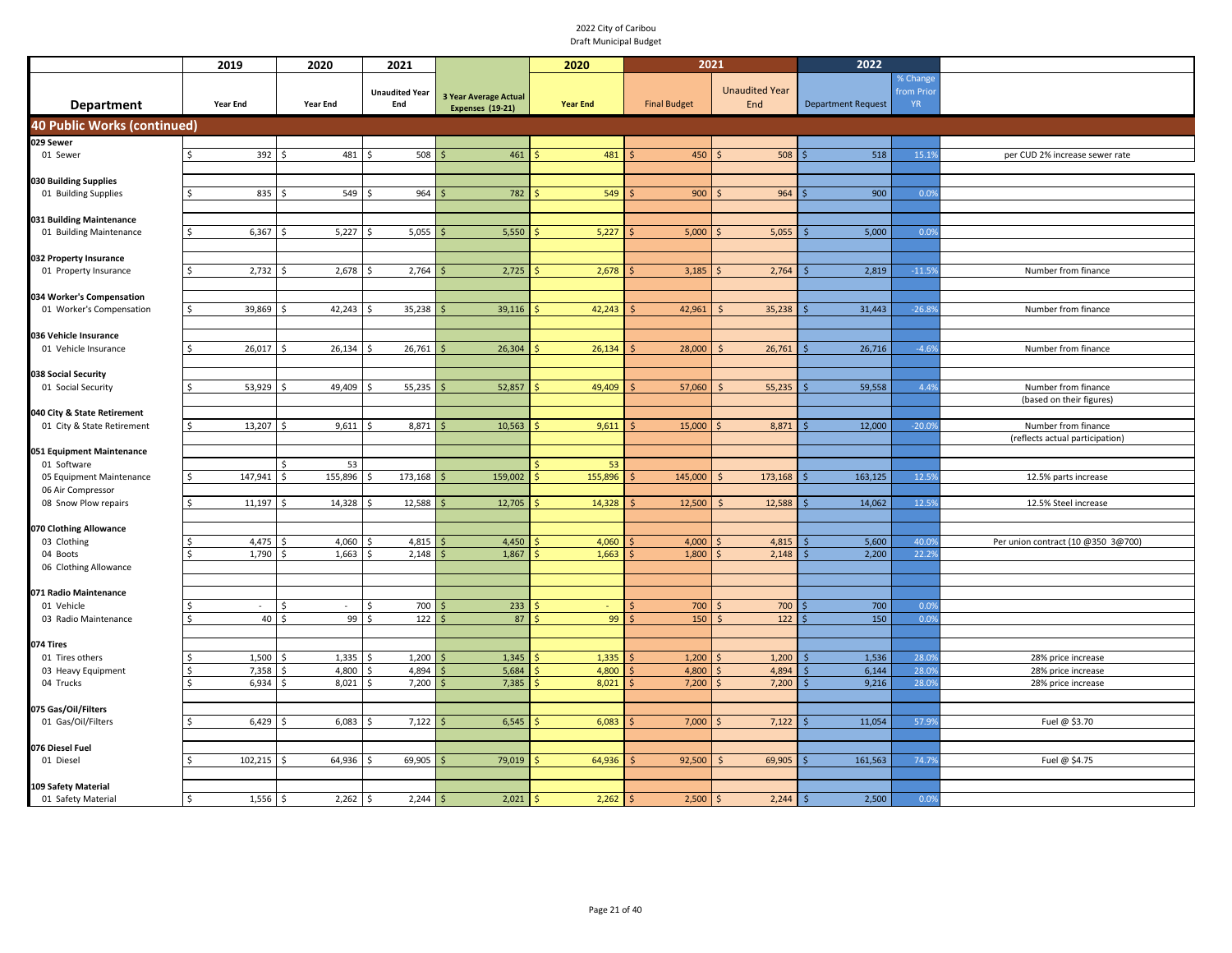|                                       | 2019                    | 2020                    | 2021                         |                                                  | 2020            | 2021                |                              | 2022                      |                                    |                                               |
|---------------------------------------|-------------------------|-------------------------|------------------------------|--------------------------------------------------|-----------------|---------------------|------------------------------|---------------------------|------------------------------------|-----------------------------------------------|
| <b>Department</b>                     | Year End                | Year End                | <b>Unaudited Year</b><br>End | <b>3 Year Average Actual</b><br>Expenses (19-21) | <b>Year End</b> | <b>Final Budget</b> | <b>Unaudited Year</b><br>End | <b>Department Request</b> | % Change<br>from Prio<br><b>YR</b> |                                               |
| <b>40 Public Works (continued)</b>    |                         |                         |                              |                                                  |                 |                     |                              |                           |                                    |                                               |
| 110 Equipment Rental                  |                         |                         |                              |                                                  |                 |                     |                              |                           |                                    |                                               |
| 01 Equipment Rental                   |                         |                         |                              |                                                  |                 |                     |                              |                           |                                    |                                               |
|                                       |                         |                         |                              |                                                  |                 |                     |                              |                           |                                    |                                               |
| 111 Tools - Shop                      |                         |                         |                              |                                                  |                 |                     |                              |                           |                                    |                                               |
| 01 Tools - Shop                       | 1,535<br><sup>\$</sup>  | Ś<br>1,779              | 1,497<br>\$                  | 1,604                                            | 1,779           | 1,750               | 1,497                        | 1,750                     | 0.09                               |                                               |
| 112 Tools-Road/Ground                 |                         |                         |                              |                                                  |                 |                     |                              |                           |                                    |                                               |
| 01 Tools - Road/Ground                | 1,033<br><sup>\$</sup>  | 974                     | 1,340                        | 1,116                                            | 974             | 1,000               | 1,340                        | 1,250                     | 25.09                              | Broken, lost, or shop tools (union contract)  |
|                                       |                         |                         |                              |                                                  |                 |                     |                              |                           |                                    |                                               |
| 113 Propane                           |                         |                         |                              |                                                  |                 |                     |                              |                           |                                    |                                               |
| 01 Propane                            |                         |                         |                              |                                                  |                 | $\mathsf{\hat{S}}$  |                              | 150                       | 100.09                             | Should have not been deleted                  |
|                                       |                         |                         |                              |                                                  |                 |                     |                              |                           |                                    |                                               |
| 114 Industrial Gas/Solvent            |                         |                         |                              |                                                  |                 |                     |                              |                           |                                    |                                               |
| 01 Ind. Gas                           | 1,700<br>Ś              | 1,694                   | 1,700                        | 1,698                                            | 1,694           | 1,700               | 1,700                        | 1,700                     | 0.09                               |                                               |
| 02 Solvents/Cleaners                  |                         |                         |                              |                                                  |                 |                     |                              |                           |                                    |                                               |
|                                       |                         |                         |                              |                                                  |                 |                     |                              |                           |                                    |                                               |
| 115 Lubricants<br>01 Lubricants       | 11,463<br>-Ś            | 13,927<br>.S            | 13,074<br>Ś                  | 12,821                                           | 13,927          | 13,000              | 13,074<br>S                  | 13,800                    | 6.29                               | 6% price Increase                             |
|                                       |                         |                         |                              |                                                  |                 |                     |                              |                           |                                    |                                               |
| 116 Salt & Calcium                    |                         |                         |                              |                                                  |                 |                     |                              |                           |                                    |                                               |
| 01 Rock Salt                          | 148,662<br>-Ś           | 111,557<br>Ŝ            | 100,580<br>Ś                 | 120,266                                          | 111,557         | 134,000             | 100,580<br>Ś                 | 144,500                   | 7.89                               | 1700 tons @ \$85/ton                          |
| 02 Liquid Deicer                      | 25,138<br><sup>\$</sup> | 19,366                  | 33,623                       | 26,042                                           | 19,366          | 28,000              | 33,623<br>Ś                  | 38,810                    | 38.69                              | 5 Loads @ \$7,762.50 / ton                    |
|                                       |                         |                         |                              |                                                  |                 |                     |                              |                           |                                    |                                               |
| 17 Gravel                             |                         |                         |                              |                                                  |                 |                     |                              |                           |                                    |                                               |
| 01 Gravel                             | <sup>\$</sup><br>4,140  | $\hat{\zeta}$<br>$\sim$ | Ś<br>2,982                   | 2,374<br>ς                                       |                 | 3,000<br>$\zeta$    | 2,982                        | 3,000                     | 0.09                               |                                               |
|                                       |                         |                         |                              |                                                  |                 |                     |                              |                           |                                    |                                               |
| 118 Crushed Stone<br>01 Crushed Stone | 2,413<br>Ś              | 26,000                  |                              | Ś<br>14,207                                      | 26,000          |                     |                              |                           |                                    |                                               |
|                                       |                         |                         |                              |                                                  |                 |                     |                              |                           |                                    |                                               |
| 119 Liquid Asphalt                    |                         |                         |                              |                                                  |                 |                     |                              |                           |                                    |                                               |
| 01 Liquid Asphalt                     | 188,683<br>Ś,           | $\sim$                  |                              | Ś<br>94,341                                      | ÷               |                     |                              |                           |                                    |                                               |
|                                       |                         |                         |                              |                                                  |                 |                     |                              |                           |                                    |                                               |
| 120 Shim and Patch                    |                         |                         |                              |                                                  |                 |                     |                              |                           |                                    |                                               |
| 01 Shim/Paver                         | 56,117<br>\$            | Ś<br>41,107             | 42,114<br>Ś                  | 46,446                                           | 41,107          | 40,000              | 42,114<br>Ś                  | 48,355                    | 20.99                              | 509 Tons @ \$95 / ton                         |
| 02 Patch                              | 14,504<br>Ŝ.            | 16,000<br>Ś.            | 19,099<br><sup>\$</sup>      | 16,534                                           | 16,000          | 16,000              | 19,099<br>Ś                  | 19,380                    | 21.19                              | 204 Tons @ \$95 / ton                         |
|                                       |                         |                         |                              |                                                  |                 |                     |                              |                           |                                    |                                               |
| 121 Asphalt<br>01 Asphalt             | 205,450<br>Ŝ.           | 378,848<br>\$           | 400,000                      | 328,099                                          | 378,848         | 400,000             | 400,000                      | 524,526                   | 31.19                              | Town 2710 ton @ \$100 country 2587 ton @ \$98 |
|                                       |                         |                         |                              |                                                  |                 |                     |                              |                           |                                    |                                               |
| 122 Culverts & Guard Rails            |                         |                         |                              |                                                  |                 |                     |                              |                           |                                    |                                               |
| 01 Culverts & Guard Rails             | 9,200<br>\$             | 8,428<br>.\$            | 7,892<br>.\$                 | 8,506                                            | 8,428           | 9,000               | 7,892                        | 15,600                    | 73.3                               | 95% Increase                                  |
|                                       |                         |                         |                              |                                                  |                 |                     |                              |                           |                                    |                                               |
| 123 Signs                             |                         |                         |                              |                                                  |                 |                     |                              |                           |                                    |                                               |
| 01 Signs                              | 1,543<br>Ŝ.             | 2,157<br>Ŝ.             | 1,507<br>- Ś                 | 1,736                                            | 2,157           | 1,500               | 1,507                        | 1,920                     | 28.0                               | 28% Increase                                  |
|                                       |                         |                         |                              |                                                  |                 |                     |                              |                           |                                    |                                               |
| 124 Sidewalks                         |                         |                         |                              |                                                  |                 |                     |                              |                           |                                    |                                               |
| 01 Sidewalks                          | -Ś<br>$\sim$            | 3,000<br>Ś              | 3,623                        | 2,208                                            | 3,000           | 3,000               | 3,623                        | 3,000                     | 0.09                               |                                               |
| 126 Traffic Paint                     |                         |                         |                              |                                                  |                 |                     |                              |                           |                                    |                                               |
| 01 Traffic Paint                      | 9,059<br>\$             | 10,621<br>-\$           | 11,160<br>l \$               | 10,280                                           | 10,621          | 10,750              | 11,160<br>-Ś                 | 18,000                    | 67.49                              | 50% increase \$4.75/ gal                      |
|                                       |                         |                         |                              |                                                  |                 |                     |                              |                           |                                    |                                               |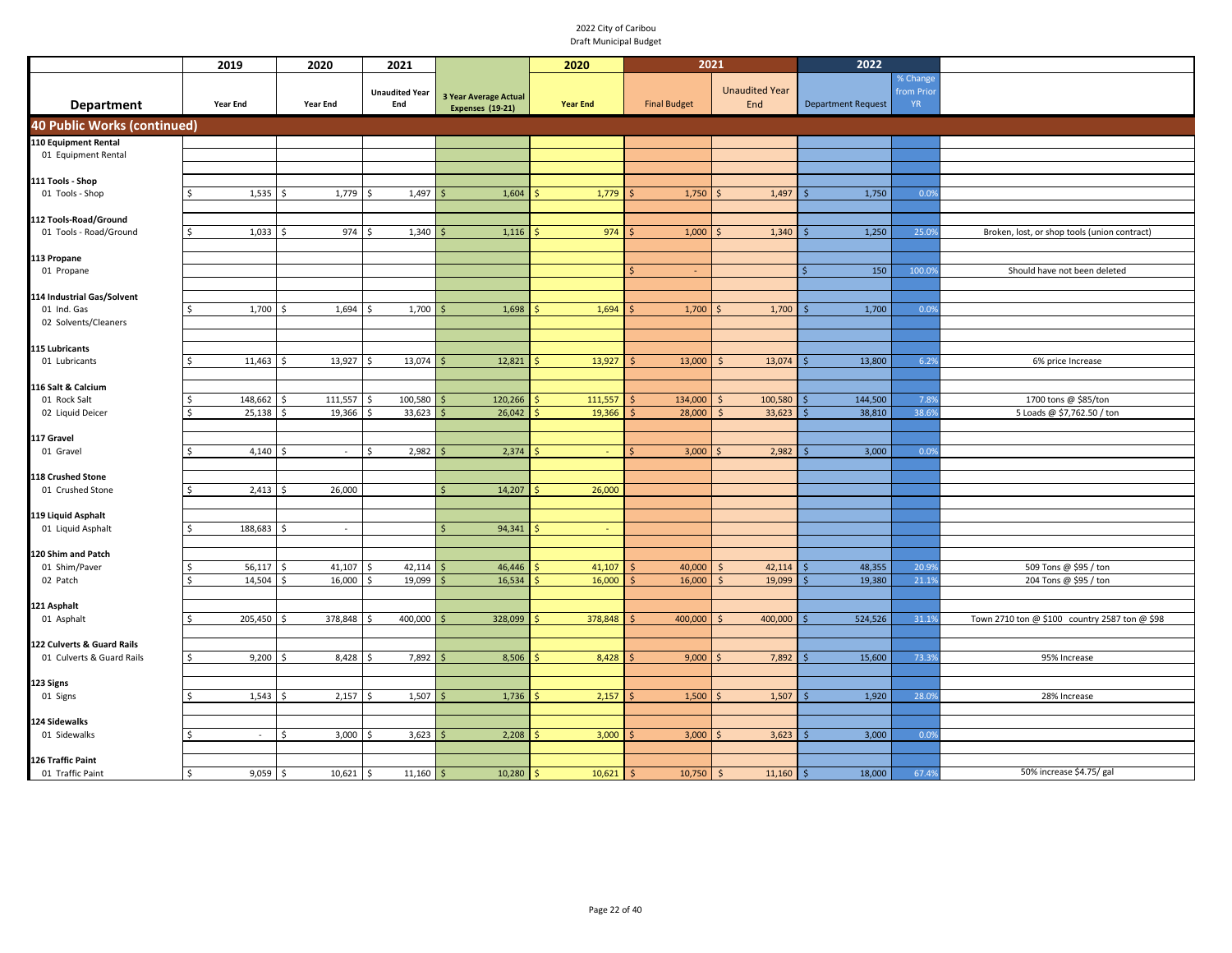|                                    | 2019            | 2020            | 2021                         |                                                  | 2020            | 2021                |                              | 2022                      |                                    |                                       |
|------------------------------------|-----------------|-----------------|------------------------------|--------------------------------------------------|-----------------|---------------------|------------------------------|---------------------------|------------------------------------|---------------------------------------|
| Department                         | <b>Year End</b> | <b>Year End</b> | <b>Unaudited Year</b><br>End | 3 Year Average Actual<br><b>Expenses (19-21)</b> | <b>Year End</b> | <b>Final Budget</b> | <b>Unaudited Year</b><br>End | <b>Department Request</b> | % Change<br>from Prio<br><b>YR</b> |                                       |
| <b>40 Public Works (continued)</b> |                 |                 |                              |                                                  |                 |                     |                              |                           |                                    |                                       |
| 127 Vehicle Paint                  |                 |                 |                              |                                                  |                 |                     |                              |                           |                                    |                                       |
| 01 Vehicle Paint                   | 3,214           | 2,573           | 2,898                        | 2,895                                            | 2,573           | 2,500               | 2,898                        | 2,500                     | 0.09                               |                                       |
|                                    |                 |                 |                              |                                                  |                 |                     |                              |                           |                                    |                                       |
| <b>130 Construction Material</b>   |                 |                 |                              |                                                  |                 |                     |                              |                           |                                    |                                       |
| 01 Construction Material           | 2,868           | 1,872           | 2,736                        | 2,492                                            | 1,872           | 2,800               | 2,736                        | 3,304                     | 18.09                              | 18% Increase - Basin Grates           |
|                                    |                 |                 |                              |                                                  |                 |                     |                              |                           |                                    |                                       |
| <b>131 Sand Account</b>            |                 |                 |                              |                                                  |                 |                     |                              |                           |                                    |                                       |
| 01 Sand Account                    | 41,664          | 42,400          | 42,400                       | 42,155                                           | 42,400          | 42,000              | 42,400                       | 65,000                    | 54.89                              | 5000 yards @ \$13 / yard (New Vendor) |
|                                    |                 |                 |                              |                                                  |                 |                     |                              |                           |                                    |                                       |
| 132 Municipal Maintenance          |                 |                 |                              |                                                  |                 |                     |                              |                           |                                    |                                       |
| 01 Municipal Maintenance           | 8,440           | $7,150$ \$      | 8,000                        | 7,863                                            | 7,150           | 8,000               | 8,000                        | 8,000                     | 0.09                               | Mostly weed spraying                  |
|                                    |                 |                 |                              |                                                  |                 |                     |                              |                           |                                    |                                       |
| 133 Tools Insurance                |                 |                 |                              |                                                  |                 |                     |                              |                           |                                    |                                       |
| 01 Tools Insurance                 |                 |                 |                              |                                                  |                 |                     |                              |                           |                                    |                                       |
|                                    |                 |                 |                              |                                                  |                 |                     |                              |                           |                                    |                                       |
| 134 Drug/Alcohol Testing           |                 |                 |                              |                                                  |                 |                     |                              |                           |                                    |                                       |
| 01 Drug/Alcohol Testing            | 943             | 1,109           | $650$ \$                     | 901                                              | 1,109           | 900                 | 650<br>- Ś                   | 900                       | 0.09                               |                                       |
|                                    |                 |                 |                              |                                                  |                 |                     |                              |                           |                                    |                                       |
| <b>271 Contracted Services</b>     |                 |                 |                              |                                                  |                 |                     |                              |                           |                                    |                                       |
| 01 Janitorial & Supplies           |                 |                 |                              |                                                  |                 |                     |                              |                           |                                    |                                       |
| <b>Totals</b>                      | $2,210,450$ \$  | $2,068,165$ \$  | $2,099,299$ \$               | 2,162,136                                        | $2,068,165$ \$  | 2,191,691           | $2,099,299$ \$<br>- \$       | 2,475,356                 | 12.99                              |                                       |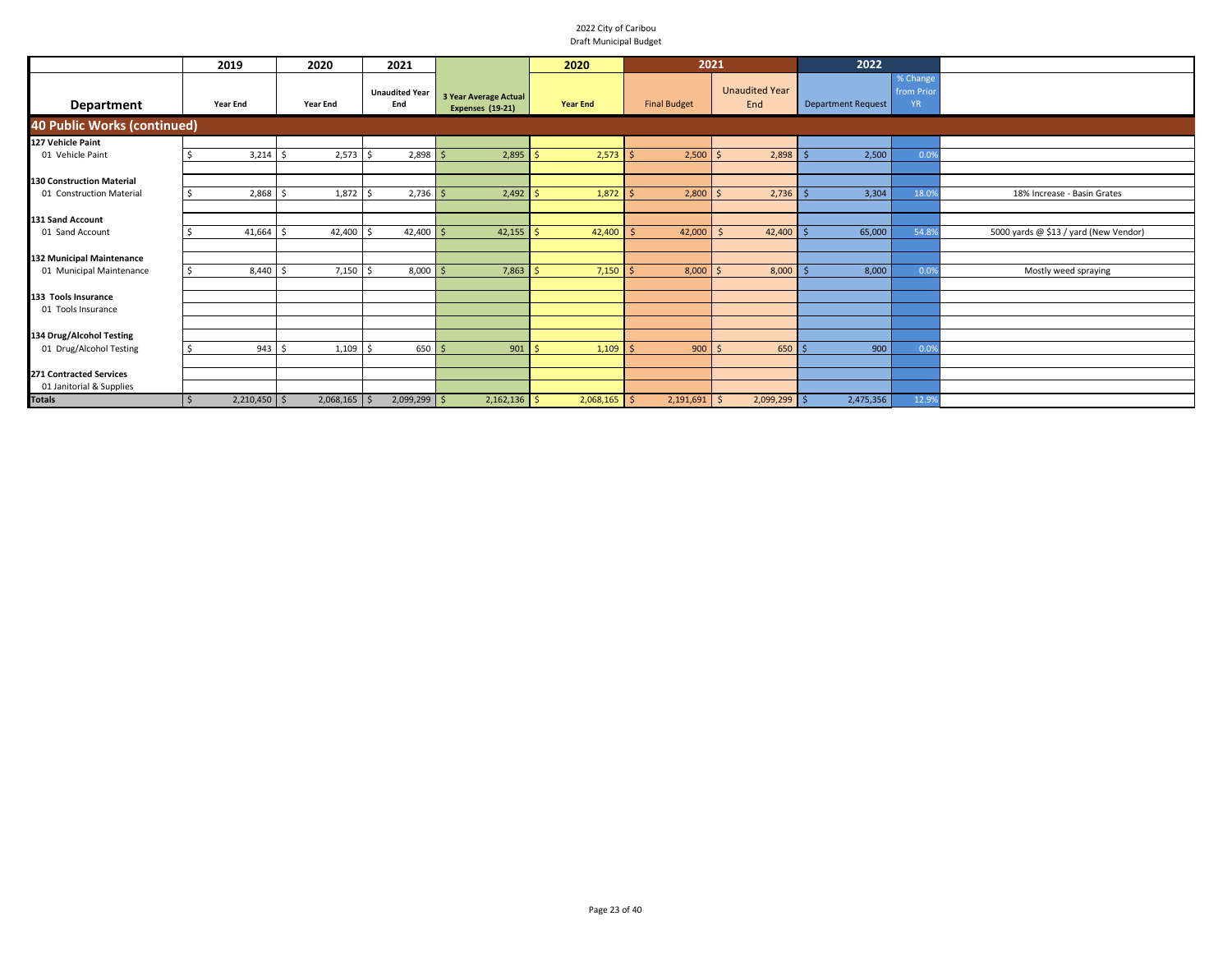|                                          | 2019                      | 2020                                 | 2021                        |                              | 2020            | 2021                |                       | 2022                      |              |                                               |
|------------------------------------------|---------------------------|--------------------------------------|-----------------------------|------------------------------|-----------------|---------------------|-----------------------|---------------------------|--------------|-----------------------------------------------|
|                                          |                           |                                      |                             |                              |                 |                     |                       |                           | % Change     |                                               |
|                                          |                           |                                      | <b>Unaudited Year</b>       | <b>3 Year Average Actual</b> |                 |                     | <b>Unaudited Year</b> |                           | from Prio    |                                               |
| Department                               | Year End                  | <b>Year End</b>                      | End                         | <b>Expenses (19-21)</b>      | <b>Year End</b> | <b>Final Budget</b> | End                   | <b>Department Request</b> | <b>YR</b>    |                                               |
| <b>50 Recreation</b>                     |                           |                                      |                             |                              |                 |                     |                       |                           |              |                                               |
| 001 Salaries                             |                           |                                      |                             |                              |                 |                     |                       |                           |              |                                               |
| 01 Regular Pay                           | 195,982                   | 196,120<br>Ŝ.                        | 203,368<br>Ŝ.               | 198,490                      | 196,120         | 204,205             | 203,368<br>S.         | 226,827                   | 11.19        | Assumes 2% COLA. Number from finance.         |
| 02 Overtime                              |                           |                                      |                             |                              |                 |                     |                       |                           |              |                                               |
| 07 Salaries                              | 90,854                    | 68,045                               | 80,773                      | 79,891                       | 68,045          | 80,000              | 80,773                | 90,000                    | 12.5%        | 2022 ME minimum wage increase                 |
|                                          |                           |                                      |                             |                              |                 |                     |                       |                           |              | Reduced to \$80,000 during COVID              |
| 003 Office Supplies                      |                           |                                      |                             |                              |                 |                     |                       |                           |              | Should go back to pre-COVID level             |
| 01 Postage                               | 220                       | 220<br>$\zeta$                       | 110<br>Š.                   | 183                          | 220             | 250                 | 110                   | 250                       | 0.0%         |                                               |
| 02 Advertising                           | 2,668<br>\$               | 778<br>$\zeta$<br>$\mathsf{\hat{S}}$ | 1,526<br>$\hat{\zeta}$      | 1,657                        | 778             | 1,500               | 1,526                 | 1,500                     | 0.0%<br>0.0% |                                               |
| 03 Copier Rental<br>04 Equipment Repair  | 1,560<br>\$.<br>$\sim$    | 1,560<br>Ŝ.<br>$\sim$                | 1,560<br>Ŝ.<br>Ŝ.<br>$\sim$ | 1,560                        | 1,560           | 1,560<br>150        | 1,560<br>$\sim$       | 1,560<br>150              | 0.0%         |                                               |
| 05 Printer Ink                           | 84<br>$\zeta$             | 159<br>$\zeta$                       | 68<br>$\hat{\zeta}$         | 104<br>$\zeta$               | 159             | 100                 | 68                    | 100                       | 0.0%         |                                               |
| 07 Paper                                 | 190<br>$\zeta$            | 147                                  | 107                         | 148                          | 147             | 250                 | 107                   | 250                       | 0.0%         |                                               |
| 08 Office Supplies                       | 899<br>$\zeta$            | 634                                  | 418                         | 650                          | 634             | 900                 | 418                   | 1,000                     | 11.19        | Slight increase                               |
|                                          |                           |                                      |                             |                              |                 |                     |                       |                           |              |                                               |
| 008 Computer Maintenance                 |                           |                                      |                             |                              |                 |                     |                       |                           |              |                                               |
| 01 Computer Maintenance                  | $\mathsf{\hat{S}}$<br>214 | 1,134                                | 840                         | 729                          | 1,134           | 500                 | 840                   | 840                       | 68.09        |                                               |
|                                          |                           |                                      |                             |                              |                 |                     |                       |                           |              |                                               |
| 009 Professional Dues                    |                           |                                      |                             |                              |                 |                     |                       |                           |              |                                               |
| 04 Professional Dues                     | 180                       | 255                                  | 255                         | 230                          | 255             | 255                 | 255                   | 225                       | $-11.89$     |                                               |
|                                          |                           |                                      |                             |                              |                 |                     |                       |                           |              |                                               |
| 010 Travel Expenses                      |                           |                                      |                             |                              |                 |                     |                       |                           |              |                                               |
| 01 Mileage                               | 88                        | $\sim$                               | \$.<br>$\sim$               | 29                           |                 | 150                 |                       | 150                       | 0.0%         | Hoping to get back to normal.                 |
| 02 Meals & Lodging                       | 298<br>$\zeta$            | $\sim$                               | <sup>\$</sup><br>$\sim$     | 99<br>Ś                      |                 | 300                 |                       | 300                       | 0.0%         |                                               |
| 04 Conference Fee                        | 250                       | $\zeta$<br>$\sim$                    | <sup>\$</sup><br>$\sim$     | 83                           |                 | 200                 | $\sim$                | 200                       | 0.0%         |                                               |
| 05 Travel Expenses                       | 27                        | $\sim$                               | $\sim$                      | 9                            |                 | 200                 |                       | 200                       | 0.0%         |                                               |
|                                          |                           |                                      |                             |                              |                 |                     |                       |                           |              |                                               |
| 011 Training & Education                 | 512                       |                                      | 319<br><sup>\$</sup>        | 277                          |                 | 500                 | 319                   | 500                       |              |                                               |
| 02 Training & Education                  |                           |                                      |                             |                              |                 |                     |                       |                           | 0.0%         |                                               |
| 013 Car Allowance                        |                           |                                      |                             |                              |                 |                     |                       |                           |              |                                               |
| 01 Car Allowance                         | 3,200                     | 3,200                                | 3,262                       | 3,221                        | 3,200           | 3,200               | 3,262                 | 3,500                     | 9.4%         | Requesting increase based on use.             |
|                                          |                           |                                      |                             |                              |                 |                     |                       |                           |              |                                               |
| 015 Telephone                            |                           |                                      |                             |                              |                 |                     |                       |                           |              |                                               |
| 01 Cell Phone                            |                           |                                      |                             |                              |                 |                     |                       |                           |              |                                               |
| 02 Rec Center                            | 1,694                     | 2,139                                | 2,362                       | 2,065                        | 2,139           | 2,200               | 2,362                 | 2,400                     | 9.1%         | (not provided so estimated)                   |
| 04 Telephone                             | 613                       | 56                                   | Ŝ.<br>$\sim$                | 223                          | 56              | 400                 |                       | 400                       | 0.0%         | For new park building                         |
|                                          |                           |                                      |                             |                              |                 |                     |                       |                           |              |                                               |
| 017 Internet                             |                           |                                      |                             |                              |                 |                     |                       |                           |              |                                               |
| 03 Internet                              | 991                       | 1,070                                | 1,166                       | 1,076                        | 1,070           | 1,200               | 1,166                 | 1,200                     | 0.09         |                                               |
|                                          |                           |                                      |                             |                              |                 |                     |                       |                           |              |                                               |
| 018 Health Insurance                     |                           |                                      |                             |                              |                 |                     |                       |                           |              |                                               |
| 01 Health Insurance                      | 61,609<br>\$              | 67,030<br>$\zeta$                    | 70,572<br>Š.                | 66,404<br>$\zeta$            | 67,030          | 65,720              | 70,572<br>$\leq$      | 79,409                    | 20.89        | Number from finance                           |
|                                          |                           |                                      |                             |                              |                 |                     |                       |                           |              |                                               |
| 026 Heating Fuel<br>01 Recreation Center | 32,957                    | 13,969                               | 17,313                      | 21,413<br>Ŝ.                 | 13,969          | 17,000              | Ś<br>17,313           | 23,892                    | 40.59        |                                               |
| 02 Teague Park                           |                           |                                      |                             |                              |                 |                     |                       |                           |              |                                               |
| 03 Heating Fuel                          |                           |                                      |                             |                              |                 |                     |                       |                           |              |                                               |
|                                          |                           |                                      |                             |                              |                 |                     |                       |                           |              |                                               |
| 027 Electricity                          |                           |                                      |                             |                              |                 |                     |                       |                           |              | Estimate 25% higher rate over 2021 actual     |
| 05 Recreation Center                     | 16,105<br>\$              | 19,251<br>\$                         | 21,504<br>Š.                | 18,953                       | 19,251          | 18,000              | 21,504<br>$\zeta$     | 26,880                    | 49.39        | Need to keep generator plugged in             |
| 06 Teague Park                           |                           | 509<br>\$                            | 1,901                       | 803                          | 509             | 2,400               | 1,901                 | 2,376                     | $-1.09$      | Heat Pump + Electric heat (closely monitored) |
| 07 Soucy Sports Complex                  | 635<br>\$                 | 386<br>$\zeta$                       | 677<br>\$                   | 566<br>Ŝ.                    | 386             | 500                 | 677<br>$\zeta$        | 1,057<br>$\leq$           | 111.49       | Many night games at facility                  |
| 08 Pool                                  |                           |                                      |                             |                              |                 |                     |                       |                           |              |                                               |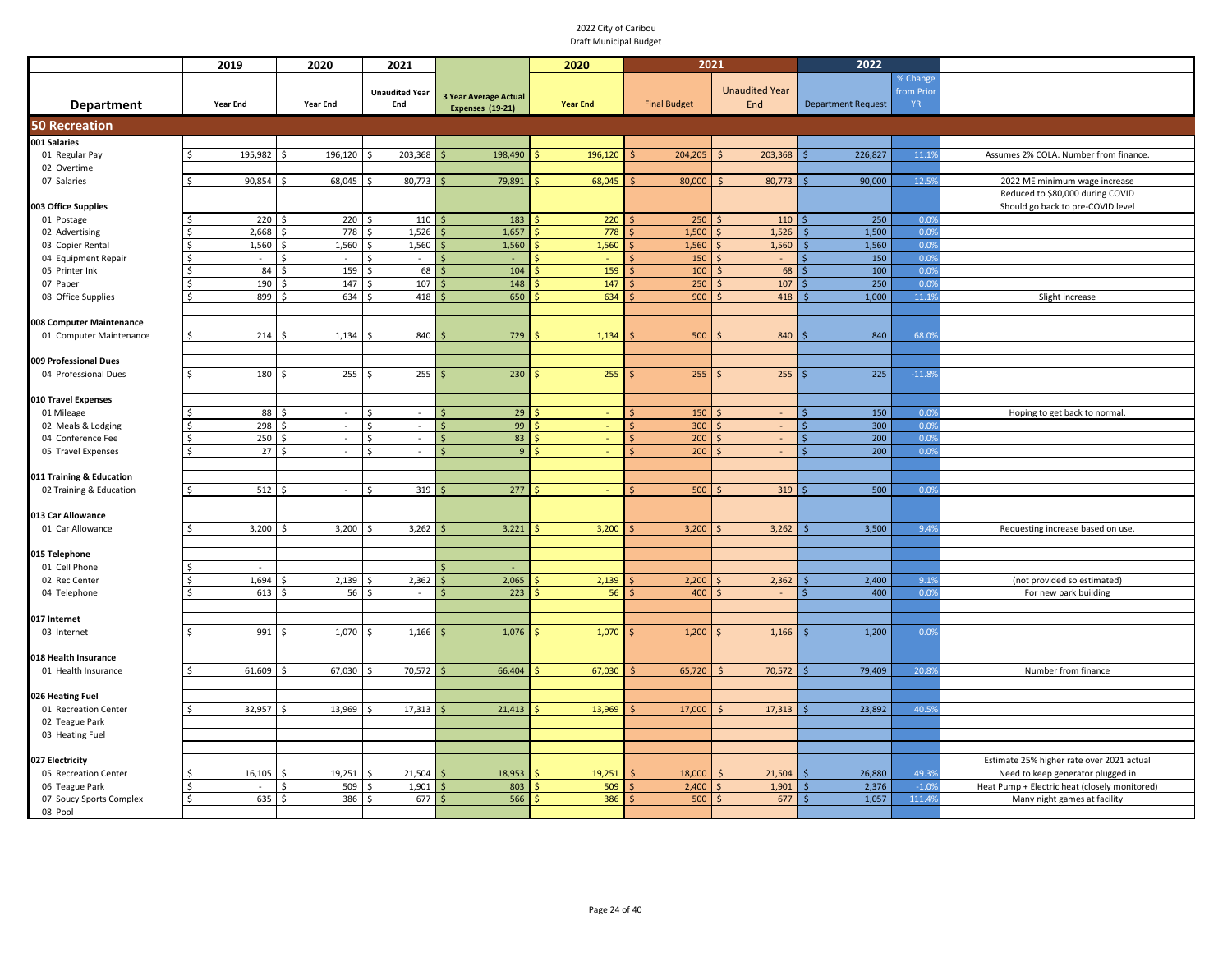|                                  | 2019                     | 2020                         | 2021                  |                              | 2020            | 2021                |                           | 2022                      |           |                                               |
|----------------------------------|--------------------------|------------------------------|-----------------------|------------------------------|-----------------|---------------------|---------------------------|---------------------------|-----------|-----------------------------------------------|
|                                  |                          |                              |                       |                              |                 |                     |                           |                           | % Change  |                                               |
|                                  |                          |                              | <b>Unaudited Year</b> | <b>3 Year Average Actual</b> |                 |                     | <b>Unaudited Year</b>     |                           | from Prio |                                               |
| <b>Department</b>                | <b>Year End</b>          | Year End                     | End                   | <b>Expenses (19-21)</b>      | <b>Year End</b> | <b>Final Budget</b> | End                       | <b>Department Request</b> | <b>YR</b> |                                               |
| <b>50 Recreation (continued)</b> |                          |                              |                       |                              |                 |                     |                           |                           |           |                                               |
| 028 Water                        |                          |                              |                       |                              |                 |                     |                           |                           |           | per CUD 4% increase water rate                |
| 01 Recreation Center             | 860<br>\$                | 1,351<br>-Ś                  | 6,477<br>Ŝ.           | 2,896                        | 1,351           | 10,400<br>Ś         | 6,477                     | 13,000                    | 25.09     | Splash Pad addition                           |
| 02 Teague Park                   | $\overline{\phantom{a}}$ | \$<br>$\sim$                 | $\zeta$<br>230        | 77                           |                 | 300                 | 230                       | 300                       | 0.0%      | Should be adequate for ice rink               |
| 03 Pool - Now Dog Park (may need |                          |                              |                       |                              |                 |                     |                           | 200                       | 100.09    | Dog Park                                      |
| 04 Soucy Complex                 | 121<br><sup>\$</sup>     | 75<br>$\hat{\zeta}$          | <sup>\$</sup><br>321  | 172                          | 75              | 120                 | 321                       | 120                       | 0.0%      | This also included Dog Park (should separate) |
|                                  |                          |                              |                       |                              |                 |                     |                           |                           |           |                                               |
| 029 Sewer                        |                          |                              |                       |                              |                 |                     |                           |                           |           |                                               |
| 01 Sewer                         | 540<br>Ŝ.                | 327<br>.S                    | 511<br>۱\$            | 459                          | 327             | 750                 | 511                       | 700                       | $-6.79$   | per CUD 2% increase sewer rate                |
|                                  |                          |                              |                       |                              |                 |                     |                           |                           |           |                                               |
| 030 Building Supplies            | 3,622                    | 3,875                        | 3,623                 | 3,707                        | 3,875           | 3,800               | 3,623                     | 3,800                     | 0.0%      |                                               |
| 01 Building Supplies             | Ś                        |                              | Ŝ                     |                              |                 |                     |                           |                           |           |                                               |
| 031 Building Maintenance         |                          |                              |                       |                              |                 |                     |                           |                           |           |                                               |
| 01 Building Maintenance          | \$<br>29,701             | 31,847                       | 40,789                | 34,113                       | 31,847          | 35,650              | 40,789                    | 35,650                    | 0.09      | Over in 2021 due to purchase of               |
|                                  |                          |                              |                       |                              |                 |                     |                           |                           |           | metal siding for wellness center              |
| 032 Property Insurance           |                          |                              |                       |                              |                 |                     |                           |                           |           |                                               |
| 01 Property Insurance            | 5,970<br>Ś               | 5,737                        | 5,660                 | 5,789                        | 5,737           | 7,246               | 5,660                     | 5,613                     | $-22.59$  | Number from finance                           |
|                                  |                          |                              |                       |                              |                 |                     |                           |                           |           |                                               |
| 034 Worker's Compensation        |                          |                              |                       |                              |                 |                     |                           |                           |           |                                               |
| 01 Worker's Compensation         | \$<br>9,567              | 9,179<br>Ŝ.                  | 10,209<br>Ś           | 9,652                        | 9,179           | 10,485              | 10,209                    | 2,750                     | $-73.89$  | Number from finance                           |
|                                  |                          |                              |                       |                              |                 |                     |                           |                           |           |                                               |
| 038 Social Security              |                          |                              |                       |                              |                 |                     |                           |                           |           |                                               |
| 01 Social Security               | 21,692<br>\$             | 19,937<br><sup>\$</sup>      | 21,284<br>-Ś          | 20,971                       | 19,937          | 22,510              | 21,284                    | 23,472                    | 4.3%      | Number from finance                           |
|                                  |                          |                              |                       |                              |                 |                     |                           |                           |           | (based on their estimates)                    |
| 040 City & State Retirement      |                          |                              | Ŝ.                    |                              |                 |                     |                           |                           |           |                                               |
| 01 City & State Retirement       | 7,079<br>\$              | 7,155                        | 7,347                 | 7,194                        | 7,155           | 7,150               | 7,347                     | 7,345                     | 2.7%      | Number from finance                           |
| 051 Equipment Maintenance        |                          |                              |                       |                              |                 |                     |                           |                           |           |                                               |
| 01 Equip Maint                   |                          |                              |                       |                              |                 |                     |                           |                           |           |                                               |
| 04 Repairs                       | 30<br>Ś                  |                              |                       | 30                           |                 |                     |                           |                           |           |                                               |
| 05 Equipment Maintenance         | (189)<br><sup>\$</sup>   |                              | 487<br>\$             | 149                          |                 | $\zeta$<br>$\sim$   | $\mathsf{\hat{S}}$<br>487 |                           |           |                                               |
|                                  |                          |                              |                       |                              |                 |                     |                           |                           |           |                                               |
| 073 Vehicle Repair               |                          |                              |                       |                              |                 |                     |                           |                           |           |                                               |
| 01 Vehicle Repair                |                          |                              |                       |                              |                 |                     |                           |                           |           |                                               |
|                                  |                          |                              |                       |                              |                 |                     |                           |                           |           |                                               |
| 075 Gas/Oil/Filters              |                          |                              |                       |                              |                 |                     |                           |                           |           |                                               |
| 01 Gas/Oil/Filters               | 98<br>S                  |                              | 50<br>\$              | 74                           |                 |                     | 50<br>S                   |                           |           |                                               |
|                                  |                          |                              |                       |                              |                 |                     |                           |                           |           |                                               |
| <b>135 Water Tests</b>           | ς<br>÷,                  | Ś                            |                       | $\mathsf{\hat{S}}$           |                 |                     |                           |                           |           |                                               |
| 01 Water Tests                   |                          |                              |                       |                              |                 |                     |                           |                           |           |                                               |
| 136 Youth Center Equipment       |                          |                              |                       |                              |                 |                     |                           |                           |           |                                               |
| 01 Youth Center Equipment        | 379<br>Ś                 |                              |                       | 379                          |                 |                     |                           |                           |           |                                               |
|                                  |                          |                              |                       |                              |                 |                     |                           |                           |           |                                               |
| 137 Rink Equipment               |                          |                              |                       |                              |                 |                     |                           |                           |           | Combine 137 Rink Equipment &                  |
| 01 Rink Equipment                | $\sim$<br>ς              | 584<br>\$                    | 448<br>-Ś             | 344                          | 584             | 500                 | 448                       | 800                       | 60.09     | 139 Rink Maintenance into one line            |
|                                  |                          |                              |                       |                              |                 |                     |                           |                           |           | "Rink Equipment & Maintenance"                |
| 138 Program Equipment            |                          |                              |                       |                              |                 |                     |                           |                           |           |                                               |
| 01 Baseball/Softball             | 486                      | 578<br>$\breve{\phantom{1}}$ | 478<br>Ś              | 514                          | 578             | 600                 | 478                       | 600                       | 0.09      |                                               |
| 02 Tennis                        | 75                       | 310<br>-Ś                    | 200<br>۱\$            | 195                          | 310             | 200                 | 200                       | 200                       | 0.0%      |                                               |
| 03 Soccer                        | 2,121<br>Ś               | 228<br>.\$                   | l \$<br>734           | 1,028<br>Ś                   | 228             | 600                 | 734                       | 600                       | 0.0%      |                                               |
| 04 Basketball                    | 411<br>Š.                | 88<br>-Ś                     | Ŝ.<br>$\sim$          | 166<br>$\zeta$               | 88              | 200                 | $\sim$                    | 200                       | 0.0%      |                                               |
| 05 Arts & Crafts                 |                          |                              |                       |                              |                 |                     |                           |                           |           |                                               |
| 06 Program Equipment             | 185<br>Ŝ.                | 1,983<br>-\$                 | 1,652<br>l \$         | 1,273<br>Ś                   | 1,983<br>.S     | 1,800<br>-Ś         | 1,652<br><sup>5</sup>     | 1,800                     | 0.0%      |                                               |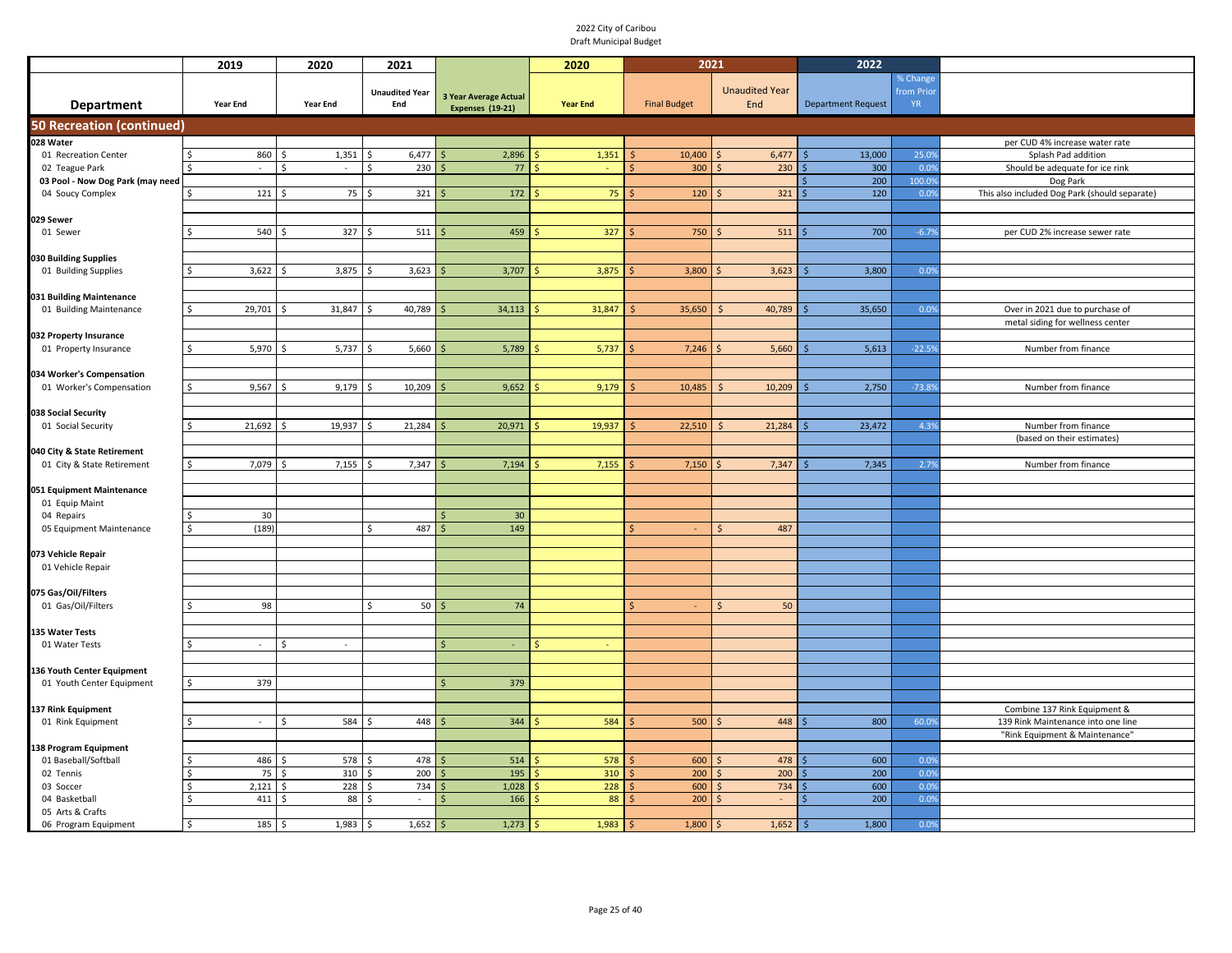|                                  | 2019                     | 2020     |                  | 2021                         |                                    |                                                  | 2020            |     | 2021                |                              | 2022                      |                                     |                                      |
|----------------------------------|--------------------------|----------|------------------|------------------------------|------------------------------------|--------------------------------------------------|-----------------|-----|---------------------|------------------------------|---------------------------|-------------------------------------|--------------------------------------|
| Department                       | Year End                 | Year End |                  | <b>Unaudited Year</b><br>End |                                    | 3 Year Average Actual<br><b>Expenses (19-21)</b> | <b>Year End</b> |     | <b>Final Budget</b> | <b>Unaudited Year</b><br>End | <b>Department Request</b> | % Change<br>from Prior<br><b>YR</b> |                                      |
| <b>50 Recreation (continued)</b> |                          |          |                  |                              |                                    |                                                  |                 |     |                     |                              |                           |                                     |                                      |
| <b>139 Rink Maintenance</b>      |                          |          |                  |                              |                                    |                                                  |                 |     |                     |                              |                           |                                     |                                      |
| 01 Rink Maintenance              | $\overline{\phantom{a}}$ |          |                  |                              | 287S                               | 143                                              |                 |     | 300                 | 287<br>- \$                  | $\overline{\phantom{a}}$  | $-100.09$                           | See note above on 137                |
|                                  |                          |          |                  |                              |                                    |                                                  |                 |     |                     |                              |                           |                                     |                                      |
| 140 Pool Supplies                |                          |          |                  |                              |                                    |                                                  |                 |     |                     |                              |                           |                                     |                                      |
| 01 Pool Supplies                 | $\overline{\phantom{a}}$ |          | 300 <sup>5</sup> |                              | $500$ \$                           | 267                                              | 300             |     | 500                 | 500<br>$\mathsf{S}$          | 900                       | 80.09                               | Combine 140 Pool Supplies &          |
|                                  |                          |          |                  |                              |                                    |                                                  |                 |     |                     |                              |                           |                                     | 142 Pool Maintenance into one line   |
| 141 Trophies & Awards            |                          |          |                  |                              |                                    |                                                  |                 |     |                     |                              |                           |                                     | "Splash Pad Equipment & Maintenance" |
| 01 Trophies & Awards             | 463                      |          | 43               | כ ו                          | $366$ \$                           | 290                                              | $43 \mid 5$     |     | 400                 | 366<br>- Ś                   | 400                       | 0.09                                |                                      |
|                                  |                          |          |                  |                              |                                    |                                                  |                 |     |                     |                              |                           |                                     |                                      |
| <b>142 Pool Maintenance</b>      |                          |          |                  |                              |                                    |                                                  |                 |     |                     |                              |                           |                                     |                                      |
| 01 Pool Maintenance              | $\overline{\phantom{a}}$ |          | 400 \$           |                              | $400 \overline{\smash{\big)} }$ \$ | 267                                              | 400             |     | 400                 | 400<br>-S                    | ۰                         | $-100.09$                           |                                      |
|                                  |                          |          |                  |                              |                                    |                                                  |                 |     |                     |                              |                           |                                     |                                      |
| <b>145 Special Events</b>        |                          |          |                  |                              | 117                                |                                                  |                 |     |                     | 117                          |                           |                                     |                                      |
| 01 Special Events                | $2,359$ \$               |          | 1,237            |                              | $2,851$ \$                         | 2,149                                            | 1,237           | ∣<∫ | 2,500               | 2,851                        | 3,000                     | 20.09                               | Increase if no Events Coordinator    |
| 243 Rec Center Improvement       |                          |          |                  |                              |                                    |                                                  |                 |     |                     |                              |                           |                                     | (some events were in Econ Dev)       |
| <b>Totals</b>                    | $497,401$ \$             |          | $461,895$ \$     |                              | $513,121$ \$                       | 490,806                                          | $461,895$ \$    |     | $508,051$ \$        | $513,121$ \$                 | 566,616                   | 11.59                               |                                      |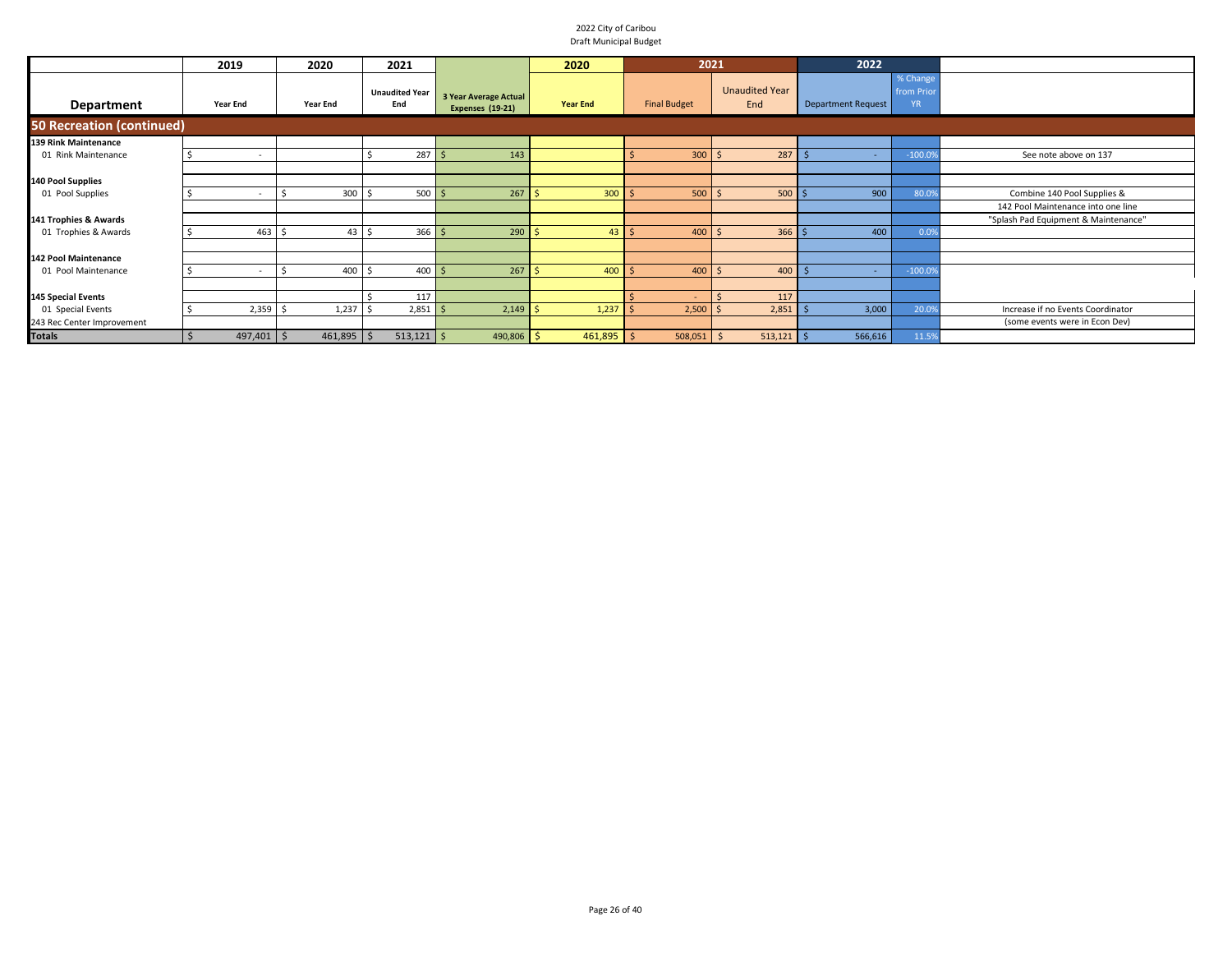|                                               | 2019               |                   | 2020                         | 2021                  |                       | 2020            | 2021                |    |                       | 2022                      |           |                                             |
|-----------------------------------------------|--------------------|-------------------|------------------------------|-----------------------|-----------------------|-----------------|---------------------|----|-----------------------|---------------------------|-----------|---------------------------------------------|
|                                               |                    |                   |                              |                       |                       |                 |                     |    |                       |                           | % Change  |                                             |
|                                               |                    |                   |                              | <b>Unaudited Year</b> | 3 Year Average Actual |                 |                     |    | <b>Unaudited Year</b> |                           | from Prio |                                             |
| <b>Department</b>                             | Year End           |                   | Year End                     | End                   | Expenses (19-21)      | <b>Year End</b> | <b>Final Budget</b> |    | End                   | <b>Department Request</b> | <b>YR</b> |                                             |
| 51 Parks                                      |                    |                   |                              |                       |                       |                 |                     |    |                       |                           |           |                                             |
| 001 Salaries                                  |                    |                   |                              |                       |                       |                 |                     |    |                       |                           |           |                                             |
| 01 Regular Pay                                |                    | 52,423            | 45,009                       | 46,535                | 47,989                | 45,009          | 46,705              |    | 46,535                | 46,738                    | 0.1%      | Assumes 2% COLA. Number from finance.       |
| 02 Overtime                                   |                    | 4,471             | 3,256                        | 3,579                 | 3,768                 | 3,256           | 3,000               |    | 3,579                 | 5,000                     | 66.79     | Number from finance: \$3,000                |
| 07 Salaries                                   |                    | 36,986            | 38,226                       | 34,579                | 36,597                | 38,226          | 39,800              |    | 34,579                | 36,316                    | $-8.8%$   | Includes Reg PT @ 30 hrs                    |
|                                               |                    |                   |                              |                       |                       |                 |                     |    |                       |                           |           | Includes Reg PT @ 14 hrs                    |
| 014 New Equipment                             |                    |                   |                              | Ŝ.                    |                       |                 |                     |    |                       | 1,200                     | 0.0%      |                                             |
| 01 New Equipment                              |                    | 1,450             | 1,534                        | 1,322                 | 1,436<br>l\$          | 1,534           | 1,200               |    | 1,322                 |                           |           |                                             |
| 015 Telephone                                 |                    |                   |                              |                       |                       |                 |                     |    |                       |                           |           |                                             |
| 01 Cell Phone                                 |                    |                   |                              |                       |                       |                 |                     |    |                       |                           |           |                                             |
| 04 Telephone                                  |                    | 613               | 583<br>-Ś                    | 628                   | 608<br>l \$           | 583             | 650                 | S  | 628                   | 650                       | 0.0%      |                                             |
|                                               |                    |                   |                              |                       |                       |                 |                     |    |                       |                           |           |                                             |
| 018 Health Insurance                          |                    |                   |                              |                       |                       |                 |                     |    |                       |                           |           |                                             |
| 01 Health Insurance                           |                    | 10,474            | 11,392                       | 164                   | 7,343                 | 11,392          |                     |    | 164                   | 12,118                    | 100.09    | Number from finance                         |
|                                               |                    |                   |                              |                       |                       |                 |                     |    |                       |                           |           |                                             |
| 019 Misc. Expense                             |                    |                   |                              |                       |                       |                 |                     |    |                       |                           |           |                                             |
| 01 Misc. Expense                              |                    |                   |                              |                       |                       |                 |                     |    |                       |                           |           |                                             |
|                                               |                    |                   |                              |                       |                       |                 |                     |    |                       |                           |           |                                             |
| 026 Heating Fuel<br>03 Heating Fuel           |                    | 7,128             | 4,675                        | 3,978                 | 5,260<br>Ś            | 4,675           | 6,000               |    | 3,978                 | 6,000                     | 0.0%      |                                             |
|                                               |                    |                   |                              |                       |                       |                 |                     |    |                       |                           |           |                                             |
| 027 Electricity                               |                    |                   |                              |                       |                       |                 |                     |    |                       |                           |           |                                             |
| 01 PW MAIN GAR                                |                    |                   |                              |                       |                       |                 |                     |    |                       |                           |           |                                             |
| 09 Park Shop                                  |                    | 1,504             | 1,375                        | 1,516                 | 1,465                 | 1,375           | 1,500               |    | 1,516                 | 1,895                     | 26.3%     | Estimate 25% higher rate over 2021 actual   |
| 10 Park Security Lighting                     | -Ś                 | 456               | 199                          | 207                   | 288                   | 199             | 700                 |    | 207                   | 259                       | $-63.09$  |                                             |
| 11 Electricity                                | $\mathsf{\hat{S}}$ | $231 \frac{1}{2}$ | $201 \frac{1}{2}$            | 237                   | 223<br>l \$           | 201             | 240                 |    | 237                   | 296                       | 23.4%     |                                             |
|                                               |                    |                   |                              |                       |                       |                 |                     |    |                       |                           |           |                                             |
| 029 Sewer                                     |                    |                   |                              |                       |                       |                 |                     |    |                       |                           |           |                                             |
| 01 Sewer                                      | -Ś                 | 333               | 250<br>S,                    | 254<br>S,             | 279                   | 250             | 300                 |    | 254                   | 300                       | 0.0%      | per CUD 2% increase sewer rate              |
|                                               |                    |                   |                              |                       |                       |                 |                     |    |                       |                           |           |                                             |
| 030 Building Supplies<br>01 Building Supplies | \$                 | 2,266             | 1,827<br>$\breve{\varsigma}$ | 1,929<br>Ŝ.           | 2,007<br>-S           | 1,827           | 2,000               |    | 1,929                 | 2,500                     | 25.0%     | Several building upgrades needed            |
|                                               |                    |                   |                              |                       |                       |                 |                     |    |                       |                           |           |                                             |
| 031 Building Maintenance                      |                    |                   |                              |                       |                       |                 |                     |    |                       |                           |           |                                             |
| 01 Building Maintenance                       |                    | 1,048             | 2,575                        | 841                   | 1,488                 | 2,575           | 2,000               |    | 841                   | 3,600                     | 80.0%     | Looking at new overhead doors (\$1800 each) |
|                                               |                    |                   |                              |                       |                       |                 |                     |    |                       |                           |           |                                             |
| 032 Property Insurance                        |                    |                   |                              |                       |                       |                 |                     |    |                       |                           |           |                                             |
| 01 Property Insurance                         |                    |                   |                              |                       |                       |                 |                     |    |                       |                           |           |                                             |
|                                               |                    |                   |                              |                       |                       |                 |                     |    |                       |                           |           |                                             |
| 034 Workers Comp                              |                    |                   |                              |                       |                       |                 |                     |    |                       |                           |           |                                             |
| 01 Workers Comp                               |                    |                   | 2,770<br>\$                  | 2,239                 |                       | 2,770           | 2,239               |    | 2,239                 | 475                       | $-78.8%$  | Number from finance                         |
|                                               |                    |                   |                              |                       |                       |                 |                     |    |                       |                           |           |                                             |
| 036 Vehicle Insurance<br>01 Vehicle Insurance | -Ś                 | 4,668             | 4,382                        | 4,500                 | 4,517                 | 4,382           | 6,000               |    | 4,500                 | 4,504                     | $-24.99$  | Number from finance                         |
|                                               |                    |                   |                              |                       |                       |                 |                     |    |                       |                           |           |                                             |
| 038 Social Security                           |                    |                   |                              |                       |                       |                 |                     |    |                       |                           |           |                                             |
| 01 Social Security                            |                    | 8,668             | 6,389                        | 6,497                 | 7,185                 | 6,389           | 6,850               |    | 6,497                 | 6,583                     | $-3.9%$   | Number from finance                         |
|                                               |                    |                   |                              |                       |                       |                 |                     |    |                       |                           |           | (added estimate for other Parks PT)         |
| 040 City & State Retirement                   |                    |                   |                              |                       |                       |                 |                     |    |                       |                           |           |                                             |
| 01 City & State Retirement                    | \$                 | 0 <sup>5</sup>    | 440                          | 1,060                 | 500<br>-S             | 440             | 1,870               |    | 1,060                 | 1,040                     | $-44.4%$  | Number from finance                         |
|                                               |                    |                   |                              |                       |                       |                 |                     |    |                       |                           |           |                                             |
| 051 Equipment Maintenance                     |                    |                   |                              |                       |                       |                 |                     |    |                       |                           |           |                                             |
| 04 Repairs                                    |                    | 1,597             | 1,754                        | 1,790                 | 1,714                 | 1,754           | 1,800               |    | 1,790                 | 1,800                     | 0.0%      |                                             |
| 05 Equipment Maintenance                      | $\sqrt{5}$         | 5,630             | $15,412$ \$<br>ا \$          | 5,833                 | 8,958<br>  \$         | 15,412<br>S     | 6,000<br>Ŝ.         | -S | 5,833                 | 6,000                     | 0.0%      |                                             |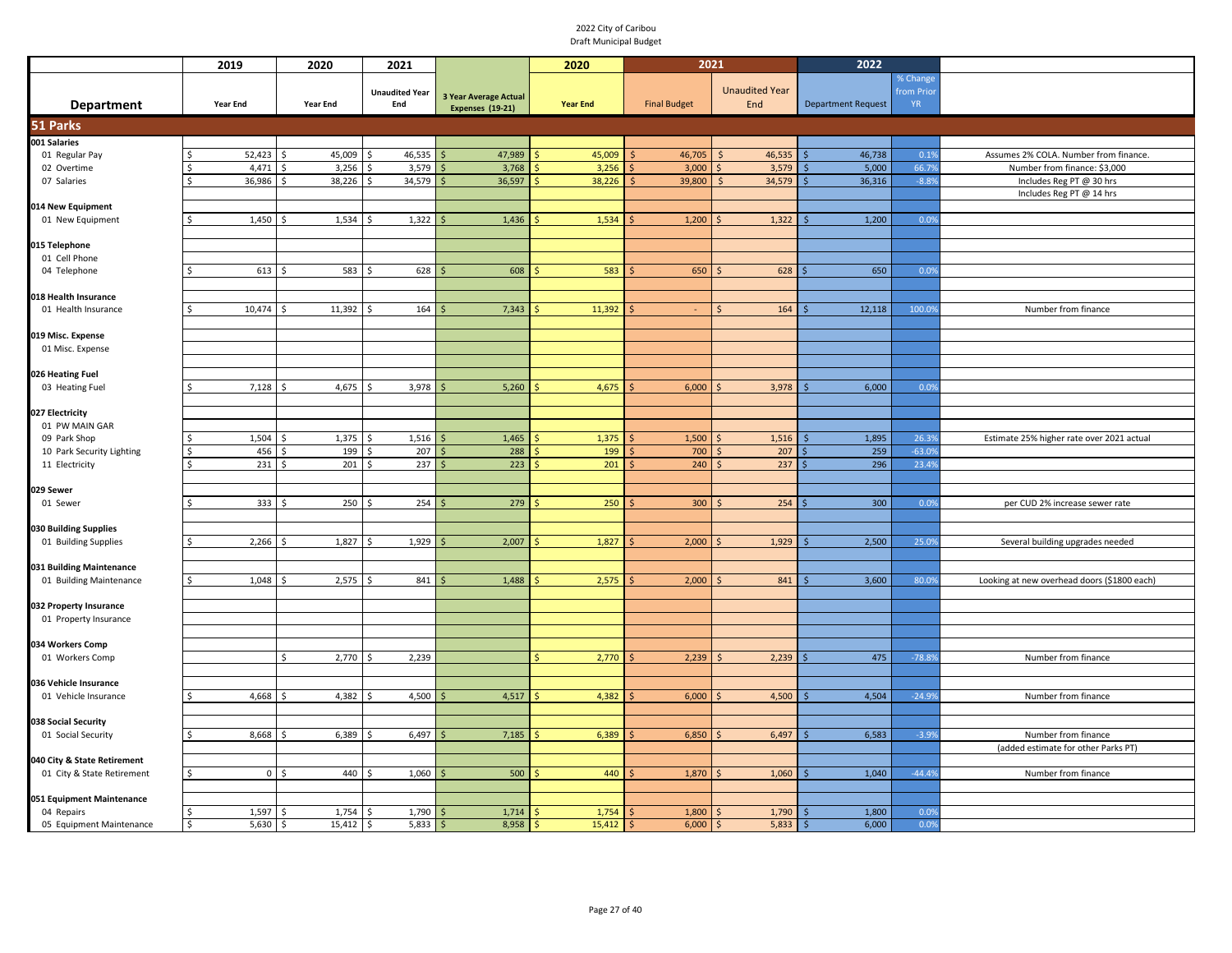|                              | 2019                                    | 2020                           | 2021                                 |                                           | 2020            | 2021                |                              | 2022                      |                                    |                                                         |
|------------------------------|-----------------------------------------|--------------------------------|--------------------------------------|-------------------------------------------|-----------------|---------------------|------------------------------|---------------------------|------------------------------------|---------------------------------------------------------|
| Department                   | Year End                                | Year End                       | <b>Unaudited Year</b><br>End         | 3 Year Average Actual<br>Expenses (19-21) | <b>Year End</b> | <b>Final Budget</b> | <b>Unaudited Year</b><br>End | <b>Department Request</b> | % Change<br>from Prio<br><b>YR</b> |                                                         |
| <b>51 Parks (continued)</b>  |                                         |                                |                                      |                                           |                 |                     |                              |                           |                                    |                                                         |
| 070 Clothing Allowance       |                                         |                                |                                      |                                           |                 |                     |                              |                           |                                    |                                                         |
| 03 Clothing                  | 589                                     | 381 \$<br>-Ś                   | $435$ \$                             | 469                                       | 381             | 400                 | 435<br>$\breve{\varsigma}$   | 500                       | 25.09                              |                                                         |
|                              |                                         |                                |                                      |                                           |                 |                     |                              |                           |                                    |                                                         |
| 073 Vehicle Repairs          |                                         |                                |                                      |                                           |                 |                     |                              |                           |                                    |                                                         |
| 01 Vehicle Repairs           | 3,681                                   | $5,168$ \$<br>K,               | $4,818$ \$                           | 4,556                                     | 5,168           | 5,000               | 4,818<br>$\ddot{\sim}$       | 5,000                     | 0.09                               |                                                         |
|                              |                                         |                                |                                      |                                           |                 |                     |                              |                           |                                    |                                                         |
| 074 Tires                    |                                         |                                |                                      |                                           |                 |                     |                              |                           |                                    |                                                         |
| 01 Tires                     | 1,713                                   | 1,411                          | $1,529$ \$<br>.S                     | 1,551                                     | 1,411           | 1,700               | 1,529<br>$\breve{\varsigma}$ | 1,500                     | $-11.89$                           | Outfitted dump truck in 2021, others OK                 |
|                              |                                         |                                |                                      |                                           |                 |                     |                              |                           |                                    |                                                         |
| 075 Gas/Oil/Filters          |                                         |                                |                                      |                                           |                 |                     |                              |                           |                                    |                                                         |
| 01 Gas/Oil/Filters           | 5,980                                   | 4,221                          | $6,675$ \$<br>-Ś                     | 5,625                                     | 4,221           | 6,500               | 6,675                        | 8,343                     | 28.4%                              | Have been reducing line based on usage                  |
| 076 Diesel                   |                                         |                                |                                      |                                           |                 |                     |                              |                           |                                    |                                                         |
| 01 Diesel                    | 1,883                                   | 917                            | 8,010                                | 3,603                                     | 917             | 1,300               | 8,010                        | 10,013                    | 670.29                             |                                                         |
|                              |                                         |                                |                                      |                                           |                 |                     |                              |                           |                                    |                                                         |
| 111 Tools - Shop             |                                         |                                |                                      |                                           |                 |                     |                              |                           |                                    |                                                         |
| 01 Tools - Shop              | 1,279                                   | 1,142                          | $1,158$ \$                           | 1,193                                     | 1,142           | 1,100               | 1,158                        | 1,300                     | 18.29                              | Some tools missing, others old                          |
|                              |                                         |                                |                                      |                                           |                 |                     |                              |                           |                                    |                                                         |
| <b>147 Parks Maintenance</b> |                                         |                                |                                      |                                           |                 |                     |                              |                           |                                    |                                                         |
| 01 Parks Maintenance         | 8,969                                   | 8,286<br>$\breve{\phantom{1}}$ | $10,817$ \$<br>$\breve{\phantom{1}}$ | 9,357                                     | 8,286           | 10,000<br>$\leq$    | 10,817                       | 15,000                    | 50.09                              | softball field wind screen, boardwalk work,             |
| 02 Civic Beautification      |                                         |                                |                                      |                                           |                 |                     |                              |                           |                                    | Dog Park work                                           |
|                              |                                         |                                |                                      |                                           |                 |                     |                              |                           |                                    |                                                         |
| 237 Civic Beaut              |                                         |                                |                                      |                                           |                 |                     |                              |                           |                                    |                                                         |
|                              |                                         |                                |                                      |                                           |                 |                     |                              |                           |                                    |                                                         |
| 01 Civic Beaut               | $2,012$ \$                              | $5,919$ \$                     | $2,559$ \$                           | 3,497                                     | $5,919$ \$      | 2,000               | $2,559$ \$<br>S.             | 3,000                     | 50.09                              | Light base paint, flower boxes, Edison lights on Sweden |
| <b>Totals</b>                | $166,054$ \$<br>$\overline{\mathsf{s}}$ | $169,695$ \$                   | $153,689$ \$                         | $161,476$ \$                              | $169,695$ \$    | $156,854$ \$        | $153,689$ \$                 | 181,930                   | 16.0%                              |                                                         |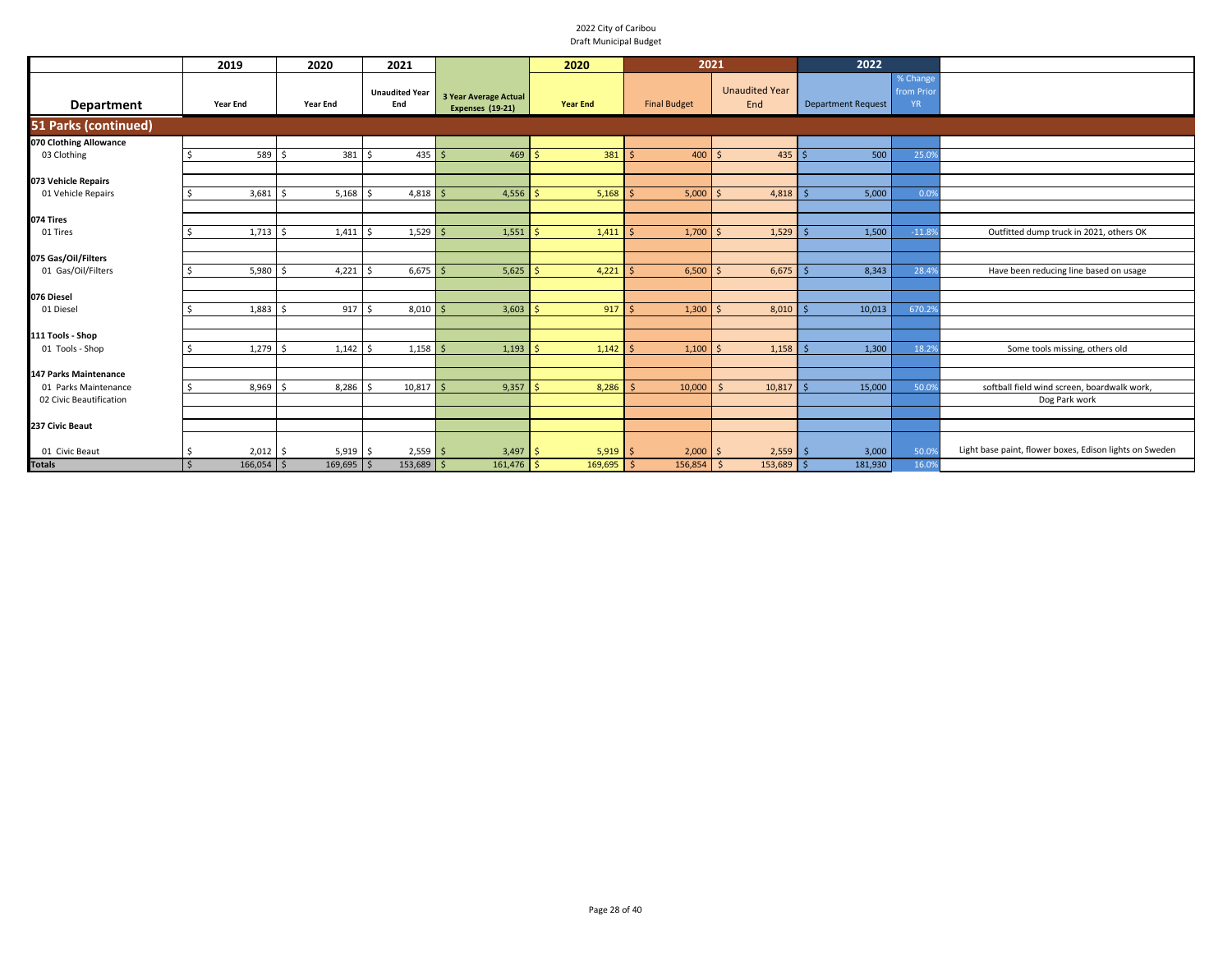|                                                           | 2019                  | 2020            | 2021                         |                                                  | 2020            | 2021                |                              | 2022                      |                                     |                                           |
|-----------------------------------------------------------|-----------------------|-----------------|------------------------------|--------------------------------------------------|-----------------|---------------------|------------------------------|---------------------------|-------------------------------------|-------------------------------------------|
| <b>Department</b>                                         | <b>Year End</b>       | <b>Year End</b> | <b>Unaudited Year</b><br>End | <b>3 Year Average Actual</b><br>Expenses (19-21) | <b>Year End</b> | <b>Final Budget</b> | <b>Unaudited Year</b><br>End | <b>Department Request</b> | % Change<br>from Prior<br><b>YR</b> |                                           |
| 60 Airport                                                |                       |                 |                              |                                                  |                 |                     |                              |                           |                                     |                                           |
| 001 Salaries                                              |                       |                 |                              |                                                  |                 |                     |                              |                           |                                     |                                           |
| 01 Regular Pay                                            | $\sim$<br>\$          | Ŝ.<br>$\sim$    |                              | $\zeta$                                          |                 |                     |                              |                           |                                     |                                           |
|                                                           |                       |                 |                              |                                                  |                 |                     |                              |                           |                                     |                                           |
| 008 Computer Maintenance                                  |                       |                 |                              |                                                  |                 |                     |                              |                           |                                     |                                           |
| 04 Computer Maintenance                                   |                       |                 |                              |                                                  |                 |                     |                              |                           |                                     |                                           |
| 015 Telephone                                             |                       |                 |                              |                                                  |                 |                     |                              |                           |                                     |                                           |
| 04 Telephone                                              | 258<br>S.             | 847             | 970                          | 692                                              | 847             | 900                 | 970<br>-S                    | 900                       | 0.0%                                |                                           |
|                                                           |                       |                 |                              |                                                  |                 |                     |                              |                           |                                     |                                           |
| 017 Communications<br>03 Internet                         | 750                   | 659             | 659<br>ς.                    | 689<br>Ŝ.                                        | 659             | 750                 | 659<br>$\zeta$               | 750                       | 0.0%                                |                                           |
|                                                           |                       |                 |                              |                                                  |                 |                     |                              |                           |                                     |                                           |
| 019 Miscellaneous Expense                                 |                       |                 |                              |                                                  |                 |                     |                              |                           |                                     |                                           |
| 01 Misc. Expense                                          | 126<br>Ŝ              | 120             | 126<br>Ŝ                     | 124                                              | 120             | 150                 | 126                          | 150                       | 0.0%                                |                                           |
|                                                           |                       |                 |                              |                                                  |                 |                     |                              |                           |                                     |                                           |
| 026 Heating Fuel<br>03 Heating Fuel                       | 7,414                 | 6,699           | 8,227                        | 7,447<br>Ŝ.                                      | 6,699           | 6,600               | 8,227                        | 11,353                    | 72.09                               | Propane price increase                    |
|                                                           |                       |                 |                              |                                                  |                 |                     |                              |                           |                                     |                                           |
| 027 Electricity                                           |                       |                 |                              |                                                  |                 |                     |                              |                           |                                     |                                           |
| 11 Electricity                                            | 1,001                 | 770             | 833                          | 868                                              | 770             | 900                 | 833                          | 1,041                     | 15.79                               | Estimate 25% higher rate over 2021 actual |
| 14 Airport Hangar                                         | 1,721                 | 1,893           | 1,582                        | 1,732                                            | 1,893           | 1,800               | 1,582                        | 1,977                     | 9.9%                                |                                           |
| 028 Water                                                 |                       |                 |                              |                                                  |                 |                     |                              |                           |                                     |                                           |
| 05 Water                                                  | 526                   | 526<br>Š.       | 546<br>Ŝ.                    | 533                                              | 526             | 550                 | 546<br>-S                    | 568                       | 3.3%                                | per CUD 4% increase water rate            |
|                                                           |                       |                 |                              |                                                  |                 |                     |                              |                           |                                     |                                           |
| 029 Sewer                                                 |                       |                 |                              |                                                  |                 |                     |                              |                           |                                     |                                           |
| 01 Sewer                                                  | 250                   | 250             | 251                          | 250                                              | 250             | 300                 | 251                          | 300                       | 0.0%                                | per CUD 2% increase sewer rate            |
| 030 Building Supplies                                     |                       |                 |                              |                                                  |                 |                     |                              |                           |                                     |                                           |
| 01 Building Supplies                                      | $\mathcal{A}$         | \$<br>$\sim$    | 74<br>\$                     | 25                                               |                 | 100                 | 74                           | 100                       | 0.0%                                |                                           |
|                                                           |                       |                 |                              |                                                  |                 |                     |                              |                           |                                     |                                           |
| 031 Building Maintenance                                  |                       |                 |                              |                                                  |                 |                     |                              |                           |                                     |                                           |
| 01 Building Maintenance                                   | 493<br>Ŝ.             | 532             | 1,260                        | 762                                              | 532             | 500                 | 1,260                        | 750                       | 50.09                               |                                           |
| 032 Property Insurance                                    |                       |                 |                              |                                                  |                 |                     |                              |                           |                                     |                                           |
| 01 Property Insurance                                     | 1,374                 | 1,909           | 1,948                        | 1,744<br>Ś.                                      | 1,909           | 2,004               | 1,948                        | 1,961                     | $-2.19$                             | Number from finance                       |
|                                                           |                       |                 |                              |                                                  |                 |                     |                              |                           |                                     |                                           |
| 037 Liability Insurance<br>01 Airport Liability           | 2,173                 | 2,173           | 2,499                        | 2,282                                            | 2,173           | 2,282               | 2,499                        | 2,500                     | 9.6%                                | Based on 2021 premium                     |
|                                                           |                       |                 |                              |                                                  |                 |                     |                              |                           |                                     |                                           |
| 038 Social Security                                       |                       |                 |                              |                                                  |                 |                     |                              |                           |                                     |                                           |
| 01 Social Security                                        | 1,367                 | 700             | 691                          | 919                                              | 700             | 575                 | 691                          | 1,484                     | 158.29                              | Number from finance                       |
|                                                           |                       |                 |                              |                                                  |                 |                     |                              |                           |                                     | PT Snow Plowing & Stipend                 |
| 040 City & State Retirement<br>01 City & State Retirement | $\sim$                | Ś<br>$\sim$     |                              | Ś.                                               |                 |                     |                              |                           |                                     |                                           |
|                                                           |                       |                 |                              |                                                  |                 |                     |                              |                           |                                     |                                           |
| 051 Equipment Maintenance                                 |                       |                 |                              |                                                  |                 |                     |                              |                           |                                     |                                           |
| 05 Equipment Maintenance                                  | 2,387<br>$\mathsf{S}$ | 4,325<br>Š.     | 8,395<br>\$.                 | 5,036                                            | 4,325           | 2,950               | 8,395<br><sup>5</sup>        | 5,000                     | 69.5%                               | Equip. 17 yr. Old (Capital 2024 ?)        |
|                                                           |                       |                 |                              |                                                  |                 |                     |                              |                           |                                     |                                           |
| 076 Diesel<br>01 Diesel                                   | 5,818                 | 2,720           | 3,078                        | 3,872<br>Ŝ.                                      | 2,720           | 4,000               | 3,078                        | 7,317                     | 82.99                               |                                           |
|                                                           |                       |                 |                              |                                                  |                 |                     |                              |                           |                                     |                                           |
| 153 Air Consultant Contract                               |                       |                 |                              |                                                  |                 |                     |                              |                           |                                     | Should be moved to 60-001-01              |
| 01 Air Consultant Contract                                | 9,100<br>Ŝ.           | 3,700<br>-\$    | 3,975<br>\$                  | 5,592<br>Ŝ.                                      | 3,700           | $5,500$ \$<br>S     | $3,975$ \$                   | 5,200                     | $-5.5%$                             | \$100 / week @ 52 weeks                   |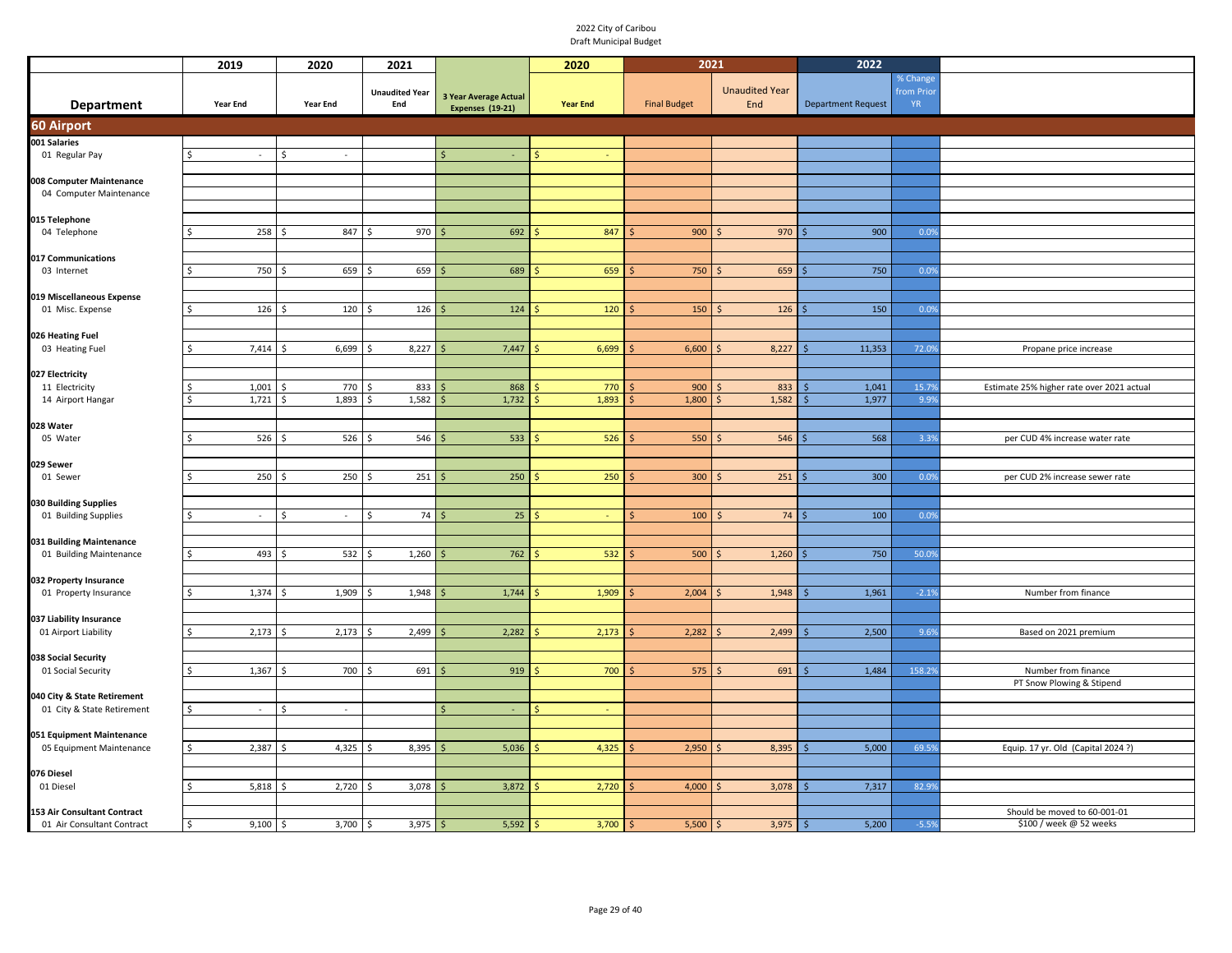|                        | 2019                     |             | 2020        | 2021                                   |                                                  | 2020            | 2021                |                              | 2022                      |                                     |                                                |
|------------------------|--------------------------|-------------|-------------|----------------------------------------|--------------------------------------------------|-----------------|---------------------|------------------------------|---------------------------|-------------------------------------|------------------------------------------------|
| Department             | Year End                 |             | Year End    | <b>Unaudited Year</b><br>End           | 3 Year Average Actual<br><b>Expenses (19-21)</b> | <b>Year End</b> | <b>Final Budget</b> | <b>Unaudited Year</b><br>End | <b>Department Request</b> | % Change<br>from Prior<br><b>YR</b> |                                                |
| 60 Airport (continued) |                          |             |             |                                        |                                                  |                 |                     |                              |                           |                                     |                                                |
| 155 Snow Plowing       |                          |             |             |                                        |                                                  |                 |                     |                              |                           |                                     |                                                |
| 01 Snow Plowing        |                          | 9,313       | 5,708       | $5,329$ \$                             | 6,783                                            | 5,708           | 7,500               | 5,329                        | 15,484                    | 106.49                              | PT Snow Plowing Personnel + Related Costs.     |
|                        |                          |             |             |                                        |                                                  |                 |                     |                              |                           |                                     |                                                |
| 156 Runway Lights      |                          |             |             |                                        |                                                  |                 |                     |                              |                           |                                     |                                                |
| 01 Runway Lights       | $\overline{\phantom{a}}$ |             | 759<br>ž.   | $1,558$ \$<br>$\overline{\phantom{a}}$ | 772                                              | 759             | 750                 | 1,558                        | 2,300                     | 206.79                              | Runway Lights & Vault (Elec. heat)             |
|                        |                          |             |             |                                        |                                                  |                 |                     |                              |                           |                                     |                                                |
| 157 Runway Maintenance |                          |             |             |                                        |                                                  |                 |                     |                              |                           |                                     |                                                |
| 01 Runway Maintenance  |                          | 500         | 3,000       | $500 \, \text{S}$<br>-S                | 1,333                                            | 3,000           | 2,500               | 500                          | 6,000                     | 140.09                              | Runway Crack seal                              |
|                        |                          |             |             |                                        |                                                  |                 |                     |                              |                           |                                     | Should carry over 2020 Unused money            |
| 161 Garbage Coll       |                          |             |             |                                        |                                                  |                 |                     |                              |                           |                                     |                                                |
| 01 Garbage Collection  | $\overline{\phantom{a}}$ |             |             |                                        | -S                                               |                 | 250                 |                              |                           | $-100.09$                           |                                                |
|                        |                          |             |             |                                        |                                                  |                 |                     |                              |                           |                                     |                                                |
| 420 AVGas              |                          |             |             |                                        |                                                  |                 |                     |                              |                           |                                     |                                                |
| 01 AVGas               |                          | 14,453      | $10,603$ \$ | $18,631$ \$                            | 14,562                                           | 10,603          | 25,800              | 18,631                       | 35,000                    | 35.79                               | AV Gas should be a "G" account like other fuel |
| <b>Totals</b>          |                          | $59,025$ \$ | $47,894$ \$ | $61,133$ \$                            | $56,017$ \$                                      | $47,894$ \$     | 66,661              | $61,133$ \$                  | 100,135                   | 50.29                               |                                                |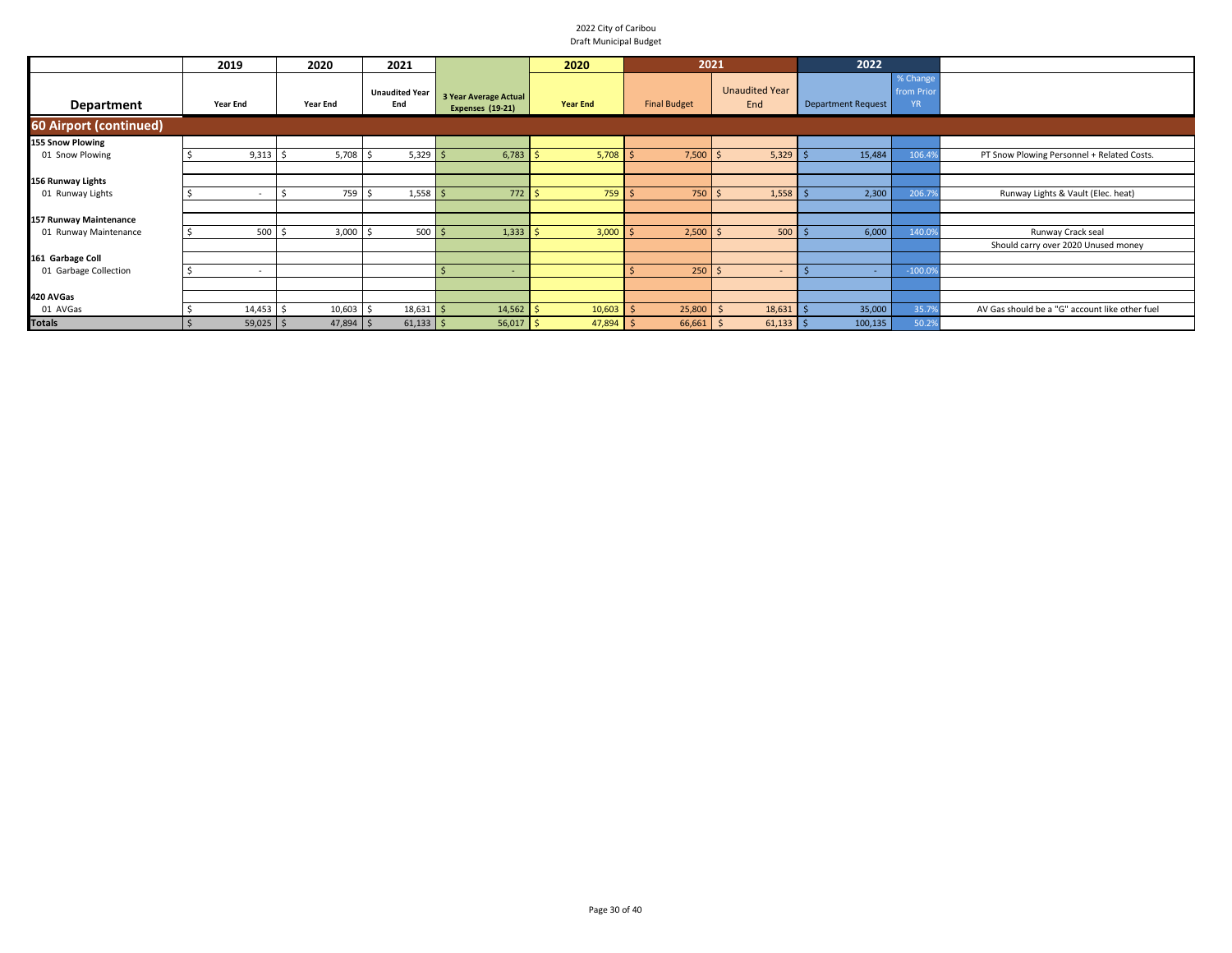|                                     | 2019                   | 2020              | 2021                         |                                                         | 2020            | 2021                |                              | 2022                      |                                     |                                            |
|-------------------------------------|------------------------|-------------------|------------------------------|---------------------------------------------------------|-----------------|---------------------|------------------------------|---------------------------|-------------------------------------|--------------------------------------------|
| Department                          | <b>Year End</b>        | Year End          | <b>Unaudited Year</b><br>End | <b>3 Year Average Actual</b><br><b>Expenses (19-21)</b> | <b>Year End</b> | <b>Final Budget</b> | <b>Unaudited Year</b><br>End | <b>Department Request</b> | % Change<br>from Prior<br><b>YR</b> |                                            |
| <b>61 Caribou Trailer Park</b>      |                        |                   |                              |                                                         |                 |                     |                              |                           |                                     |                                            |
| 006 Legal Fees                      |                        |                   |                              |                                                         |                 |                     |                              |                           |                                     |                                            |
| 01 Legal Fees                       |                        |                   |                              |                                                         |                 |                     |                              |                           |                                     |                                            |
|                                     |                        |                   |                              |                                                         |                 |                     |                              |                           |                                     |                                            |
| 027 Electricity<br>11 Electricity   | 1,728<br>Ś             | 2,048<br>$\zeta$  | 2,244<br>Š.                  | 2,007                                                   | 2,048           | 1,750               | 2,244                        | 2,805                     | 60.39                               | Park closing in 2022                       |
|                                     |                        |                   |                              |                                                         |                 |                     |                              |                           |                                     |                                            |
| 028 Water                           |                        |                   |                              |                                                         |                 |                     |                              |                           |                                     |                                            |
| 05 Water                            | 4,610                  | 4,900<br>S,       | 3,772<br>$\zeta$             | 4,427                                                   | 4,900           | 4,500               | 3,772                        | 4,500                     | 0.0%                                | Costs associated with private water supply |
|                                     |                        |                   |                              |                                                         |                 |                     |                              |                           |                                     |                                            |
| 029 Sewer                           | Ś.                     | $\hat{\zeta}$     | Ś,                           |                                                         |                 |                     |                              |                           |                                     |                                            |
| 01 Sewer                            | 3,063                  | 3,000             | 2,638                        | 2,900                                                   | 3,000           | 3,000               | 2,638                        | 2,690                     | $-10.39$                            | per CUD 2% increase sewer rate             |
| 032 Property Insurance              |                        |                   |                              |                                                         |                 |                     |                              |                           |                                     |                                            |
| 01 Property Insurance               | 207<br>Ś.              | 44<br>l \$        | 43<br>Ŝ.                     | 98                                                      | 44              | 200<br><b>S</b>     | 43<br>$\leq$                 | 100                       | $-50.09$                            |                                            |
|                                     |                        |                   |                              |                                                         |                 |                     |                              |                           |                                     |                                            |
| 105 Street Lights                   |                        |                   |                              |                                                         |                 |                     |                              |                           |                                     |                                            |
| 01 Street Lights                    | 1,440                  | l \$<br>$\sim$    |                              | 720<br>\$                                               | $\sim$          |                     |                              |                           |                                     |                                            |
| 147 Park Maintenance                |                        |                   |                              |                                                         |                 |                     |                              |                           |                                     |                                            |
| 01 Park Maintenance                 |                        |                   | \$<br>$\sim$                 |                                                         |                 | 8,000<br>Ŝ.         | $\sim$                       | -S                        | $-100.09$                           | Use funds from CPT reserves for closure    |
|                                     |                        |                   |                              |                                                         |                 |                     |                              |                           |                                     |                                            |
| 158 CTP License Fee                 |                        |                   |                              |                                                         |                 |                     |                              |                           |                                     |                                            |
| 01 CTP License Fee                  | 315<br>ς               | 115<br>۱s         | 115<br>-Ś                    | 182                                                     | 115             | 120<br>$\zeta$      | 115                          | 115                       | $-4.29$                             |                                            |
| 160 CTP Park Maintenance            |                        |                   |                              |                                                         |                 |                     |                              |                           |                                     |                                            |
| 01 CTP Park Maintenance             | 86<br>Ś.               | $772 \div$<br>l s | $\sim$                       | 286                                                     | 772             | 1,000               | $\sim$                       | 1,000                     | 0.0%                                |                                            |
|                                     |                        |                   |                              |                                                         |                 |                     |                              |                           |                                     |                                            |
| 161 Garbage Collection              |                        |                   |                              |                                                         |                 |                     |                              |                           |                                     |                                            |
| 01 Garbage Collection               | 1,620<br>Ś.            | 1,620             | 1,610<br>Š.                  | 1,617                                                   | 1,620           | 1,600               | 1,610                        | 1,440                     | $-10.09$                            | Contractor charging less due to reduced    |
|                                     |                        |                   |                              |                                                         |                 |                     |                              |                           |                                     | trailers in the park                       |
| 385 Year End CTP<br>01 Year End CTP | 1,665<br>\$            | 1,579<br>-Ś       | 9,749<br>-S                  | 4,331                                                   | 1,579           |                     | 9,749                        |                           |                                     |                                            |
| <b>Totals</b>                       | $14,733$ \$<br>$\zeta$ | $14,078$ \$       | $20,170$ \$                  | $16,567$ \$                                             | $14,078$ \$     | 20,170              | 20,170<br>- Ś                | 12,650                    | $-37.3%$                            |                                            |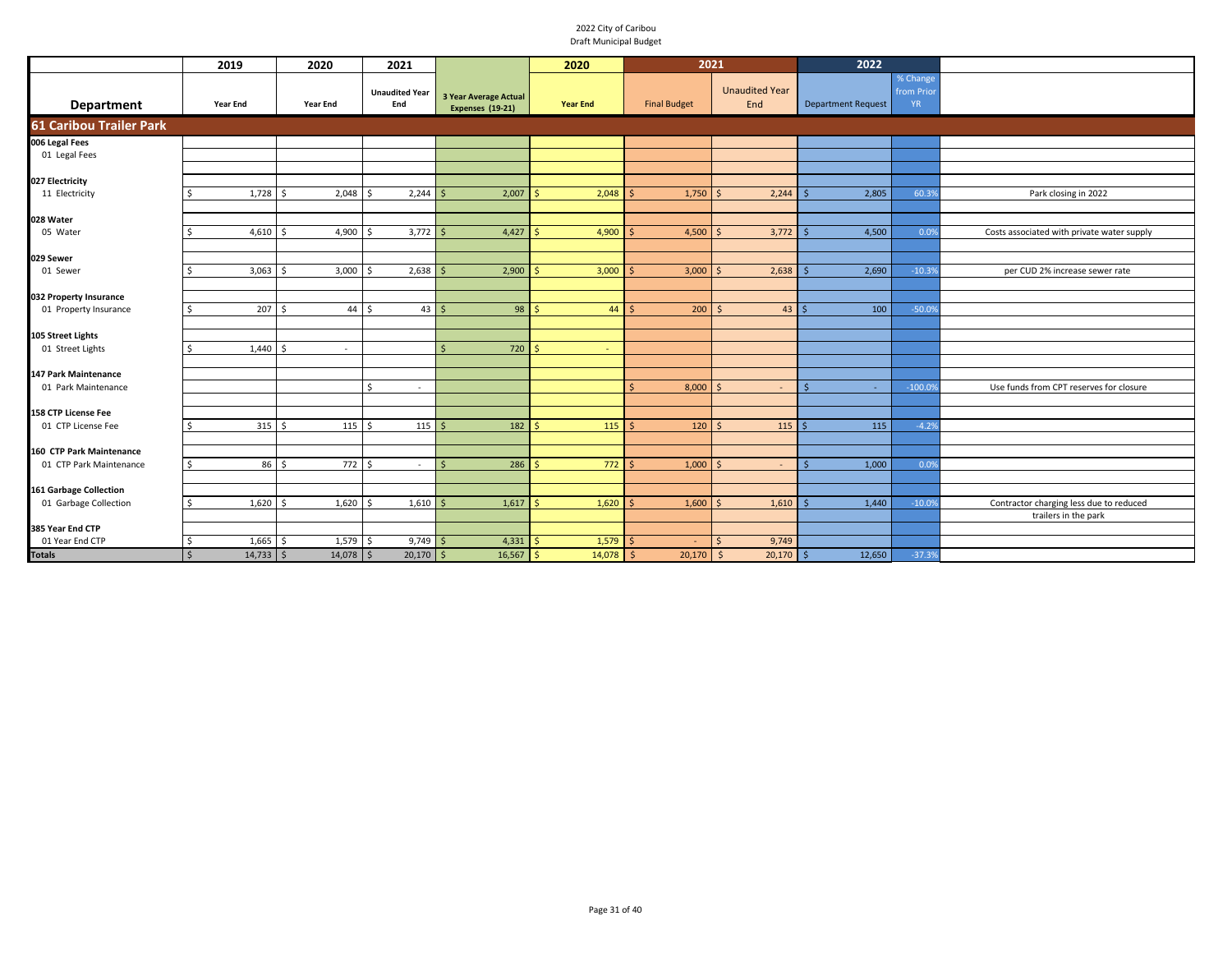|                                                     | 2019                       | 2020            | 2021                         |                                                  | 2020            | 2021                |                              | 2022                      |                                    |                                                 |
|-----------------------------------------------------|----------------------------|-----------------|------------------------------|--------------------------------------------------|-----------------|---------------------|------------------------------|---------------------------|------------------------------------|-------------------------------------------------|
| <b>Department</b>                                   | <b>Year End</b>            | <b>Year End</b> | <b>Unaudited Year</b><br>End | 3 Year Average Actual<br><b>Expenses (19-21)</b> | <b>Year End</b> | <b>Final Budget</b> | <b>Unaudited Year</b><br>End | <b>Department Request</b> | % Change<br>from Prio<br><b>YR</b> |                                                 |
| <b>65 Cemeteries</b>                                |                            |                 |                              |                                                  |                 |                     |                              |                           |                                    |                                                 |
| 165 Evergreen Cemetery                              |                            |                 |                              |                                                  |                 |                     |                              |                           |                                    |                                                 |
| 01 Evergreen Cemetery                               | 3,000                      | 3,000<br>Ś.     | 3,000                        | 3,000                                            | 3,000           | 3,000               | 3,000<br>$\zeta$             | 3,000                     | 0.09                               | These should be discussed                       |
|                                                     |                            |                 |                              |                                                  |                 |                     |                              |                           |                                    | The office received calls about the cemeteries. |
| <b>166 Grimes Cemetery</b>                          |                            |                 |                              |                                                  |                 |                     |                              |                           |                                    |                                                 |
| 01 Grimes Cemetery                                  | 1,100                      | 2,250           | 2,000                        | 1,783                                            | 2,250           | 2,000               | 2,000<br>$\zeta$             | 2,000                     | 0.09                               |                                                 |
|                                                     |                            |                 |                              |                                                  |                 |                     |                              |                           |                                    |                                                 |
| 167 Sacred Heart Cemetery                           |                            |                 |                              |                                                  |                 |                     |                              |                           |                                    |                                                 |
| 01 Sacred Heart Cemetery                            | 350                        | 350<br>- \$     | 350<br>l S                   | 350                                              | 350             | 350<br>-S           | 350<br>-Ś                    | 350                       | 0.09                               |                                                 |
|                                                     |                            |                 |                              |                                                  |                 |                     |                              |                           |                                    |                                                 |
| 168 Holy Rosary Cemetery<br>01 Holy Rosary Cemetery | 350                        | 350<br>$\prec$  | 350<br>$\zeta$               | 350                                              | 350             | $350$ \$<br>Ŝ.      | 350                          | 350                       | 0.09                               |                                                 |
|                                                     |                            |                 |                              |                                                  |                 |                     |                              |                           |                                    |                                                 |
| 169 Green Ridge Cemetery                            |                            |                 |                              |                                                  |                 |                     |                              |                           |                                    |                                                 |
| 01 Green Ridge Cemetery                             | 150                        | 150             | 150<br>Ś,                    | 150                                              | 150             | 150<br>Ś            | 150<br>$\mathsf{S}$          | 150                       | 0.09                               |                                                 |
|                                                     |                            |                 |                              |                                                  |                 |                     |                              |                           |                                    |                                                 |
| 170 Lyndon Cemetery                                 |                            |                 |                              |                                                  |                 |                     |                              |                           |                                    |                                                 |
| 01 Lyndon Cemetery                                  | 300                        | 300<br>$\zeta$  | $300 \, \text{S}$<br>$\zeta$ | 300                                              | 300             | 300<br>Ŝ.           | 300<br>-Ś                    | 300                       | 0.09                               | Letter requesting an increase to \$600          |
|                                                     |                            |                 |                              |                                                  |                 |                     |                              |                           |                                    |                                                 |
| 171 Bubar Cemetery                                  |                            |                 |                              |                                                  |                 |                     |                              |                           |                                    |                                                 |
| 01 Bubar Cemetery                                   | 100                        | 100<br>-Ś       | 100<br>-Ś                    | 100                                              | 100             | 100<br>Š.           | 100<br>$\mathsf{S}$          | 100                       | 0.09                               |                                                 |
|                                                     |                            |                 |                              |                                                  |                 |                     |                              |                           |                                    |                                                 |
| 172 Memorial Day Flags                              |                            |                 |                              |                                                  |                 |                     |                              |                           |                                    |                                                 |
| 01 Memorial Day Flags                               | 600                        | 600             | $479$ \$                     | 560                                              | 600             | 600<br>Ś.           | 479<br>S.                    | 600                       | 0.09                               |                                                 |
|                                                     |                            |                 |                              |                                                  |                 |                     |                              |                           |                                    |                                                 |
| 190 Veterans Cemetery Fund                          |                            |                 |                              |                                                  |                 |                     |                              |                           |                                    |                                                 |
| 01 Veterans Cemetery Fund                           | Ŝ.                         |                 |                              |                                                  |                 |                     |                              |                           |                                    |                                                 |
| <b>Totals</b>                                       | $5,950$ \$<br>$\mathsf{S}$ | $7,100$ \$      | $6,729$ \$                   | $6,593$ \$                                       | $7,100$ \$      | 6,850               | $6,729$ \$<br><b>S</b>       | 6,850                     | 0.0%                               |                                                 |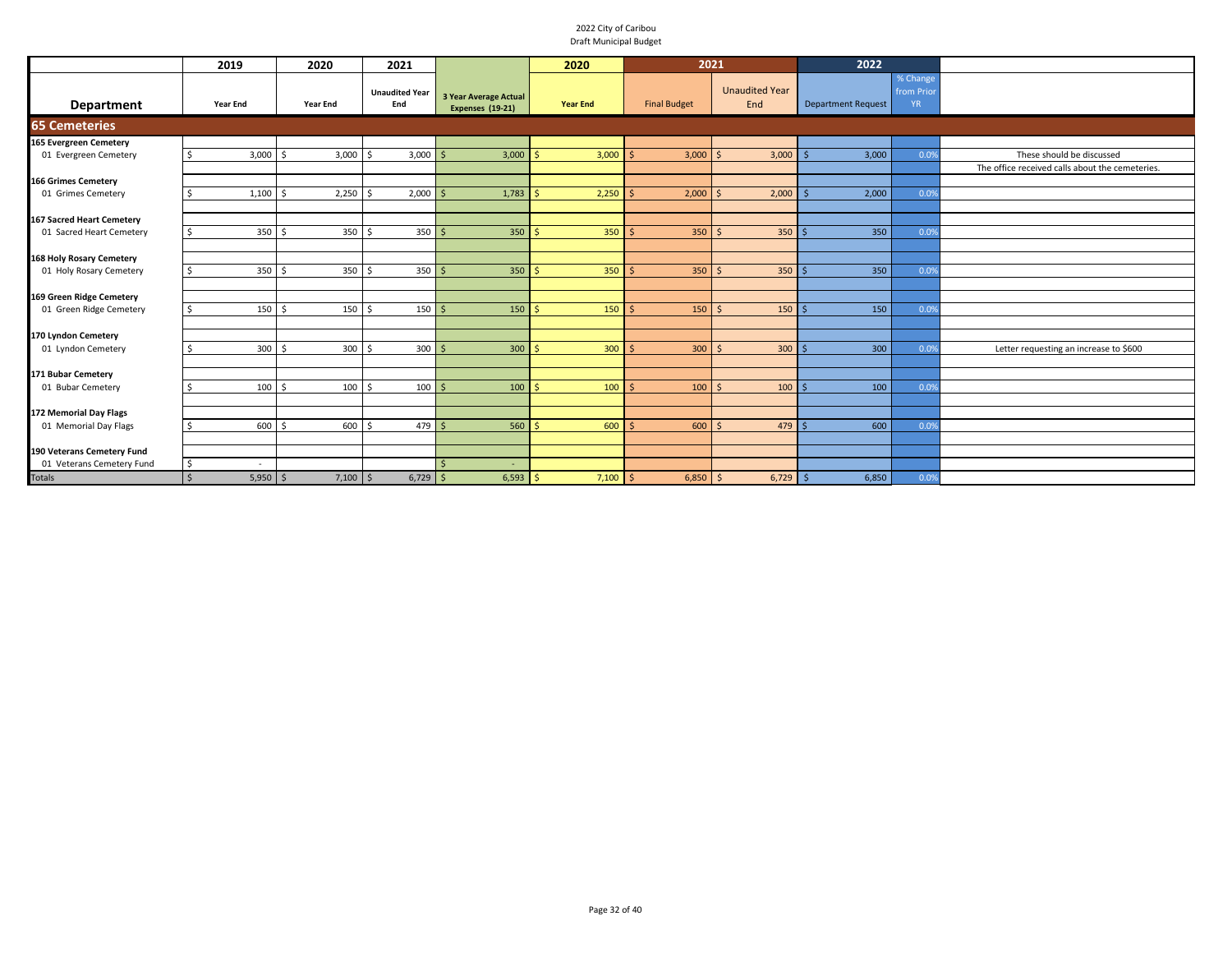|                                                     | 2019                        | 2020                            | 2021                            |                                                  | 2020            | 2021                |                              | 2022                      |                                    |                                                                  |
|-----------------------------------------------------|-----------------------------|---------------------------------|---------------------------------|--------------------------------------------------|-----------------|---------------------|------------------------------|---------------------------|------------------------------------|------------------------------------------------------------------|
| Department                                          | <b>Year End</b>             | Year End                        | <b>Unaudited Year</b><br>End    | <b>3 Year Average Actual</b><br>Expenses (19-21) | <b>Year End</b> | <b>Final Budget</b> | <b>Unaudited Year</b><br>End | <b>Department Request</b> | % Change<br>from Prio<br><b>YR</b> |                                                                  |
| <b>70 Insurance and Retirem</b>                     |                             |                                 |                                 |                                                  |                 |                     |                              |                           |                                    |                                                                  |
| 007 Audit                                           |                             |                                 |                                 |                                                  |                 |                     |                              |                           |                                    |                                                                  |
| 02 GASB 45                                          | Ś.<br>$\sim$                | $\mathsf{\hat{S}}$<br>$\sim$    | <sup>\$</sup><br>$\sim$         |                                                  | Ś               | 3,200<br>Š.         | $\zeta$                      | 3,200                     | 0.09                               |                                                                  |
| 018 Health Insurance                                |                             |                                 |                                 |                                                  |                 |                     |                              |                           |                                    |                                                                  |
| 01 Employee Assistance Prog                         | Ŝ.<br>$\sim$                | <sup>\$</sup><br>$\sim$         | <sup>\$</sup><br>$\sim$         | Ś                                                | Ś<br>÷          | Š.<br>$\sim$        | $\mathsf{S}$<br>$\sim$       |                           |                                    |                                                                  |
|                                                     |                             |                                 |                                 |                                                  |                 |                     |                              |                           |                                    |                                                                  |
| 034 Worker's Compensation                           |                             |                                 |                                 |                                                  |                 |                     |                              |                           |                                    |                                                                  |
| 01 Worker's Compensation                            | $4,551$ \$<br>\$            | $5,117$ \$                      |                                 | 3,223<br>Ś                                       | 5,117           | 4,510               | $\mathsf{S}$                 | 3,616<br>Ś                | $-19.89$                           |                                                                  |
|                                                     |                             |                                 |                                 |                                                  |                 |                     |                              |                           |                                    |                                                                  |
| 035 Unemployment Comp.<br>01 Unemployment Comp.     | 14,061<br>Ś                 | 17,130<br>$\breve{\phantom{1}}$ | 33,217                          | 21,469                                           | 17,130          | 18,000              | 25,429<br>-Ś                 | 17,839                    | $-0.99$                            | Journal entries for other departments<br>Total 2021: \$33,216.52 |
|                                                     |                             |                                 |                                 |                                                  |                 |                     |                              |                           |                                    | Total 2022: \$23,302                                             |
| 037 Liability Insurance                             |                             |                                 |                                 |                                                  |                 |                     |                              |                           |                                    |                                                                  |
| 01 Liability Insurance                              | 27,458<br>ς.                | 27,209<br>- Ś                   | 28,539<br>$\breve{\phantom{1}}$ | 27,735                                           | 27,209          | 30,250              | 28,539<br>-Ś                 | 29,221                    | $-3.49$                            | Number from finance                                              |
|                                                     |                             |                                 |                                 |                                                  |                 |                     |                              |                           |                                    |                                                                  |
| 038 Social Security                                 |                             |                                 |                                 |                                                  |                 |                     |                              |                           |                                    |                                                                  |
| 01 Social Security                                  |                             |                                 |                                 |                                                  |                 |                     |                              |                           |                                    |                                                                  |
| 039 Bonds                                           |                             |                                 |                                 |                                                  |                 |                     |                              |                           |                                    |                                                                  |
| 01 Bonds                                            |                             |                                 |                                 |                                                  |                 |                     |                              |                           |                                    |                                                                  |
|                                                     |                             |                                 |                                 |                                                  |                 |                     |                              |                           |                                    |                                                                  |
| 040 City & State Retirement                         |                             |                                 |                                 |                                                  |                 |                     |                              |                           |                                    |                                                                  |
| 01 City & State Retirement                          |                             |                                 |                                 |                                                  |                 |                     |                              |                           |                                    |                                                                  |
|                                                     |                             |                                 |                                 |                                                  |                 |                     |                              |                           |                                    |                                                                  |
| 041 \$1000 Ded. Payments<br>01 \$1000 Ded. Payments | ς.<br>$\sim$                | 906<br><sup>\$</sup>            | 1,500<br>S,                     | 802                                              | 906             | 3,000               | 1,500<br>$\zeta$             | 3,000                     | 0.09                               |                                                                  |
|                                                     |                             |                                 |                                 |                                                  |                 |                     |                              |                           |                                    |                                                                  |
| 043 Compensated Absences                            |                             |                                 |                                 |                                                  |                 |                     |                              |                           |                                    |                                                                  |
| 01 Compensated Absences                             | 23,000<br>ς.                | 25,000                          | 25,000                          | 24,333                                           | 25,000          | 25,000              | 25,000<br>S,                 | 25,000                    | 0.0%                               |                                                                  |
|                                                     |                             |                                 |                                 |                                                  |                 |                     |                              |                           |                                    |                                                                  |
| 044 - Reimbursements                                |                             |                                 |                                 |                                                  |                 |                     |                              |                           |                                    |                                                                  |
| 01 Reimbursements                                   |                             |                                 |                                 |                                                  |                 |                     |                              |                           |                                    |                                                                  |
| 046 Recognitions & Awards                           |                             |                                 |                                 |                                                  |                 |                     |                              |                           |                                    |                                                                  |
| 01 Recognitions & Awards                            | \$                          | 8165<br>2,204                   | 2,116<br>l \$                   | 1,712                                            | 2,204           | 3,000               | 2,116                        | 3,000                     | 0.09                               | \$15/FT & Reg PT employee @ Holiday                              |
|                                                     |                             |                                 |                                 |                                                  |                 |                     |                              |                           |                                    | and open house for Mr. Marker                                    |
| 311 Section 125 Expense                             |                             |                                 |                                 |                                                  |                 |                     |                              |                           |                                    |                                                                  |
| 01 Section 125 Expense                              | 6,714<br>\$                 | 6,422<br>-Ś                     | 6,244<br>l \$                   | 6,460                                            | 6,422           | 7,000               | 6,244                        | 6,500                     | $-7.19$                            |                                                                  |
| <b>Totals</b>                                       | $76,600$ \$<br>$\mathsf{S}$ | $83,990$ \$                     | $96,615$ \$                     | $85,735$ \$                                      | 83,990          | $98,200$ \$<br>S.   | 88,827                       | 91,376<br>l S             | $-6.9%$                            |                                                                  |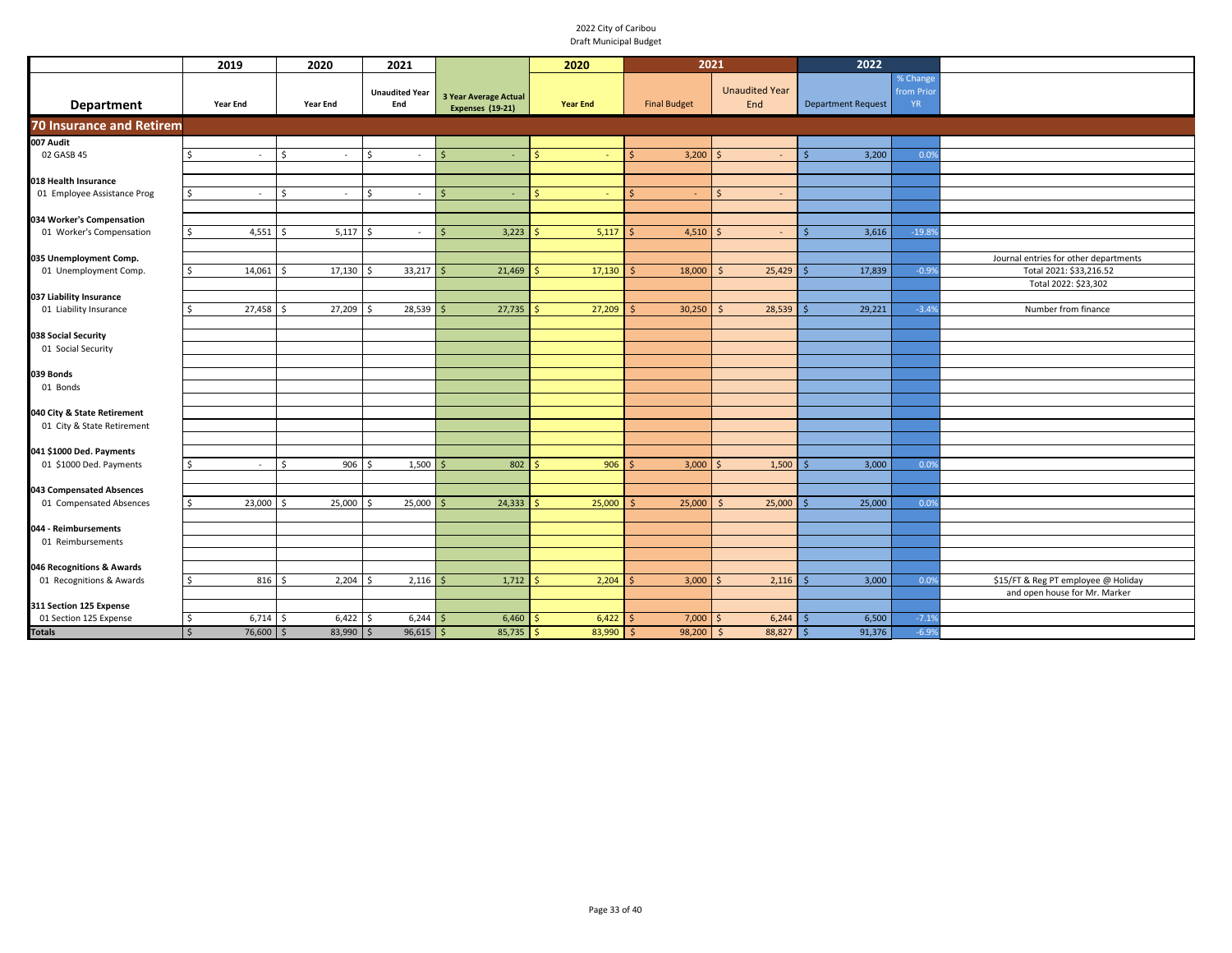|                                                           | 2019             | 2020            | 2021                         |                                           | 2020            | 2021                |                              | 2022                      |                                    |                                    |
|-----------------------------------------------------------|------------------|-----------------|------------------------------|-------------------------------------------|-----------------|---------------------|------------------------------|---------------------------|------------------------------------|------------------------------------|
| <b>Department</b>                                         | <b>Year End</b>  | <b>Year End</b> | <b>Unaudited Year</b><br>End | 3 Year Average Actual<br>Expenses (19-21) | <b>Year End</b> | <b>Final Budget</b> | <b>Unaudited Year</b><br>End | <b>Department Request</b> | % Change<br>from Prio<br><b>YR</b> |                                    |
| <b>75 Contributions</b>                                   |                  |                 |                              |                                           |                 |                     |                              |                           |                                    |                                    |
| 177 Aroost. Agency on Aging<br>01 Aroost. Agency on Aging | $5,600$ \$<br>-Ś | $4,600$ \$      | 4,600                        | 4,933                                     | 4,600<br>-S     | 4,600               | 4,600                        | 4,600                     | 0.09                               | Many requests received to consider |
| 02 ACAP                                                   |                  |                 |                              |                                           |                 |                     |                              | 3,048                     |                                    | Requested by the City Council      |
| <b>Totals</b>                                             | 5,600            | $4,600$ \$      | $4,600$ \$                   | $1,867$ \$                                | $5,600$ \$      | $4,600$ \$          | $4,600$ \$                   | 7,648                     | 66.39                              |                                    |
| <b>80 Unclassified</b>                                    |                  |                 |                              |                                           |                 |                     |                              |                           |                                    |                                    |
| 038 Social Security                                       |                  |                 |                              |                                           |                 |                     |                              |                           |                                    |                                    |
| 01 Social Security                                        |                  |                 |                              |                                           |                 |                     |                              |                           |                                    |                                    |
| 045 Refunds/Reimbursements                                |                  |                 |                              |                                           |                 |                     |                              |                           |                                    |                                    |
| 01 Refunds/Reimbursements                                 | - Ś              | 8,641           | $270 \, \text{S}$            | 350                                       | 8,641<br>-Ś     | 250                 | 270                          | 275                       | 10.09                              |                                    |
| 200 Tax Lien Costs                                        |                  |                 |                              |                                           |                 |                     |                              |                           |                                    |                                    |
| 01 Tax Lien Costs                                         | 18,501           | 17,593          | 14,320                       | 18,483<br>\$                              | 17,593          | 19,000              | 14,320                       | 17,500                    | $-7.99$                            |                                    |
| 201 Abatements                                            |                  |                 |                              |                                           |                 |                     |                              |                           |                                    |                                    |
| 01 Abatements                                             | 7,732            | 12,301          | 13,135                       | 19,282<br>Ś                               | 12,301          | 13,000              | 13,135                       | 13,500                    | 3.8%                               |                                    |
| <b>Totals</b>                                             | $26,232$ \$      | $38,535$ \$     | $27,725$ \$                  | $38,115$ \$                               | $38,535$ \$     | $32,250$ \$         | $27,725$ \$                  | 31,275                    | $-3.09$                            |                                    |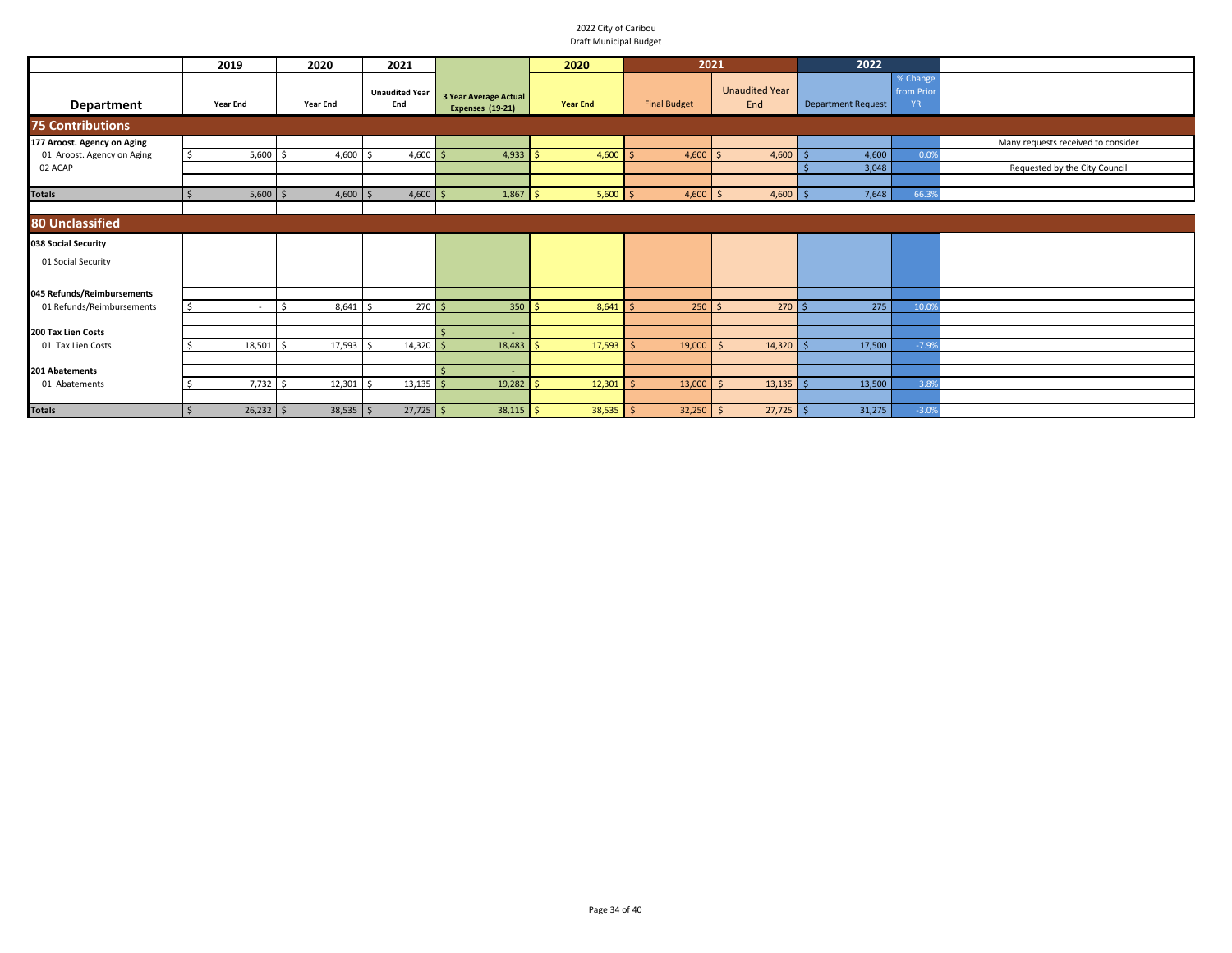|                                     | 2019                 | 2020                                                       | 2021                                  |                              | 2020            | 2021                |                         | 2022                      |               |                                           |
|-------------------------------------|----------------------|------------------------------------------------------------|---------------------------------------|------------------------------|-----------------|---------------------|-------------------------|---------------------------|---------------|-------------------------------------------|
|                                     |                      |                                                            |                                       |                              |                 |                     |                         |                           | % Change      |                                           |
|                                     |                      |                                                            | <b>Unaudited Year</b>                 | <b>3 Year Average Actual</b> |                 |                     | <b>Unaudited Year</b>   |                           | from Prio     |                                           |
| <b>Department</b>                   | <b>Year End</b>      | <b>Year End</b>                                            | End                                   | Expenses (19-21)             | <b>Year End</b> | <b>Final Budget</b> | End                     | <b>Department Request</b> | YR.           |                                           |
| <b>11 Economic Development</b>      |                      |                                                            |                                       |                              |                 |                     |                         |                           |               |                                           |
| 001 Salaries                        |                      |                                                            |                                       |                              |                 |                     |                         |                           |               |                                           |
| 01 Regular Pay                      | 108,311              | 111,858<br>Ŝ.                                              | Ś<br>85,300                           | 101,823                      | 111,858         | 111,500             | 85,300<br><sup>\$</sup> | 91,224                    | $-18.29$      | Assumes 2% COLA. Number from finance.     |
| 03 Overtime                         |                      |                                                            |                                       |                              |                 |                     |                         |                           |               | Stipend for Parks/Rec Super (event mgmnt) |
|                                     |                      |                                                            |                                       |                              |                 |                     |                         |                           |               | 25% manager salary                        |
| 003 Office Supplies                 |                      |                                                            |                                       |                              |                 |                     |                         |                           |               | This includes adding FT position          |
| 01 Postage                          |                      |                                                            |                                       |                              |                 |                     |                         |                           |               |                                           |
| 02 Advertising                      | 3,744<br>ς           | 3,360<br>$\breve{\phantom{1}}$                             | 3,018<br>Ś                            | 3,374                        | 3,360           | 3,000               | 3,018                   | 5,000                     | 66.79         |                                           |
| 04 Equipment Repair                 |                      |                                                            |                                       |                              |                 |                     |                         |                           |               |                                           |
| 08 Office Supplies                  |                      |                                                            |                                       |                              |                 |                     |                         |                           |               |                                           |
| 005 General Govt. Legal Fees        |                      |                                                            |                                       |                              |                 |                     |                         |                           |               |                                           |
| 04 Legal Fees                       |                      | \$<br>1,090                                                |                                       |                              | 1,090           |                     |                         |                           |               |                                           |
|                                     |                      |                                                            |                                       |                              |                 |                     |                         |                           |               |                                           |
| 008 Computer Maintenance            |                      |                                                            |                                       |                              |                 |                     |                         |                           |               |                                           |
| 01 Computer Maintenance             | $\sim$               | 64                                                         |                                       | 32                           | 64              |                     |                         |                           |               |                                           |
| 02 Hosted Services                  |                      |                                                            |                                       |                              |                 |                     |                         |                           |               |                                           |
| 03 GIS License                      | 700<br>Ŝ.            | 700<br>Ŝ.                                                  | 700<br>Ŝ.                             | 700<br><b>S</b>              | 700             | 700                 | 700                     | 700                       | 0.0%          |                                           |
|                                     |                      |                                                            |                                       |                              |                 |                     |                         |                           |               |                                           |
| 009 Professional Dues               |                      |                                                            |                                       |                              |                 |                     |                         |                           |               |                                           |
| 01 Subscriptions                    | 6,956<br>\$          | 1,563<br>.S                                                | 6,143<br>Ŝ.                           | 4,887                        | 1,563           | 6,000               | 6,143                   | 6,000                     | 0.0%          | Over in 2021 due to 2 yrs ecivis paid     |
| 04 Prof Dues                        |                      | 1,152<br>Ś                                                 |                                       |                              | 1,152           |                     |                         |                           |               | (did not renew)                           |
|                                     |                      |                                                            |                                       |                              |                 |                     |                         |                           |               |                                           |
| 010 Travel Expenses                 |                      |                                                            |                                       |                              |                 |                     |                         |                           |               |                                           |
| 01 Mileage                          | 673<br>\$            | $\sim$<br>.\$                                              | 586<br>$\mathsf{\hat{S}}$             | 420                          | ÷               | 750                 | 586<br>\$               | 1,000                     | 33.3%         |                                           |
| 02 Meals & Lodging                  | 705<br>ς<br>360<br>ς | <sup>\$</sup><br>$\sim$<br>$\sim$<br>$\breve{\phantom{1}}$ | 249<br>Ś<br>861<br>$\mathsf{\hat{S}}$ | 318<br>407                   | ä,<br>÷.        | 1,000<br>1,500      | 249<br>861              | 1,500<br>1,500            | 50.09<br>0.09 |                                           |
| 04 Conference Fees                  |                      |                                                            |                                       |                              |                 |                     |                         |                           |               |                                           |
| 011 Training and Education          |                      |                                                            |                                       |                              |                 |                     |                         |                           |               |                                           |
| 02 Training and Education           | (102)<br>Ś           | 1,760<br>l \$                                              | 650<br>$\mathsf{\hat{S}}$             | 769                          | 1,760           | 1,500               | 650<br>Ś                | 1,500                     | 0.0%          |                                           |
|                                     |                      |                                                            |                                       |                              |                 |                     |                         |                           |               |                                           |
| 018 Health Insurance                |                      |                                                            |                                       |                              |                 |                     |                         |                           |               |                                           |
| 01 Health Insurance                 | 14,459<br>\$         | 15,477<br>.\$                                              | 9,633<br>Ś.                           | 13,190                       | 15,477          | 9,990               | 9,633                   | 28,153                    | 181.89        | Number from finance                       |
|                                     |                      |                                                            |                                       |                              |                 |                     |                         |                           |               | (would be updated to employee preference) |
| 019 Miscellaneous Expenses          |                      |                                                            |                                       |                              |                 |                     |                         |                           |               |                                           |
| 01 Misc Expenses                    | Ś<br>$\sim$          | $\mathsf{\hat{S}}$<br>33                                   | 31                                    | 21                           | 33              | 250                 | 31                      | 250                       | 0.0%          |                                           |
|                                     |                      |                                                            |                                       |                              |                 |                     |                         |                           |               |                                           |
| 031 Building Maintenance            |                      |                                                            |                                       |                              |                 |                     |                         |                           |               |                                           |
| 01 Building Maintenance             |                      |                                                            |                                       |                              |                 |                     |                         |                           |               |                                           |
|                                     |                      | Ś                                                          |                                       |                              |                 |                     | $\overline{\mathsf{S}}$ |                           |               |                                           |
| 034 Workers Comp<br>01 Workers Comp |                      | 206                                                        | 151                                   |                              | 206             |                     | 151                     | 150                       | 100.09        |                                           |
|                                     |                      |                                                            |                                       |                              |                 |                     |                         |                           |               |                                           |
| 038 Social Security                 |                      |                                                            |                                       |                              |                 |                     |                         |                           |               |                                           |
| 01 Social Security                  | 8,193<br>\$          | 8,455<br>Ŝ.                                                | 6,593<br>Ŝ.                           | 7,747<br>Ś                   | 8,455           | 8,530               | 6,593                   | 6,359                     | $-25.59$      | Number from finance                       |
|                                     |                      |                                                            |                                       |                              |                 |                     |                         |                           |               |                                           |
| 040 City & State Retirement         |                      |                                                            |                                       |                              |                 |                     |                         |                           |               |                                           |
| 01 City & State Retirement          | \$                   | $(0)$ \$<br>$\sim$                                         | \$<br>$\sim$                          | (0)<br>\$                    | ς<br>$\sim$     | 3,500               | $\sim$                  | 1,340                     | $-61.79$      | Number from finance                       |
|                                     |                      |                                                            |                                       |                              |                 |                     |                         |                           |               |                                           |
| <b>145 Special Events</b>           |                      |                                                            |                                       |                              |                 |                     |                         |                           |               |                                           |
| 01 Special Events                   |                      |                                                            |                                       |                              |                 |                     |                         |                           |               |                                           |
|                                     |                      |                                                            |                                       |                              |                 |                     |                         |                           |               |                                           |
| 238 Trail Groomer Reserve           |                      |                                                            |                                       |                              |                 |                     |                         |                           |               |                                           |
| 01 Trail Groomer Reserve            | 10,000<br>\$         | 10,000<br>- Ś                                              | 10,000<br>- Ś                         | 10,000                       | 10,000          | 10,000<br>Ŝ.        | 10,000<br>- \$          | 10,000<br>∫<              | 0.0%          |                                           |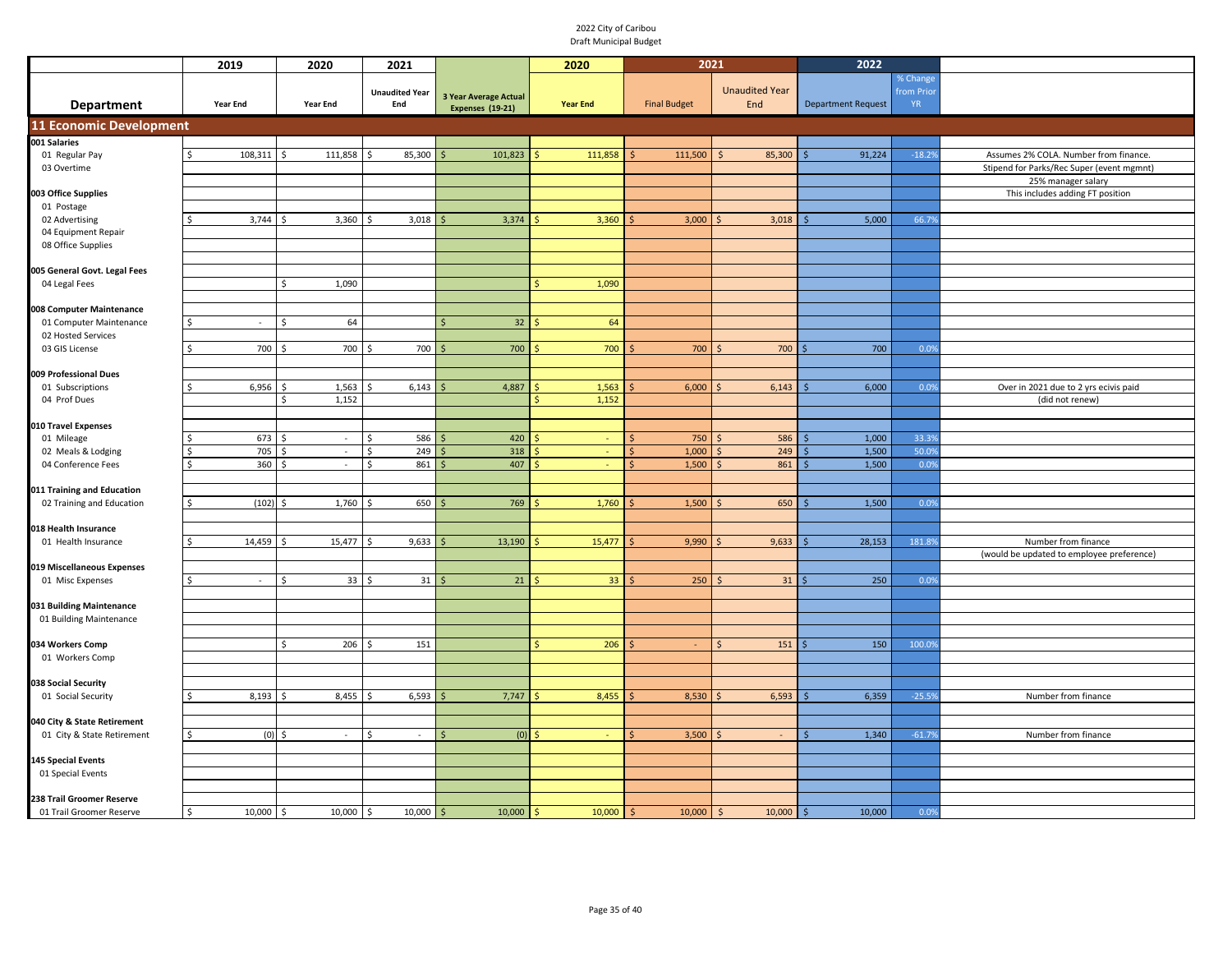|                                      | 2019                    | 2020             | 2021                            |                                                  | 2020            | 2021                |                               | 2022                      |                                    |                                                 |
|--------------------------------------|-------------------------|------------------|---------------------------------|--------------------------------------------------|-----------------|---------------------|-------------------------------|---------------------------|------------------------------------|-------------------------------------------------|
| Department                           | <b>Year End</b>         | <b>Year End</b>  | <b>Unaudited Year</b><br>End    | <b>3 Year Average Actual</b><br>Expenses (19-21) | <b>Year End</b> | <b>Final Budget</b> | <b>Unaudited Year</b><br>End  | <b>Department Request</b> | % Change<br>from Prio<br><b>YR</b> |                                                 |
| 11 Economic Development (continued)  |                         |                  |                                 |                                                  |                 |                     |                               |                           |                                    |                                                 |
| 280 Revolving Loan Fund              |                         |                  |                                 |                                                  |                 |                     |                               |                           |                                    |                                                 |
| 01 Revolving Loan Fund               |                         | Ŝ.<br>19,558     |                                 |                                                  | 19,558          |                     |                               |                           |                                    |                                                 |
|                                      |                         |                  |                                 |                                                  |                 |                     |                               |                           |                                    |                                                 |
| <b>281 Contracted Services</b>       |                         |                  |                                 |                                                  |                 |                     |                               |                           |                                    |                                                 |
| 01 Buxton Contract                   |                         |                  |                                 |                                                  |                 |                     |                               |                           |                                    |                                                 |
| 03 NMDC                              | 13,602                  | 13,553<br>Ś,     | 13,464                          | 13,539                                           | 13,553          | 13,465              | 13,464<br>$\breve{\varsigma}$ | 13,177                    | $-2.19$                            | July 1, 2022 - June 30, 2023                    |
| 04 Broadband Study                   |                         |                  |                                 |                                                  |                 |                     |                               |                           |                                    | \$13,176.62                                     |
| MOVE CHAMBER TO HERE                 |                         |                  |                                 |                                                  |                 |                     |                               | 2,500                     | 100.09                             |                                                 |
|                                      |                         |                  |                                 |                                                  |                 |                     |                               |                           |                                    |                                                 |
| 385 - Downtown Infrastructure        |                         |                  |                                 |                                                  |                 |                     |                               |                           |                                    |                                                 |
| 01 Downtown Infrastructure           | 2,059<br>Ŝ.             | 3,693<br>S,      | 475<br>S,                       | 2,076                                            | 3,693           | 2,000               | 475                           | 5,000                     | 150.0                              | Edison lights on Sweden Street                  |
|                                      |                         |                  |                                 |                                                  |                 |                     |                               |                           |                                    |                                                 |
| 392 Ads & Marketing                  |                         |                  |                                 |                                                  |                 |                     |                               |                           |                                    |                                                 |
| 01 Video Ads & Marketing             |                         | $\zeta$<br>2,500 | 2,500                           |                                                  | 2,500           | 2,500               | 2,500                         | $\sim$                    | $-100.09$                          | Central Aroostook Chamber of Commerce           |
|                                      |                         |                  |                                 |                                                  |                 |                     |                               |                           |                                    | paid from this line                             |
| 394 Community Projects               |                         |                  |                                 |                                                  |                 |                     |                               |                           |                                    |                                                 |
| 01 Project Exp<br>08 Winter Carnival | 1,448                   | Ŝ.               | -Ś                              | 642                                              | 477             |                     | <sup>5</sup>                  | 3,500                     |                                    | This has been scheduled for March.              |
| 14 Thursday's On Sweden              | 8,891                   | 477<br>Ŝ.        | $\sim$<br>7,512<br>$\mathsf{S}$ | 5,468                                            |                 | 2,000<br>13,000     | 7,512                         | 13,000                    | 75.09<br>0.09                      |                                                 |
| 15 Heritage Days                     |                         | $\sim$           |                                 |                                                  |                 |                     |                               |                           |                                    |                                                 |
| 16 Caribou Days                      | $\sim$<br>1,936         | Ś.<br>$\sim$     | 3,224<br>\$                     | 1,720                                            |                 | 3,500               | 3,224                         | 5,000                     | 42.99                              | Big plans happening to bring folks into Caribou |
| 17 Moose Lottery                     |                         |                  |                                 |                                                  |                 |                     |                               |                           |                                    | for Fireman's Muster & carnival event.          |
| 18 New Years Eve                     |                         |                  |                                 |                                                  |                 |                     |                               |                           |                                    |                                                 |
| 20 Miscellaneous                     | 1,780                   | 2,070            | 1,932                           | 1,927                                            | 2,070           | 2,000               | 1,932                         | 2,000                     | 0.09                               |                                                 |
| 21 New Events                        | 2,500                   | 3,000            | 1,228                           | 2,243                                            | 3,000           | 2,000               | 1,228                         | 5,000                     | 150.09                             |                                                 |
|                                      |                         |                  |                                 |                                                  |                 |                     |                               |                           |                                    |                                                 |
| 405 Slum/Blight Removal              |                         |                  |                                 |                                                  |                 |                     |                               |                           |                                    |                                                 |
| 01 Slum/Blight Removal               | 78,905                  | 49,488           | 87,401                          | 71,932                                           | 49,488          | 90,000              | 87,401                        | 65,000                    | $-27.89$                           |                                                 |
| 02 Landbank Seed                     |                         |                  | 3,061<br>Ś,                     |                                                  |                 | 23,357<br>$\leq$    | 3,061                         | 20,000                    | $-14.49$                           |                                                 |
|                                      |                         |                  |                                 |                                                  |                 |                     |                               |                           |                                    |                                                 |
| 411 Façade Improvement               |                         |                  |                                 |                                                  |                 |                     |                               |                           |                                    |                                                 |
| 01 Façade Improvement                | ς.<br>$\sim$            | 15,420<br>Ś      | 15,874                          | 10,431                                           | 15,420          | 12,000              | 15,874<br>S,                  | 20,000                    | 66.79                              | Propose 2 periods / \$10,000 each               |
|                                      |                         |                  |                                 |                                                  |                 |                     |                               |                           |                                    |                                                 |
| 413 New Fire Station                 |                         |                  |                                 |                                                  |                 |                     |                               |                           |                                    |                                                 |
| 01 New Fire Station                  | 60,004<br>Ŝ.            | 36,945<br>S,     |                                 | 48,475                                           | 36,945          |                     |                               |                           |                                    |                                                 |
| <b>Totals</b>                        | $\mathsf{S}$<br>325,122 | l \$<br>302,421  | $260,586$ \$<br>-S              | $343,319$ \$                                     | 302,421         | 324,042<br>\$       | $\mathsf{S}$<br>260,586       | 308,853                   | $-4.7%$                            |                                                 |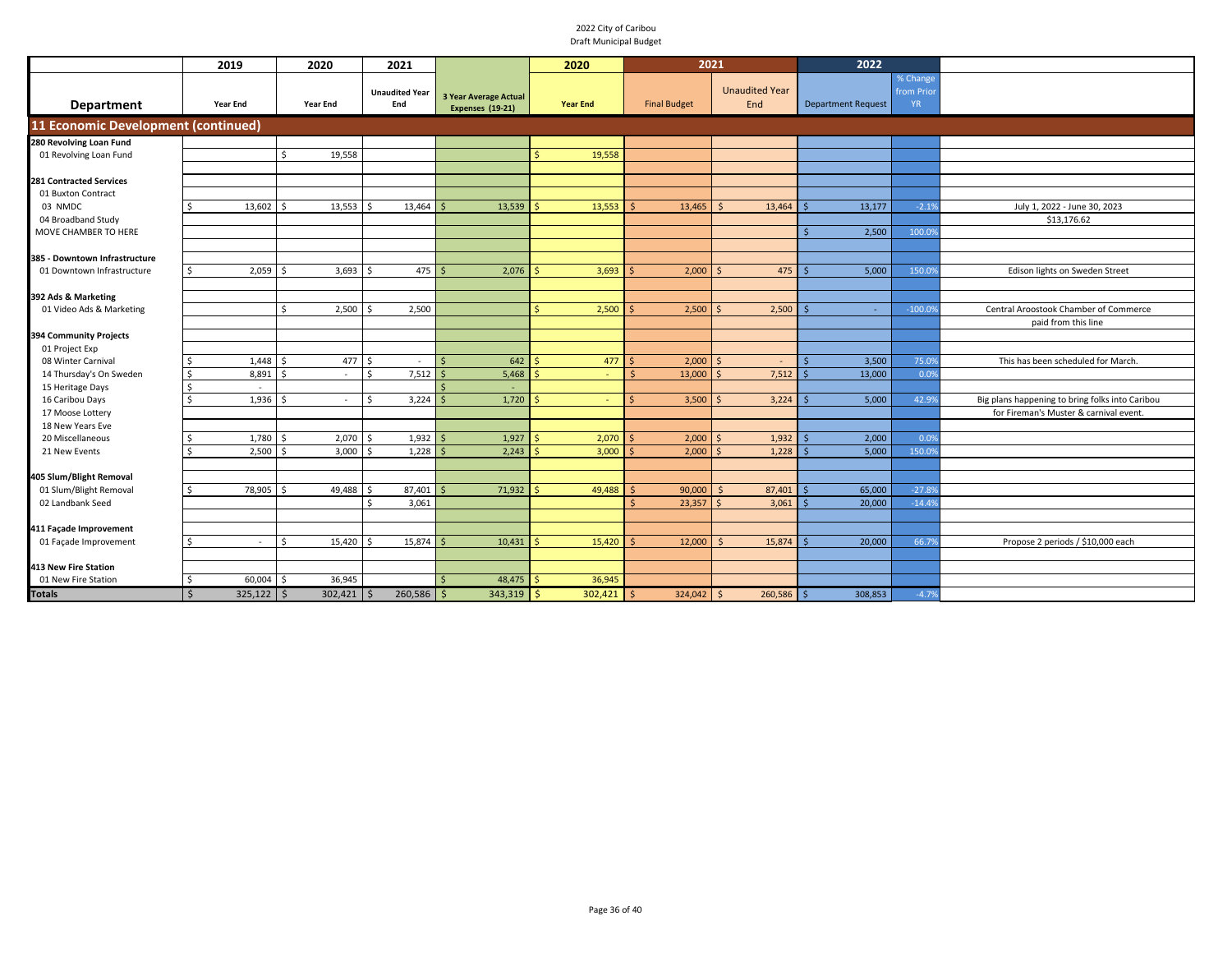|                                           | 2019            | 2020                    | 2021                      |                       | 2020            | 2021                |                       | 2022                      |           |                                            |  |
|-------------------------------------------|-----------------|-------------------------|---------------------------|-----------------------|-----------------|---------------------|-----------------------|---------------------------|-----------|--------------------------------------------|--|
|                                           |                 |                         |                           |                       |                 |                     |                       |                           | % Change  |                                            |  |
|                                           |                 |                         | <b>Unaudited Year</b>     | 3 Year Average Actual |                 |                     | <b>Unaudited Year</b> |                           | from Prio |                                            |  |
| <b>Department</b>                         | <b>Year End</b> | <b>Year End</b>         | End                       | Expenses (19-21)      | <b>Year End</b> | <b>Final Budget</b> | End                   | <b>Department Request</b> | YR.       |                                            |  |
| <b>24 Housing</b>                         |                 |                         |                           |                       |                 |                     |                       |                           |           |                                            |  |
| 001 Salaries                              |                 |                         |                           |                       |                 |                     |                       |                           |           |                                            |  |
| 01 Regular Pay                            | 53,526          | 53,526                  | 55,419<br>Ŝ               | 54,157                | 53,526          | 55,646              | 55,419                | 55,688                    | 0.1%      | Assumes 2% COLA.                           |  |
| 03 Part-Time *NEW*                        |                 |                         |                           |                       |                 |                     |                       | 15,600                    | 100.0%    | Would like to add 20 hr position @ \$15/hr |  |
| 04 Finance Dept tasks                     |                 |                         |                           |                       |                 |                     |                       | 5,981                     | 100.0%    | Finance Dept spends est 12 hrs/mo          |  |
|                                           |                 |                         |                           |                       |                 |                     |                       |                           |           |                                            |  |
| 003 Office Supplies<br>01 Postage         | 1,149           | 3,676<br>\$             | 3,294<br>\$               | 2,706                 | 3,676           | 2,000               | 3,294<br>-Ś           | 2,200                     | 10.0%     | Two new programs added                     |  |
| 02 Advertising                            | 126             |                         | 814                       | 470                   |                 | 200                 | 814<br>$\zeta$        | 300                       | 50.0%     |                                            |  |
| 03 Copier Rental                          | 1,861           | 1,731                   | 1,909<br>\$               | 1,834                 | 1,731           | 1,975               | 1,909<br>-Ś           | 2,000                     | 1.3%      |                                            |  |
| 05 Printer Ink                            | 639             | 142<br>\$               | \$                        | 261                   | 142             | 200                 | $\mathsf{S}$          | 200                       | 0.0%      |                                            |  |
| 07 Paper                                  | 366             | 183<br>Ś,               | 445<br>\$                 | 331                   | 183             | 250                 | 445<br>$\mathsf{S}$   | 300                       | 20.0%     |                                            |  |
| 08 Office Supplies                        | 716             | 3,175                   | 3,621                     | 2,504                 | 3,175           | 750                 | 3,621<br>$\zeta$      | 1,000                     | 33.3%     | Two new programs added                     |  |
| 12 Software                               | 10,019          | 13,988                  | 15,609                    | 13,205                | 13,988          | 14,000              | 15,609<br>S,          | 14,000                    | 0.0%      |                                            |  |
|                                           |                 |                         |                           |                       |                 |                     |                       |                           |           |                                            |  |
| 005 General Govt. Legal Fees              |                 |                         |                           |                       |                 |                     |                       |                           |           |                                            |  |
| 04 Legal Fees                             |                 | \$<br>4,670             | 60<br>Ŝ.                  |                       | 4,670           | 5,000               | 60                    | 3,500                     | $-30.0%$  |                                            |  |
|                                           |                 |                         |                           |                       |                 |                     |                       |                           |           |                                            |  |
| 007 Audit                                 |                 |                         |                           |                       |                 |                     |                       |                           |           |                                            |  |
| 01 Audit                                  | $\sim$          | <sup>\$</sup><br>$\sim$ | <sup>\$</sup><br>$\sim$   | ς                     |                 | 1,500               |                       | 1,500                     | 0.0%      |                                            |  |
|                                           |                 |                         |                           |                       |                 |                     |                       |                           |           |                                            |  |
| 008 Computer Maintenance                  |                 |                         |                           |                       |                 |                     |                       |                           |           |                                            |  |
| 01 Oak Leaf                               | Ś<br>$\sim$     | Ŝ.<br>$\sim$            | Ŝ.<br>840                 | 280                   |                 | 840                 | 840                   | 840                       | 0.0%      |                                            |  |
|                                           |                 |                         |                           |                       |                 |                     |                       |                           |           |                                            |  |
| 009 Professional Dues<br>01 Subscriptions | 303             | 532<br>¢                | 640                       | 492                   | 532             | 550                 | 640                   | 550                       | 0.0%      |                                            |  |
| 04 Professional Dues                      | 500             | 800<br><sub>\$</sub>    | 500<br>$\mathsf{\hat{S}}$ | 600                   | 800             | 800                 | 500                   | 800                       | 0.0%      |                                            |  |
|                                           |                 |                         |                           |                       |                 |                     |                       |                           |           |                                            |  |
| 010 Travel Expenses                       |                 |                         |                           |                       |                 |                     |                       |                           |           |                                            |  |
| 01 Mileage                                | 209             | 159                     | 508                       | 292<br>S              | 159             | 150                 | 508                   | 300                       | 100.0%    |                                            |  |
| 02 Meals & Lodging                        | 792             | $\sim$                  | S<br>$\sim$               | 264                   | $\blacksquare$  | 500                 |                       | 500                       | 0.0%      |                                            |  |
| 04 Conference Fees                        |                 |                         |                           |                       |                 |                     |                       |                           |           |                                            |  |
| 05 Travel Expenses                        | 541<br>Ŝ.       | $\sim$                  | Ŝ.<br>$\sim$              | 180                   | $\blacksquare$  | 200                 | $\sim$                | 200                       | 0.0%      |                                            |  |
|                                           |                 |                         |                           |                       |                 |                     |                       |                           |           |                                            |  |
| 011 Training and Education                |                 |                         |                           |                       |                 |                     |                       |                           |           |                                            |  |
| 02 Training and Education                 | 1,543<br>Ś      | 1,328                   | 1,669                     | 1,513                 | 1,328           | 1,500               | 1,669                 | 1,500                     | 0.0%      |                                            |  |
|                                           |                 |                         |                           |                       |                 |                     |                       |                           |           |                                            |  |
| 014 - New Equipment                       |                 |                         |                           |                       |                 |                     |                       |                           |           |                                            |  |
| 01 New Equipment<br>02 Office             | 1,982           | 1,684<br>-Ś             | 1,600<br>-Ś<br>600<br>\$. | 1,755                 | 1,684           | 500                 | 1,600<br>600<br>Ś     | 500                       | 0.0%      |                                            |  |
|                                           |                 |                         |                           |                       |                 |                     |                       |                           |           |                                            |  |
| 015 Telephone                             |                 |                         |                           |                       |                 |                     |                       |                           |           |                                            |  |
| 04 Telephone                              | 534             | 462<br>\$               | 395<br>Ś,                 | 464                   | 462             | 800                 | 395<br>$\zeta$        | 1,200                     | 50.0%     | Extra \$33.33 / month                      |  |
|                                           |                 |                         |                           |                       |                 |                     |                       |                           |           |                                            |  |
| 017 Communications                        |                 |                         |                           |                       |                 |                     |                       |                           |           |                                            |  |
| 03 Communications                         | ς.<br>$\sim$    | \$<br>$\sim$            | Ŝ.<br>$\sim$              | Ś.                    |                 | 204                 | S.                    | 306                       | 50.0%     | Extra \$8.50 / month                       |  |
|                                           |                 |                         |                           |                       |                 |                     |                       |                           |           |                                            |  |
| 018 Health Insurance                      |                 |                         |                           |                       |                 |                     |                       |                           |           |                                            |  |
| 01 Health Insurance Housing               | 2,785           | 2,786                   | 2,838                     | 2,803                 | 2,786           | 2,773               | 2,838                 | 2,825                     | 1.9%      | Finance number: \$3,022.56                 |  |
| 02 Health Ins. Stipend FSS                |                 |                         |                           |                       |                 |                     |                       |                           |           |                                            |  |
|                                           |                 |                         |                           |                       |                 |                     |                       |                           |           |                                            |  |
| 034-Workers Comp                          |                 |                         |                           |                       |                 |                     |                       |                           |           |                                            |  |
| 01-Workers Comp Housing                   | 163<br>Ŝ        | 177<br>S,               | 156<br>∫ <                | 165                   | 177             | 185                 | 156                   | 185                       | 0.0%      |                                            |  |
| 01-Workers Comp FSS                       |                 |                         |                           |                       |                 |                     |                       |                           |           |                                            |  |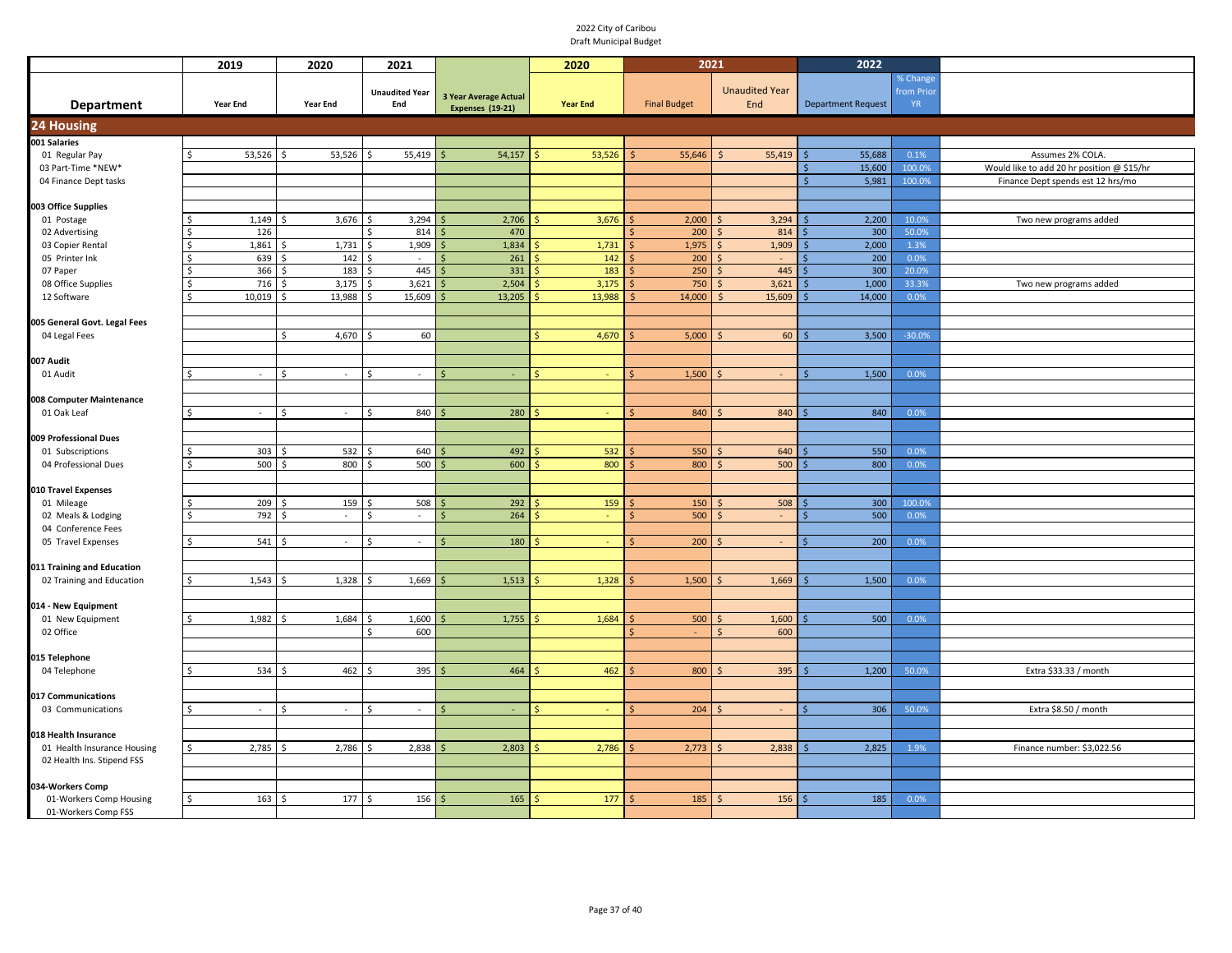|                                                                             | 2019                      | 2020                       | 2021                         |                                           | 2020                       | 2021                       |                              | 2022                      |                                     |  |
|-----------------------------------------------------------------------------|---------------------------|----------------------------|------------------------------|-------------------------------------------|----------------------------|----------------------------|------------------------------|---------------------------|-------------------------------------|--|
| Department                                                                  | <b>Year End</b>           | <b>Year End</b>            | <b>Unaudited Year</b><br>End | 3 Year Average Actual<br>Expenses (19-21) | <b>Year End</b>            | <b>Final Budget</b>        | <b>Unaudited Year</b><br>End | <b>Department Request</b> | % Change<br>from Prior<br><b>YR</b> |  |
| 24 Housing (continued)                                                      |                           |                            |                              |                                           |                            |                            |                              |                           |                                     |  |
| 035-Unemployment<br>01-Unemployment Housing<br>01-Unemployment FSS          | $268$ \$                  | $295$ \$                   | $323 \mid 5$                 | $295$ \$                                  | $295$ \$                   | $315$ \$                   | $323$ \$                     | 315                       | 0.0%                                |  |
| 038-Social Security<br>01-Social Security Housing<br>01-Social Security FSS | 4,444                     | 4,449                      | $4,598$ \$                   | 4,497                                     | 4,449                      | 4,216                      | 4,598<br>l S                 | 4,260                     | 1.0%                                |  |
| 040 City & State Retirement<br>01-Retirement Housing                        | 1,964                     | 1,983                      | $2,032$ \$                   | 1,993                                     | $1,983$ \$                 | $1,929$ \$                 | 2,032                        | 1,949                     | 1.0%                                |  |
| 285 Year End Closing<br>01-Year End Closing                                 |                           |                            |                              |                                           |                            |                            |                              |                           |                                     |  |
| 412 - Fee Accountant<br>01 - Fee Acountant<br><b>Totals</b>                 | $5,213$ \$<br>$89,642$ \$ | $5,398$ \$<br>$101,143$ \$ | $8,245$ \$<br>$106,114$ \$   | 6,285<br>$97,347$ \$                      | $5,398$ \$<br>$101,143$ \$ | $5,400$ \$<br>$102,383$ \$ | 8,245<br>$106,114$ \$        | 7,000<br>125,499          | 29.6%<br>22.6%                      |  |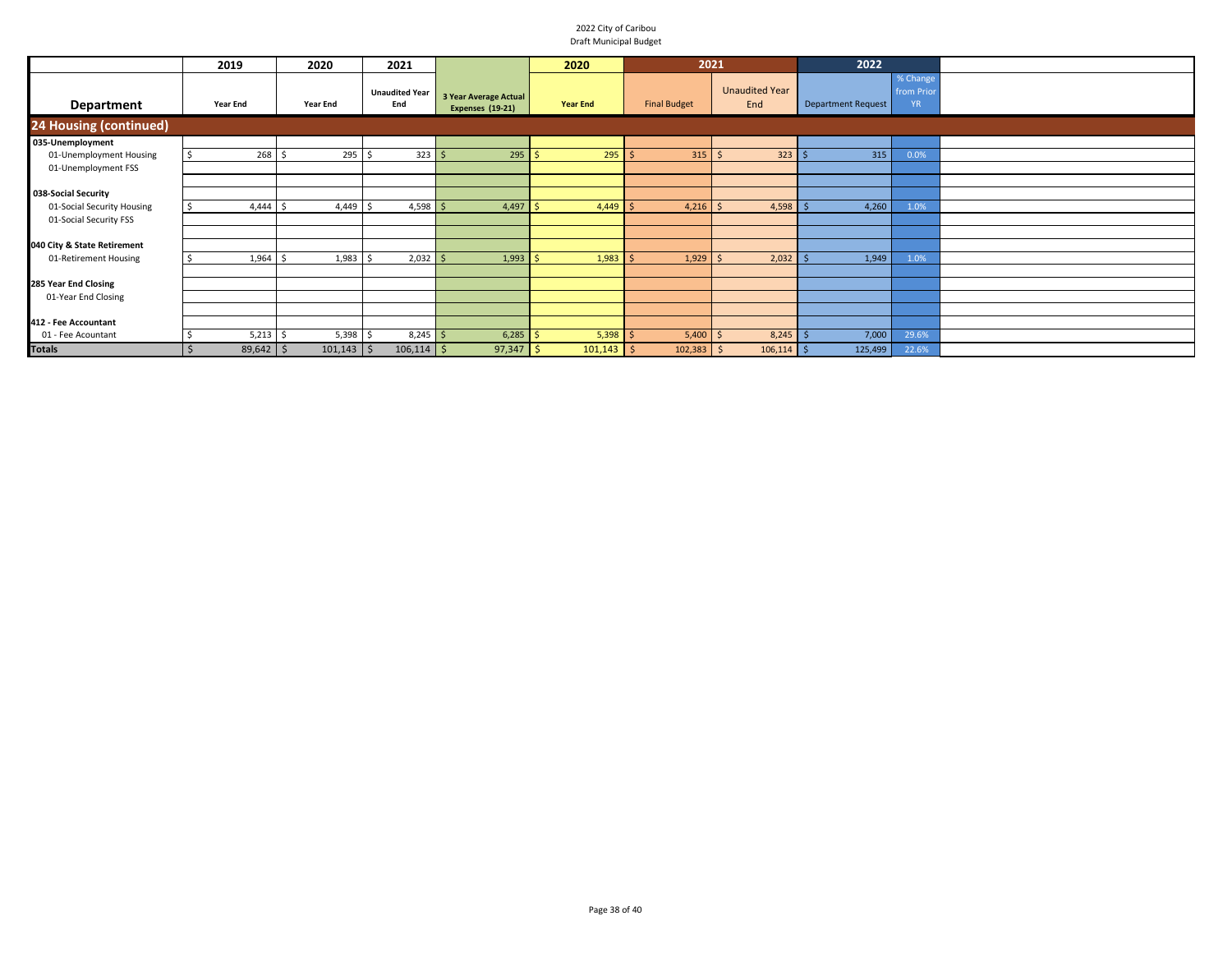| % Change<br><b>Unaudited Year</b><br>from Prio<br><b>Unaudited Year</b><br><b>3 Year Average Actual</b><br><b>Year End</b><br>End<br><b>Final Budget</b><br>End<br><b>Department Request</b><br><b>YR</b><br>Department<br><b>Year End</b><br><b>Year End</b><br>Expenses (19-21)<br>15,394<br>15,272<br>8,080<br>12,915<br>15,272<br>16,640<br>8,080<br>16,640<br>01 Regular Pay<br>0.09<br>ME min wage to \$12.75<br>02 Overtime<br>07 Salaries<br>015 Telephone<br>370<br>511<br>01 Cell Phone<br>$511 \,$ \$<br>346<br>409<br>400<br>346<br>Can cut cell phone line<br>Ŝ.<br>-Ś<br>-Ś<br>$-100.09$<br>$\sim$<br>04 Telephone<br>3,500<br>231<br>3,667<br>2,466<br>231<br>3,000<br>3,667<br>3,000<br>01 Misc. Expense<br>ς.<br>-Ś<br>0.09<br>l \$<br>034 Work Comp<br>466<br>476<br>176<br>373<br>476<br>527<br>475<br>01 Work Comp<br>176<br>$-9.99$<br>Number from finance<br>ς.<br>Ś,<br>- Ś<br>$\leq$<br>035 Unemployment<br>376<br>01 Unemployment<br>343<br>376<br>196<br>305<br>$350$ \$<br>196<br>350<br>Ŝ.<br>l \$<br>Ś<br>0.09<br>Ś<br>Ś<br>-Ś<br>01 Vehicle Insurance<br>038 Social Security<br>1,178<br>1,168<br>618<br>988<br>1,168<br>618<br>1,273<br>01 Social Security<br>1,273<br>$\prec$<br>0.0%<br>ς.<br>59<br>59<br>01 Software<br>Ŝ.<br>\$<br>04 Repairs<br>17,579<br>14,661<br>11,602<br>14,614<br>14,661<br>10,000<br>11,602<br>10,000<br>05 Equipment Maintenance<br>0.0%<br>New Machine + 2015 in good shape<br>Ś.<br>$\breve{\varsigma}$<br>075 Gas/Oil/Filters<br>3,541<br>2,312<br>1,991<br>3,000<br>Increased costs for oil & filters<br>01 Gas/Oil/Filters<br>1,405<br>1,991<br>1,000<br>3,541<br>200.09<br>Ŝ.<br>l \$<br>Ś<br>-S<br>-S<br>18,557<br>17,586<br>12,752<br>16,298<br>17,586<br>22,300<br>17,000<br>12,752<br>31.29<br>Increased costs for diesel<br>01 Diesel<br>Ŝ<br>-Ś<br>2,979<br>2,509<br>2,409<br>2,632<br>2,509<br>2,500<br>3,000<br>01 Trail Maint<br>2,409<br>20.09<br>Multiple spots require attention<br>$\prec$<br>286 Rent Exp<br>01 Rent Exp<br>\$<br>2,000<br>2,000<br>2,000<br>2,000<br>2,000<br>2,000<br>2,000<br>2,000<br>l \$<br>l \$<br>0.09<br>-S<br>-Ś<br>-S<br>- S<br>$45,387$ \$ |                                  | 2019                         | 2020                 | 2021       |        | 2020   | 2021         |                | 2022   |       |  |  |
|--------------------------------------------------------------------------------------------------------------------------------------------------------------------------------------------------------------------------------------------------------------------------------------------------------------------------------------------------------------------------------------------------------------------------------------------------------------------------------------------------------------------------------------------------------------------------------------------------------------------------------------------------------------------------------------------------------------------------------------------------------------------------------------------------------------------------------------------------------------------------------------------------------------------------------------------------------------------------------------------------------------------------------------------------------------------------------------------------------------------------------------------------------------------------------------------------------------------------------------------------------------------------------------------------------------------------------------------------------------------------------------------------------------------------------------------------------------------------------------------------------------------------------------------------------------------------------------------------------------------------------------------------------------------------------------------------------------------------------------------------------------------------------------------------------------------------------------------------------------------------------------------------------------------------------------------------------------------------------------------------------------------------------------------------------------------------------------------------------------------------------------------------------|----------------------------------|------------------------------|----------------------|------------|--------|--------|--------------|----------------|--------|-------|--|--|
|                                                                                                                                                                                                                                                                                                                                                                                                                                                                                                                                                                                                                                                                                                                                                                                                                                                                                                                                                                                                                                                                                                                                                                                                                                                                                                                                                                                                                                                                                                                                                                                                                                                                                                                                                                                                                                                                                                                                                                                                                                                                                                                                                        |                                  |                              |                      |            |        |        |              |                |        |       |  |  |
|                                                                                                                                                                                                                                                                                                                                                                                                                                                                                                                                                                                                                                                                                                                                                                                                                                                                                                                                                                                                                                                                                                                                                                                                                                                                                                                                                                                                                                                                                                                                                                                                                                                                                                                                                                                                                                                                                                                                                                                                                                                                                                                                                        | <b>52 Snow Trail Maintenance</b> |                              |                      |            |        |        |              |                |        |       |  |  |
|                                                                                                                                                                                                                                                                                                                                                                                                                                                                                                                                                                                                                                                                                                                                                                                                                                                                                                                                                                                                                                                                                                                                                                                                                                                                                                                                                                                                                                                                                                                                                                                                                                                                                                                                                                                                                                                                                                                                                                                                                                                                                                                                                        | 001 Salaries                     |                              |                      |            |        |        |              |                |        |       |  |  |
|                                                                                                                                                                                                                                                                                                                                                                                                                                                                                                                                                                                                                                                                                                                                                                                                                                                                                                                                                                                                                                                                                                                                                                                                                                                                                                                                                                                                                                                                                                                                                                                                                                                                                                                                                                                                                                                                                                                                                                                                                                                                                                                                                        |                                  |                              |                      |            |        |        |              |                |        |       |  |  |
|                                                                                                                                                                                                                                                                                                                                                                                                                                                                                                                                                                                                                                                                                                                                                                                                                                                                                                                                                                                                                                                                                                                                                                                                                                                                                                                                                                                                                                                                                                                                                                                                                                                                                                                                                                                                                                                                                                                                                                                                                                                                                                                                                        |                                  |                              |                      |            |        |        |              |                |        |       |  |  |
|                                                                                                                                                                                                                                                                                                                                                                                                                                                                                                                                                                                                                                                                                                                                                                                                                                                                                                                                                                                                                                                                                                                                                                                                                                                                                                                                                                                                                                                                                                                                                                                                                                                                                                                                                                                                                                                                                                                                                                                                                                                                                                                                                        |                                  |                              |                      |            |        |        |              |                |        |       |  |  |
|                                                                                                                                                                                                                                                                                                                                                                                                                                                                                                                                                                                                                                                                                                                                                                                                                                                                                                                                                                                                                                                                                                                                                                                                                                                                                                                                                                                                                                                                                                                                                                                                                                                                                                                                                                                                                                                                                                                                                                                                                                                                                                                                                        |                                  |                              |                      |            |        |        |              |                |        |       |  |  |
|                                                                                                                                                                                                                                                                                                                                                                                                                                                                                                                                                                                                                                                                                                                                                                                                                                                                                                                                                                                                                                                                                                                                                                                                                                                                                                                                                                                                                                                                                                                                                                                                                                                                                                                                                                                                                                                                                                                                                                                                                                                                                                                                                        |                                  |                              |                      |            |        |        |              |                |        |       |  |  |
|                                                                                                                                                                                                                                                                                                                                                                                                                                                                                                                                                                                                                                                                                                                                                                                                                                                                                                                                                                                                                                                                                                                                                                                                                                                                                                                                                                                                                                                                                                                                                                                                                                                                                                                                                                                                                                                                                                                                                                                                                                                                                                                                                        |                                  |                              |                      |            |        |        |              |                |        |       |  |  |
|                                                                                                                                                                                                                                                                                                                                                                                                                                                                                                                                                                                                                                                                                                                                                                                                                                                                                                                                                                                                                                                                                                                                                                                                                                                                                                                                                                                                                                                                                                                                                                                                                                                                                                                                                                                                                                                                                                                                                                                                                                                                                                                                                        |                                  |                              |                      |            |        |        |              |                |        |       |  |  |
|                                                                                                                                                                                                                                                                                                                                                                                                                                                                                                                                                                                                                                                                                                                                                                                                                                                                                                                                                                                                                                                                                                                                                                                                                                                                                                                                                                                                                                                                                                                                                                                                                                                                                                                                                                                                                                                                                                                                                                                                                                                                                                                                                        | 019 Misc. Expense                |                              |                      |            |        |        |              |                |        |       |  |  |
|                                                                                                                                                                                                                                                                                                                                                                                                                                                                                                                                                                                                                                                                                                                                                                                                                                                                                                                                                                                                                                                                                                                                                                                                                                                                                                                                                                                                                                                                                                                                                                                                                                                                                                                                                                                                                                                                                                                                                                                                                                                                                                                                                        |                                  |                              |                      |            |        |        |              |                |        |       |  |  |
|                                                                                                                                                                                                                                                                                                                                                                                                                                                                                                                                                                                                                                                                                                                                                                                                                                                                                                                                                                                                                                                                                                                                                                                                                                                                                                                                                                                                                                                                                                                                                                                                                                                                                                                                                                                                                                                                                                                                                                                                                                                                                                                                                        |                                  |                              |                      |            |        |        |              |                |        |       |  |  |
|                                                                                                                                                                                                                                                                                                                                                                                                                                                                                                                                                                                                                                                                                                                                                                                                                                                                                                                                                                                                                                                                                                                                                                                                                                                                                                                                                                                                                                                                                                                                                                                                                                                                                                                                                                                                                                                                                                                                                                                                                                                                                                                                                        |                                  |                              |                      |            |        |        |              |                |        |       |  |  |
|                                                                                                                                                                                                                                                                                                                                                                                                                                                                                                                                                                                                                                                                                                                                                                                                                                                                                                                                                                                                                                                                                                                                                                                                                                                                                                                                                                                                                                                                                                                                                                                                                                                                                                                                                                                                                                                                                                                                                                                                                                                                                                                                                        |                                  |                              |                      |            |        |        |              |                |        |       |  |  |
|                                                                                                                                                                                                                                                                                                                                                                                                                                                                                                                                                                                                                                                                                                                                                                                                                                                                                                                                                                                                                                                                                                                                                                                                                                                                                                                                                                                                                                                                                                                                                                                                                                                                                                                                                                                                                                                                                                                                                                                                                                                                                                                                                        |                                  |                              |                      |            |        |        |              |                |        |       |  |  |
|                                                                                                                                                                                                                                                                                                                                                                                                                                                                                                                                                                                                                                                                                                                                                                                                                                                                                                                                                                                                                                                                                                                                                                                                                                                                                                                                                                                                                                                                                                                                                                                                                                                                                                                                                                                                                                                                                                                                                                                                                                                                                                                                                        |                                  |                              |                      |            |        |        |              |                |        |       |  |  |
|                                                                                                                                                                                                                                                                                                                                                                                                                                                                                                                                                                                                                                                                                                                                                                                                                                                                                                                                                                                                                                                                                                                                                                                                                                                                                                                                                                                                                                                                                                                                                                                                                                                                                                                                                                                                                                                                                                                                                                                                                                                                                                                                                        |                                  |                              |                      |            |        |        |              |                |        |       |  |  |
|                                                                                                                                                                                                                                                                                                                                                                                                                                                                                                                                                                                                                                                                                                                                                                                                                                                                                                                                                                                                                                                                                                                                                                                                                                                                                                                                                                                                                                                                                                                                                                                                                                                                                                                                                                                                                                                                                                                                                                                                                                                                                                                                                        | 036 Vehicle Insurance            |                              |                      |            |        |        |              |                |        |       |  |  |
|                                                                                                                                                                                                                                                                                                                                                                                                                                                                                                                                                                                                                                                                                                                                                                                                                                                                                                                                                                                                                                                                                                                                                                                                                                                                                                                                                                                                                                                                                                                                                                                                                                                                                                                                                                                                                                                                                                                                                                                                                                                                                                                                                        |                                  |                              |                      |            |        |        |              |                |        |       |  |  |
|                                                                                                                                                                                                                                                                                                                                                                                                                                                                                                                                                                                                                                                                                                                                                                                                                                                                                                                                                                                                                                                                                                                                                                                                                                                                                                                                                                                                                                                                                                                                                                                                                                                                                                                                                                                                                                                                                                                                                                                                                                                                                                                                                        |                                  |                              |                      |            |        |        |              |                |        |       |  |  |
|                                                                                                                                                                                                                                                                                                                                                                                                                                                                                                                                                                                                                                                                                                                                                                                                                                                                                                                                                                                                                                                                                                                                                                                                                                                                                                                                                                                                                                                                                                                                                                                                                                                                                                                                                                                                                                                                                                                                                                                                                                                                                                                                                        |                                  |                              |                      |            |        |        |              |                |        |       |  |  |
|                                                                                                                                                                                                                                                                                                                                                                                                                                                                                                                                                                                                                                                                                                                                                                                                                                                                                                                                                                                                                                                                                                                                                                                                                                                                                                                                                                                                                                                                                                                                                                                                                                                                                                                                                                                                                                                                                                                                                                                                                                                                                                                                                        |                                  |                              |                      |            |        |        |              |                |        |       |  |  |
|                                                                                                                                                                                                                                                                                                                                                                                                                                                                                                                                                                                                                                                                                                                                                                                                                                                                                                                                                                                                                                                                                                                                                                                                                                                                                                                                                                                                                                                                                                                                                                                                                                                                                                                                                                                                                                                                                                                                                                                                                                                                                                                                                        | 051 Equipment Maintenance        |                              |                      |            |        |        |              |                |        |       |  |  |
|                                                                                                                                                                                                                                                                                                                                                                                                                                                                                                                                                                                                                                                                                                                                                                                                                                                                                                                                                                                                                                                                                                                                                                                                                                                                                                                                                                                                                                                                                                                                                                                                                                                                                                                                                                                                                                                                                                                                                                                                                                                                                                                                                        |                                  |                              |                      |            |        |        |              |                |        |       |  |  |
|                                                                                                                                                                                                                                                                                                                                                                                                                                                                                                                                                                                                                                                                                                                                                                                                                                                                                                                                                                                                                                                                                                                                                                                                                                                                                                                                                                                                                                                                                                                                                                                                                                                                                                                                                                                                                                                                                                                                                                                                                                                                                                                                                        |                                  |                              |                      |            |        |        |              |                |        |       |  |  |
|                                                                                                                                                                                                                                                                                                                                                                                                                                                                                                                                                                                                                                                                                                                                                                                                                                                                                                                                                                                                                                                                                                                                                                                                                                                                                                                                                                                                                                                                                                                                                                                                                                                                                                                                                                                                                                                                                                                                                                                                                                                                                                                                                        |                                  |                              |                      |            |        |        |              |                |        |       |  |  |
|                                                                                                                                                                                                                                                                                                                                                                                                                                                                                                                                                                                                                                                                                                                                                                                                                                                                                                                                                                                                                                                                                                                                                                                                                                                                                                                                                                                                                                                                                                                                                                                                                                                                                                                                                                                                                                                                                                                                                                                                                                                                                                                                                        |                                  |                              |                      |            |        |        |              |                |        |       |  |  |
|                                                                                                                                                                                                                                                                                                                                                                                                                                                                                                                                                                                                                                                                                                                                                                                                                                                                                                                                                                                                                                                                                                                                                                                                                                                                                                                                                                                                                                                                                                                                                                                                                                                                                                                                                                                                                                                                                                                                                                                                                                                                                                                                                        |                                  |                              |                      |            |        |        |              |                |        |       |  |  |
|                                                                                                                                                                                                                                                                                                                                                                                                                                                                                                                                                                                                                                                                                                                                                                                                                                                                                                                                                                                                                                                                                                                                                                                                                                                                                                                                                                                                                                                                                                                                                                                                                                                                                                                                                                                                                                                                                                                                                                                                                                                                                                                                                        |                                  |                              |                      |            |        |        |              |                |        |       |  |  |
|                                                                                                                                                                                                                                                                                                                                                                                                                                                                                                                                                                                                                                                                                                                                                                                                                                                                                                                                                                                                                                                                                                                                                                                                                                                                                                                                                                                                                                                                                                                                                                                                                                                                                                                                                                                                                                                                                                                                                                                                                                                                                                                                                        | 076 Diesel                       |                              |                      |            |        |        |              |                |        |       |  |  |
|                                                                                                                                                                                                                                                                                                                                                                                                                                                                                                                                                                                                                                                                                                                                                                                                                                                                                                                                                                                                                                                                                                                                                                                                                                                                                                                                                                                                                                                                                                                                                                                                                                                                                                                                                                                                                                                                                                                                                                                                                                                                                                                                                        |                                  |                              |                      |            |        |        |              |                |        |       |  |  |
|                                                                                                                                                                                                                                                                                                                                                                                                                                                                                                                                                                                                                                                                                                                                                                                                                                                                                                                                                                                                                                                                                                                                                                                                                                                                                                                                                                                                                                                                                                                                                                                                                                                                                                                                                                                                                                                                                                                                                                                                                                                                                                                                                        |                                  |                              |                      |            |        |        |              |                |        |       |  |  |
|                                                                                                                                                                                                                                                                                                                                                                                                                                                                                                                                                                                                                                                                                                                                                                                                                                                                                                                                                                                                                                                                                                                                                                                                                                                                                                                                                                                                                                                                                                                                                                                                                                                                                                                                                                                                                                                                                                                                                                                                                                                                                                                                                        | 148 Trail Maint                  |                              |                      |            |        |        |              |                |        |       |  |  |
|                                                                                                                                                                                                                                                                                                                                                                                                                                                                                                                                                                                                                                                                                                                                                                                                                                                                                                                                                                                                                                                                                                                                                                                                                                                                                                                                                                                                                                                                                                                                                                                                                                                                                                                                                                                                                                                                                                                                                                                                                                                                                                                                                        |                                  |                              |                      |            |        |        |              |                |        |       |  |  |
|                                                                                                                                                                                                                                                                                                                                                                                                                                                                                                                                                                                                                                                                                                                                                                                                                                                                                                                                                                                                                                                                                                                                                                                                                                                                                                                                                                                                                                                                                                                                                                                                                                                                                                                                                                                                                                                                                                                                                                                                                                                                                                                                                        |                                  |                              |                      |            |        |        |              |                |        |       |  |  |
|                                                                                                                                                                                                                                                                                                                                                                                                                                                                                                                                                                                                                                                                                                                                                                                                                                                                                                                                                                                                                                                                                                                                                                                                                                                                                                                                                                                                                                                                                                                                                                                                                                                                                                                                                                                                                                                                                                                                                                                                                                                                                                                                                        |                                  |                              |                      |            |        |        |              |                |        |       |  |  |
|                                                                                                                                                                                                                                                                                                                                                                                                                                                                                                                                                                                                                                                                                                                                                                                                                                                                                                                                                                                                                                                                                                                                                                                                                                                                                                                                                                                                                                                                                                                                                                                                                                                                                                                                                                                                                                                                                                                                                                                                                                                                                                                                                        | <b>Totals</b>                    | 63,830<br>$\mathsf{\hat{S}}$ | 56,782<br>$\sqrt{5}$ | $\sqrt{5}$ | 55,439 | 56,782 | 54,690<br>S. | 45,387<br>- \$ | 62,038 | 13.4% |  |  |